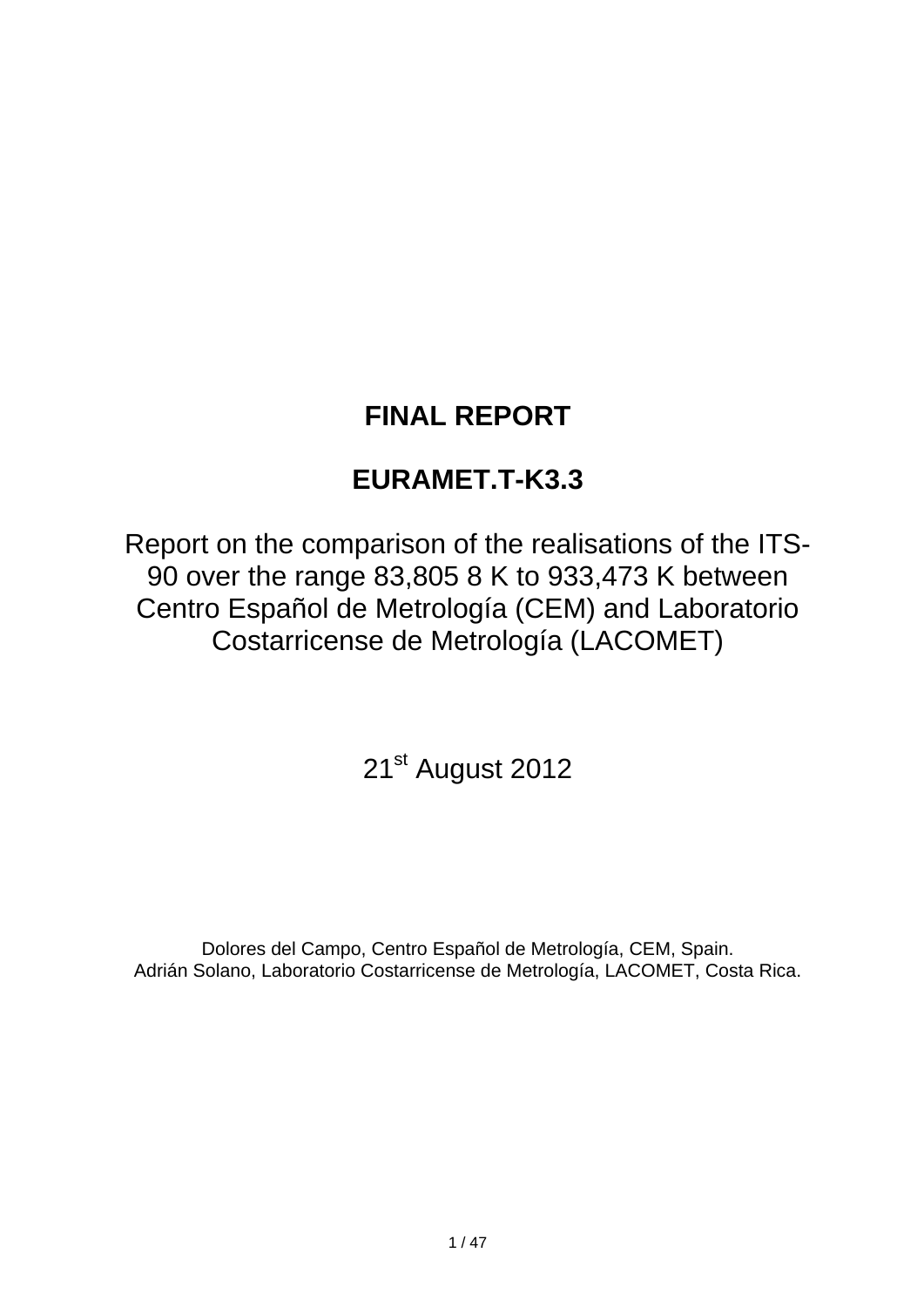## **INDEX**

| ANNEX 1. CEM FIXED POINT CELLS IMMERSION PROFILES  22         |
|---------------------------------------------------------------|
| ANNEX 2. LACOMET FIXED POINT CELLS IMMERSION PROFILES  22     |
| ANNEX 3. CEM FIXED POINT CELLS PHASE TRANSITION CURVES 31     |
| ANNEX 4. LACOMET FIXED POINT CELLS PHASE TRANSITION CURVES 35 |
|                                                               |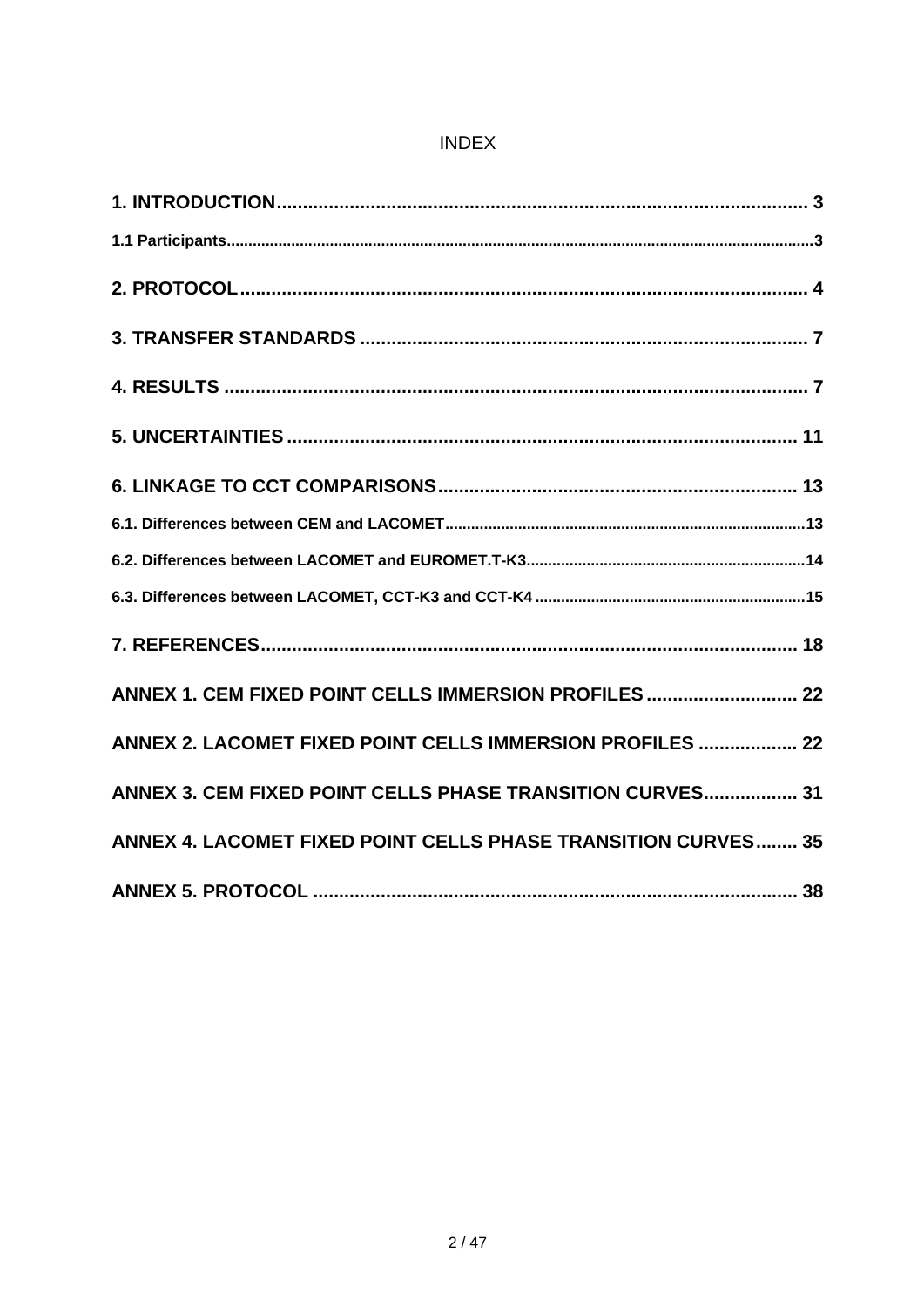# <span id="page-2-0"></span>**1. Introduction**

The comparison of the realization of the International Temperature Scale of 1990 (ITS- 90) over the range 234,315 6 K (triple point of mercury) to 993,473 K (freezing point of aluminium) in the National Metrology Institutes of Spain (Centro Español de Metrología - CEM) and Costa Rica (Laboratorio Costarricense de Metrología - LACOMET) has been organized with the aim to provide support to the Calibration Measurement Capabilities claimed by LACOMET in this range. Due to the participation of CEM in the regional comparisons EUROMET.T-K3 and EUROMET.T-K4, the linkage with the corresponding key comparisons is possible.

There was an additional comparison point close to the triple point of argon (83,805 8 K) that CEM realized using an Argon Triple Point Apparatus, and LACOMET using a Nitrogen Boiling Point Apparatus to allow LACOMET to support their calibration by comparison capabilities at this temperature. The LACOMET apparatus consists of an equilibration block in a  $LN_2$ -cooled cryostat used to transfer a calibration from a reference SPRT to the transfer SPRT.

The measurements of this comparison were performed during the months of August to December of 2009.

## <span id="page-2-1"></span>**1.1 Participants**

CENTRO ESPAÑOL DE METROLOGÍA (CEM) Alfar 2, Tres Cantos 28760 SPAIN Contact person: Dolores del Campo ([ddelcampo@cem.mityc.es](mailto:ddelcampo@cem.mityc.es)) Telephone: +34 918 074 714

Laboratorio Costarricense de Metrología (LACOMET) San Pedro Montes de Oca, Costa Rica Contact person: Adrián Solano (asolano@lacomet.go.cr) Telephone: +506 2283 6580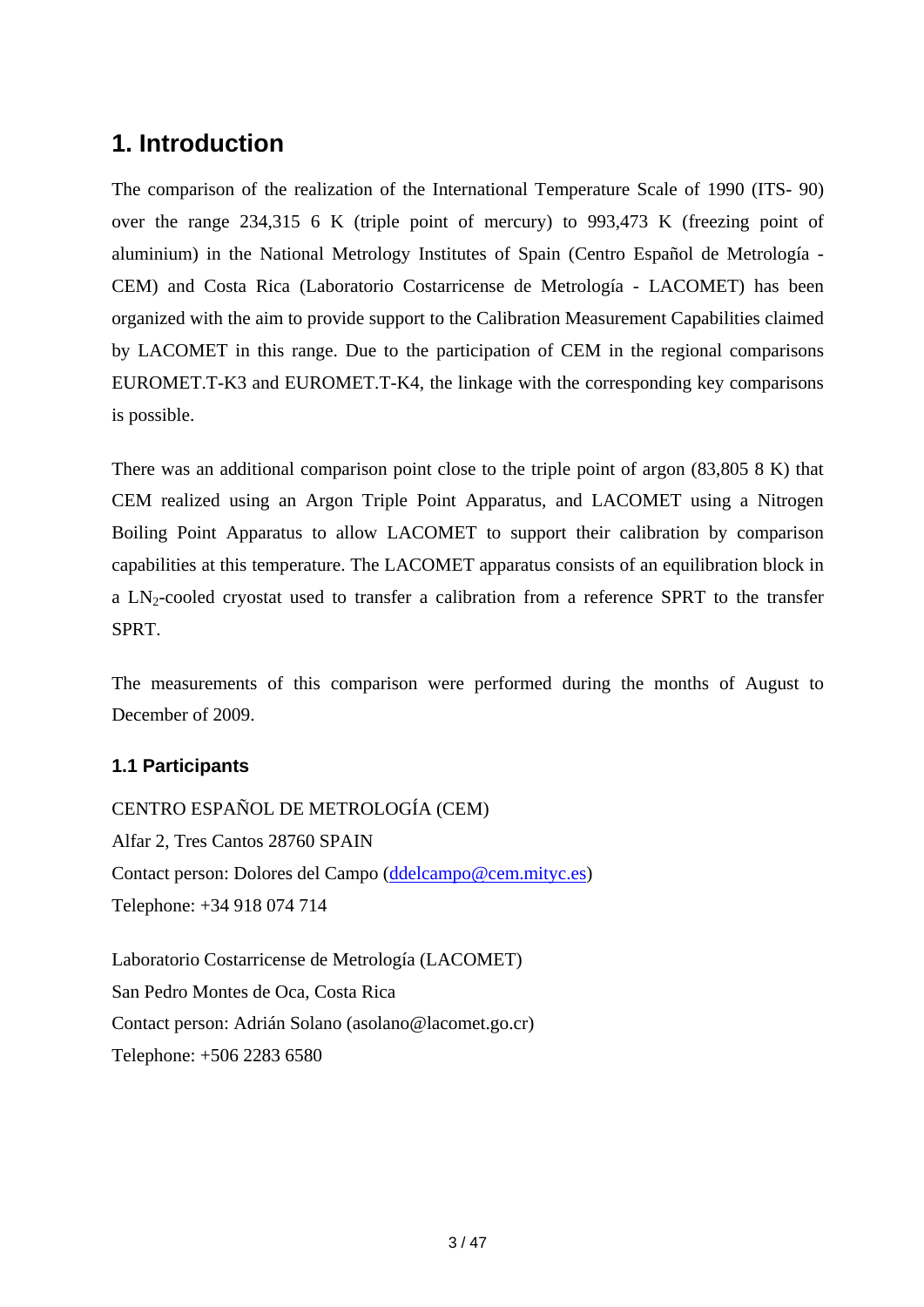# <span id="page-3-0"></span>**2. Protocol**

The protocol of this comparison (see annex 3) was agreed between both participants and approved on July 2009 by the CCT-WG7 with few comments that were taken into account in the final performance of the comparison and the data analysis.

Additional measurements to the ones included in the protocol were performed by LACOMET when the standard platinum resistance thermometers (SPRT) came back to Costa Rica: the thermometer measured in the fixed points from argon to zinc was not only checked at the zinc freezing point but in all the fixed points.

The scheme of measurements finally carried out is described in table 1.

| Date                                              | Laboratory         | <b>Action</b>                    |
|---------------------------------------------------|--------------------|----------------------------------|
| $26th$ August 2009                                | <b>LACOMET</b>     | <b>Start of measurements</b>     |
| $25th$ September 2009                             | <b>LACOMET</b>     | End of measurements              |
| 28 <sup>th</sup> September 2009                   | <b>LACOMET</b>     | SPRTs transported to CEM         |
| 1 <sup>st</sup> October 2009                      | <b>CEM</b>         | <b>Start of measurements</b>     |
| $20th$ November 2009                              | <b>CEM</b>         | End of measurements              |
| $28th$ November                                   | <b>CEM/LACOMET</b> | SPRTs transported to LACOMET     |
| $30th$ November – $18th$ December LACOMET<br>2009 |                    | Checking of the SPRT's stability |

**Table 1.** Schedule of the comparison

Table 2 summarizes the equipment used for both laboratories during the comparison.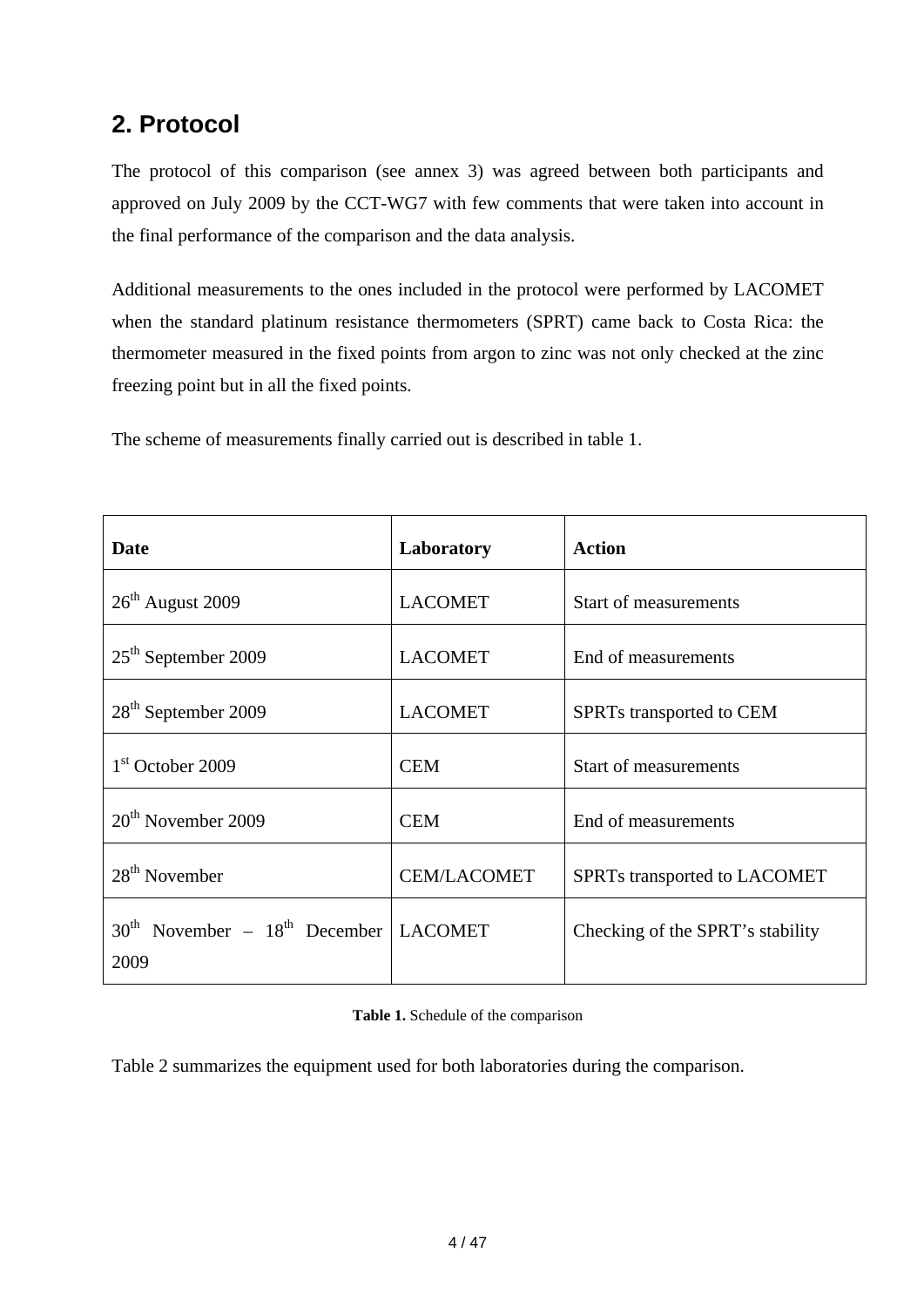| Laboratory name                                                                                                   | CEM                                     | LACOMET                                                                                           |                                                                                            |                                                  |                                                                    |
|-------------------------------------------------------------------------------------------------------------------|-----------------------------------------|---------------------------------------------------------------------------------------------------|--------------------------------------------------------------------------------------------|--------------------------------------------------|--------------------------------------------------------------------|
| <b>Bridge</b>                                                                                                     |                                         |                                                                                                   | Laboratory name                                                                            | <b>CEM</b>                                       | LACOME <sup>-</sup>                                                |
| Manufacturer                                                                                                      | A.S.L                                   | MEASUREMENTS INTERNATIONAL                                                                        |                                                                                            |                                                  |                                                                    |
| ed.                                                                                                               |                                         | 6010/990108                                                                                       | శ్రే                                                                                       |                                                  |                                                                    |
| AC or DC                                                                                                          |                                         | 3                                                                                                 | anufacturer / model /sn                                                                    | isotech / ITL-M-17668-O / In 97                  | Isotech / ITL-M-17668 /In 63                                       |
| f AC, give Frequency                                                                                              | 75 Hz                                   |                                                                                                   | Is it a primary reference? (if not explain its traceability)                               | Yes                                              | NPTL-Isatech-99-03-63, NRC (Report - CCT/01<br>24) and PTB-NF-8392 |
| DC, give Period of reversal                                                                                       |                                         |                                                                                                   | mmersion depth of middle of the SPRT sensitive element/cm                                  | \$                                               | 16                                                                 |
| asurement curren<br>f-heating current<br>malme                                                                    | $\frac{1}{2}$ mA<br>$\frac{1}{2}$       | $\frac{1}{2} \sum_{i=1}^{n}$                                                                      | minal purity<br><b>Gell</b>                                                                | open<br>0999<br>8                                | Close<br>6N                                                        |
| valuation of linearity of resistance                                                                              | yes                                     | yes                                                                                               |                                                                                            |                                                  |                                                                    |
| oridge (yes or not)                                                                                               | With calibrated inductive divider (RTU) | Double set of resistance (1, 10, 25, 100 and<br>$1000$ $\Omega$                                   | n Furnace                                                                                  |                                                  |                                                                    |
| f yes, How?                                                                                                       |                                         |                                                                                                   |                                                                                            |                                                  | $1$ zone                                                           |
|                                                                                                                   |                                         |                                                                                                   | ype (1 zone, 3 zones, heat pipe, ……)<br>ypical duration of the melting / freezing plateaux | $3 \, \frac{20}{16}$<br>$8,5/8,5$                | 4.6<                                                               |
| Reference resistor                                                                                                |                                         |                                                                                                   |                                                                                            |                                                  |                                                                    |
| Manufacturer / type                                                                                               | Tinsley / Wilkins (model 5685 A)        | TINSLEY / 5685A                                                                                   | Ga Cel                                                                                     |                                                  |                                                                    |
| Reference resistor temperature control (yes or not)                                                               | yes                                     |                                                                                                   | lanufacturer / model /sn                                                                   | YSI / 17401 / L8256                              | sotech / ITL-M-17401/Ga 240                                        |
| fyes, How?                                                                                                        | $(23 + 0.01) °C$<br>Oil bath:           | Oil bath: $(20 \pm 0.01)$ °C                                                                      | Is it a primary reference? (if not explain its traceability)                               | Yes                                              | NPTL-Isotech-99-04-05, NRC (Report - CCT/01<br>24) and PTB-Nr-8392 |
|                                                                                                                   |                                         |                                                                                                   | 5<br>dle of the SPRT sensitive element<br>mersion depth of                                 | 25                                               | 21,5                                                               |
| TPW Cell                                                                                                          |                                         |                                                                                                   | Closed cell or open                                                                        | closed                                           | Close                                                              |
| anufacturer / model / sn                                                                                          | 62 LL / SLV .<br>Jarret                 | sotech-Jarret / B11-50 /435                                                                       | lominal purity                                                                             | $, +6666666$                                     | K                                                                  |
| its traceability<br>ē<br>a primary reference?                                                                     | Yes                                     | LвЫ                                                                                               |                                                                                            |                                                  |                                                                    |
| mmersion depth of middle of the SPRT sensitive element/cm                                                         | 25                                      | 23.5                                                                                              | Ga Furnace                                                                                 |                                                  |                                                                    |
| low are mantles maintained (ice, bath                                                                             | water bath<br>stirre                    | Water bath                                                                                        | ype (1 zone, 3 zones, heat pipe, ……)<br>ypical duration of the melting / freezing plateaux | 9 h/8 h<br>12006                                 | $1$ zone                                                           |
| lie3                                                                                                              |                                         |                                                                                                   |                                                                                            |                                                  |                                                                    |
| Manufacturer / model / sn                                                                                         | M-17672 / AI 63<br>Isotech/IT           | National Resear Council of Canada / NRC-1                                                         | lieg Br                                                                                    |                                                  |                                                                    |
|                                                                                                                   |                                         | NRC (Report - CCT/01-24)                                                                          |                                                                                            |                                                  |                                                                    |
| is it a primary reference? (if not explain its traceability)                                                      | Yes                                     |                                                                                                   | /anufacturer / model                                                                       | Isotech / ITLM-17924 / Hg 62                     | Isotech / 17924 / Hg 129                                           |
| Closed cell or open                                                                                               |                                         |                                                                                                   | s it a primary reference? (if not explain its traceability)                                | yes                                              | NPTL-Isotech-15-03-2000, NRC (Report -                             |
| Iominal purity                                                                                                    | open<br>9999<br>99                      | Close<br>6N                                                                                       | mersion depth of middle of the SPRT sensitive element/cm                                   |                                                  | CCT/01-24) and PTB-Nr-8392<br>14,5                                 |
| immersion depth of middle of the SPRT sensitive element/cm                                                        | $\frac{4}{3}$                           | ë                                                                                                 | osed cell or open                                                                          | $c$ losec                                        | Close                                                              |
|                                                                                                                   |                                         |                                                                                                   | <b>Vominal</b> purity                                                                      | 99.999 95%                                       | K                                                                  |
| Al Furnace                                                                                                        |                                         |                                                                                                   |                                                                                            |                                                  |                                                                    |
| .<br>Typical duration of the metting / freezing plateaux.<br>Typical duration of the metting / freezing plateaux. | eat pipe<br>sh/8h                       | Heat pipe                                                                                         | Ig cryostat                                                                                |                                                  |                                                                    |
|                                                                                                                   |                                         |                                                                                                   | pical duration of the melting / freezing plateaux<br>pe (cryostat,                         | bath<br>ohol stirred t<br>9 h / 8,5 h<br>alcohol | Cryostat<br>36<                                                    |
| Zn Cell                                                                                                           |                                         |                                                                                                   |                                                                                            |                                                  |                                                                    |
| Manufacturer / model /sn                                                                                          | LM17671 / Zn 11<br>Isotech / IT         | sotech / ITL-M-17671/ Zn 136                                                                      | Ar Cell                                                                                    |                                                  |                                                                    |
|                                                                                                                   |                                         | NPTL-Isotech-99-03-65, NRC (Report - CCT/01                                                       |                                                                                            |                                                  |                                                                    |
| s it a primary reference? (if not explain its traceability)                                                       | yes                                     | 24) and PTB-Nr-8392                                                                               | lanufacturer / model /sn                                                                   | INM / - / Ar 29                                  |                                                                    |
| iddle of the SPRT sensitive element/cm<br>nersion depth of mi                                                     |                                         |                                                                                                   | not explain its traceability)<br>a primary reference'                                      | g                                                |                                                                    |
| Closed cell or open                                                                                               | open<br>1,999 9 %                       | Close                                                                                             | mersion depth of middle of the SPRT sensitive element/cm                                   |                                                  | ۰                                                                  |
| Nominal purity                                                                                                    | န္တ                                     | $\frac{2}{6}$                                                                                     | osed cell or open<br>ominal purity                                                         | closed<br>99.9999                                |                                                                    |
| Zn Furnace                                                                                                        |                                         |                                                                                                   |                                                                                            |                                                  |                                                                    |
|                                                                                                                   |                                         |                                                                                                   | Ar cryostat                                                                                |                                                  |                                                                    |
| `ype (1 zone, 3 zones, heat pipe, …….)<br>`ypical duration of the melting / freezing plateaux                     | $\frac{20065}{1/8.5}$                   | $3 \text{ zone}$<br>> $9 \text{ h}$                                                               |                                                                                            | iquid nitrogen bath                              |                                                                    |
|                                                                                                                   |                                         |                                                                                                   | ypical duration of the melting plateau                                                     | $\frac{1}{9}$                                    |                                                                    |
| Sn Cel                                                                                                            |                                         |                                                                                                   |                                                                                            |                                                  |                                                                    |
| Vlanufacturer / model                                                                                             | L&N / 8411 / 742876                     |                                                                                                   | <b>N Boliling Point Apparatus</b>                                                          |                                                  |                                                                    |
| is it a primary reference? (if not explain its traceability)                                                      | Yes                                     | lsotech / iTL-M-17669 /Sn88<br>NPTL-Isotech-99-03-64, NRC (Report - CCT/01<br>24) and PTB-Nr-8392 | Vianufacturer / model                                                                      |                                                  | Isotech / ITL-M-18205                                              |
| mmersion depth of middle of the SPRT sensitive element/cm                                                         | 15                                      |                                                                                                   | ypical duration of the melting plateau                                                     |                                                  | CF-4515-255                                                        |
| Closed cell or open                                                                                               | 36 <sub>6</sub>                         | Close                                                                                             | SPRT used as reference manufacturer/model                                                  |                                                  | sotech / 670-082                                                   |
|                                                                                                                   |                                         |                                                                                                   | Calibrated at (Laboratory name)                                                            |                                                  | NORTHERN TEMPERATURE PRIMARY<br>NORTHERN TEMPERATURE<br>LABORATORY |
| <b>Vominal</b> purity                                                                                             | 99,999 9%                               | $\mathsf S$                                                                                       | Calibration dat                                                                            |                                                  |                                                                    |
| Sn Furnace                                                                                                        |                                         |                                                                                                   |                                                                                            |                                                  |                                                                    |
| Type (1 zone, 3 zones, heat pipe, …….)<br>Typical duration of the metring / freezing plateaux                     |                                         | 1 zone                                                                                            |                                                                                            |                                                  |                                                                    |
|                                                                                                                   | $\frac{z \text{ones}}{h/9.5h}$          | 59h                                                                                               |                                                                                            |                                                  |                                                                    |

**Table 2.** Summary of the equipment used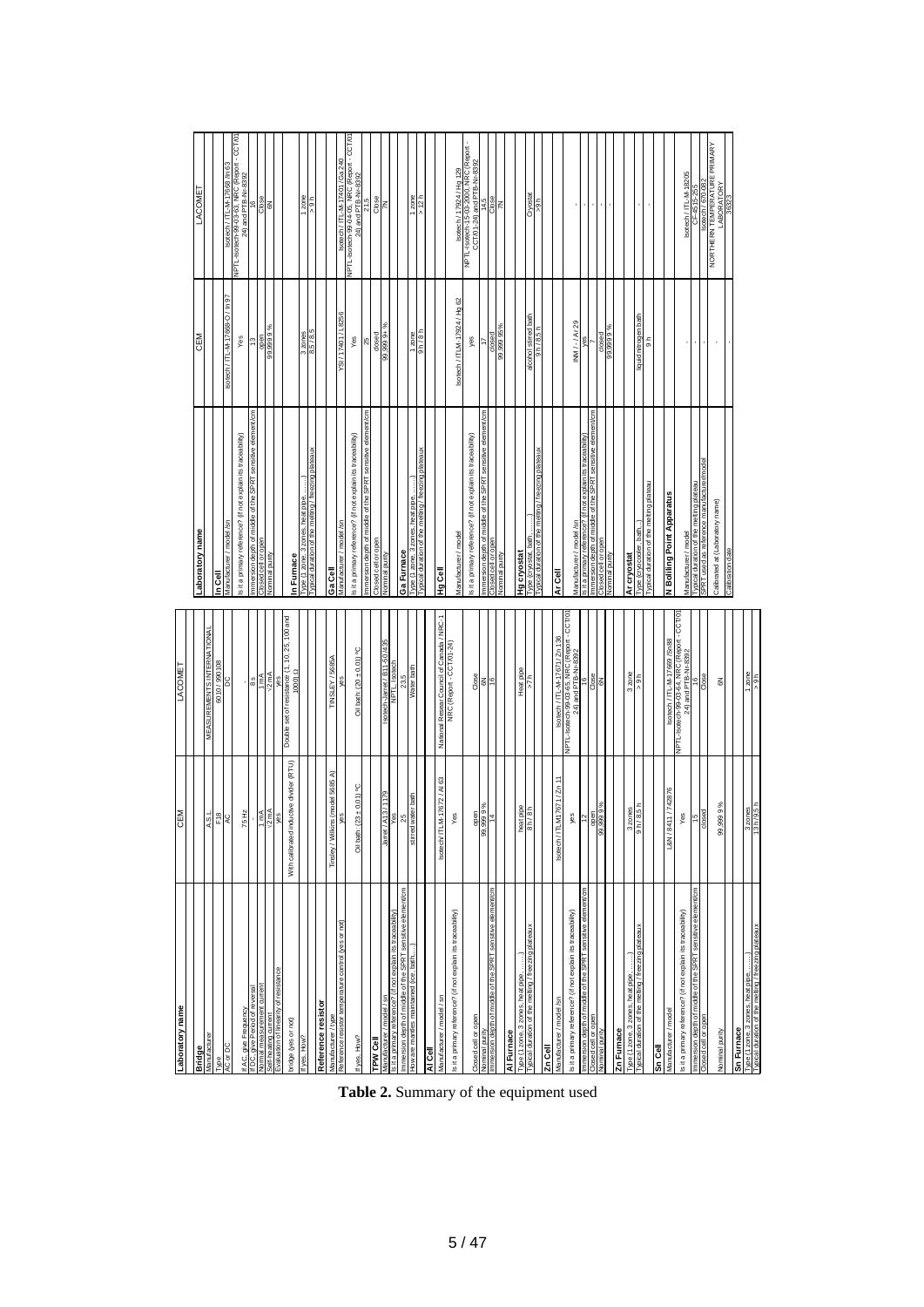CEM maintains their fixed points by means of a group of cells. Periodically, comparisons are performed to assure their integrity. In addition control SPRT is assigned to each fixed point and all the plateaux performed are initiated and finalised using them.

# <span id="page-5-0"></span>**3. Transfer standards**

The transfer standards were two 25  $\Omega$  SPRTs one for the fixed points of Hg, Ga, In, Sn and Zn and the additional Ar point and another for the freezing point of aluminium. The thermometers had proven stability and were provided by LACOMET.

| <b>Manufacturer</b> | <b>Model</b> | <b>Serial number</b> | <b>Calibration points</b> |
|---------------------|--------------|----------------------|---------------------------|
| Isotech             | 670          | 054                  | Zn, Sn, In, Ga, Hg, Ar    |
| Isotech             | 670          | 244                  | Al                        |

#### **Table 3.** Transfer standards

The resistance of the travelling SPRTs was measured at two currents, in order to determine the zero-power value. All the measurements were corrected for the hydrostatic head to obtain the resistance values.

# <span id="page-5-1"></span>**4. Results**

The results obtained by the participants in the different fixed points are included below from tables 4 to 10, where the provided resistance ratios for each laboratory are shown. Figures 1 to 7 plot the results with their assigned uncertainties; the solid lines represent the corresponding values of the related key comparisons. The procedure for linking the values to the key comparisons and the uncertainty calculation is explained in section 6 of this report.

The immersion profiles of the fixed points of CEM and LACOMET are in annex 1 and annex 2 respectively. In addition, examples of the phase transition curves for each fixed point are included in annex 3 and 4.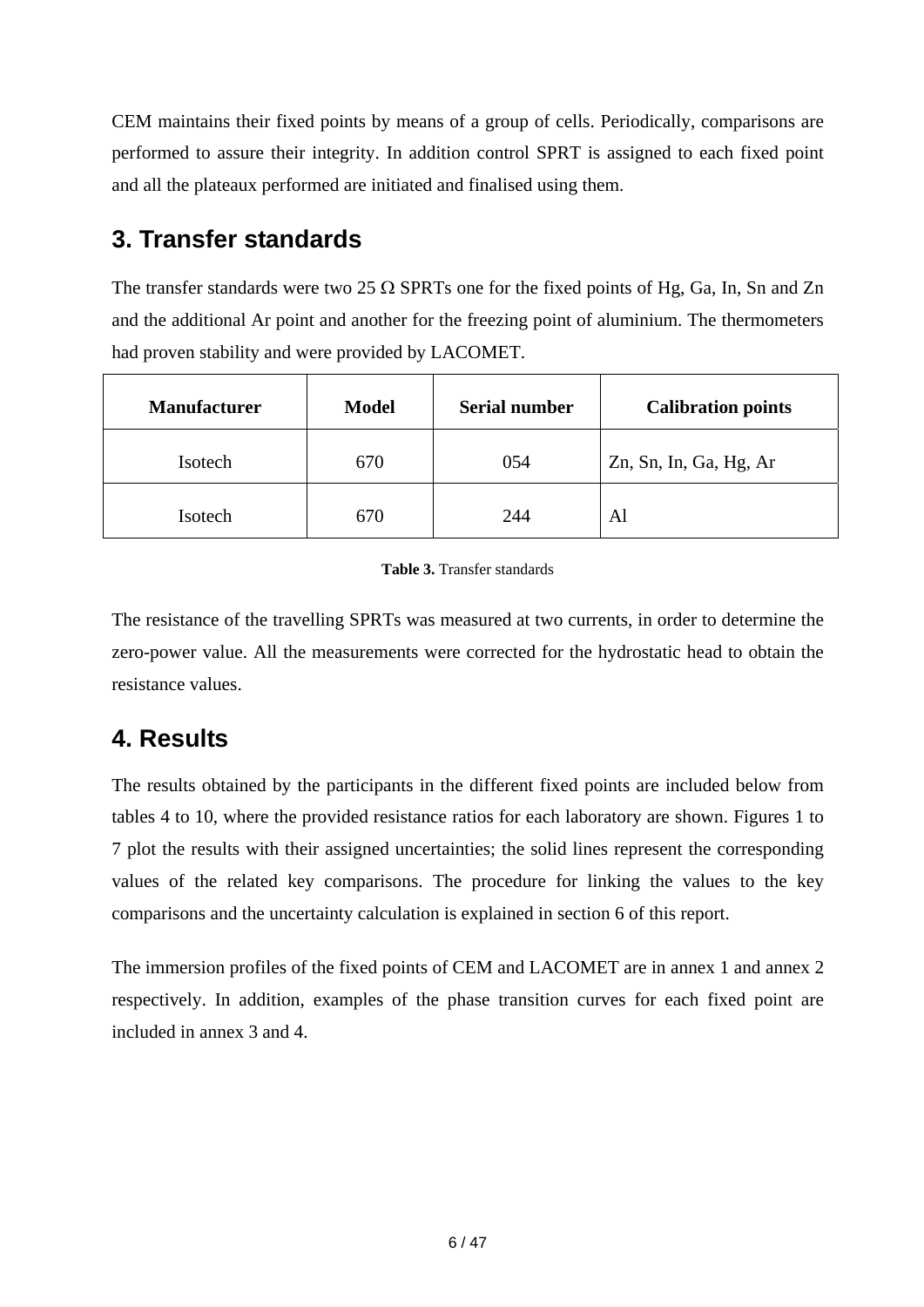|                | <b>ALUMINIUM</b>  |     |  |
|----------------|-------------------|-----|--|
|                | W<br><i>U/</i> mK |     |  |
| <b>LACOMET</b> | 3,375 380 9       | 4,6 |  |
| CEM            | 3,375 383 7       | 2,9 |  |
| <b>LACOMET</b> | 3,375 391 6       | 4.6 |  |

**Table 4.** Results for aluminium



**Figure 1.** Results for aluminium

|                | <b>ZINC</b> |      |
|----------------|-------------|------|
|                | W           | U/mK |
| <b>LACOMET</b> | 2,568 603 4 | 1,9  |
| CEM            | 2,568 611 2 | 0,92 |
| <b>LACOMET</b> | 2,568 601 9 | 1.9  |

**Table 5.** Results for zinc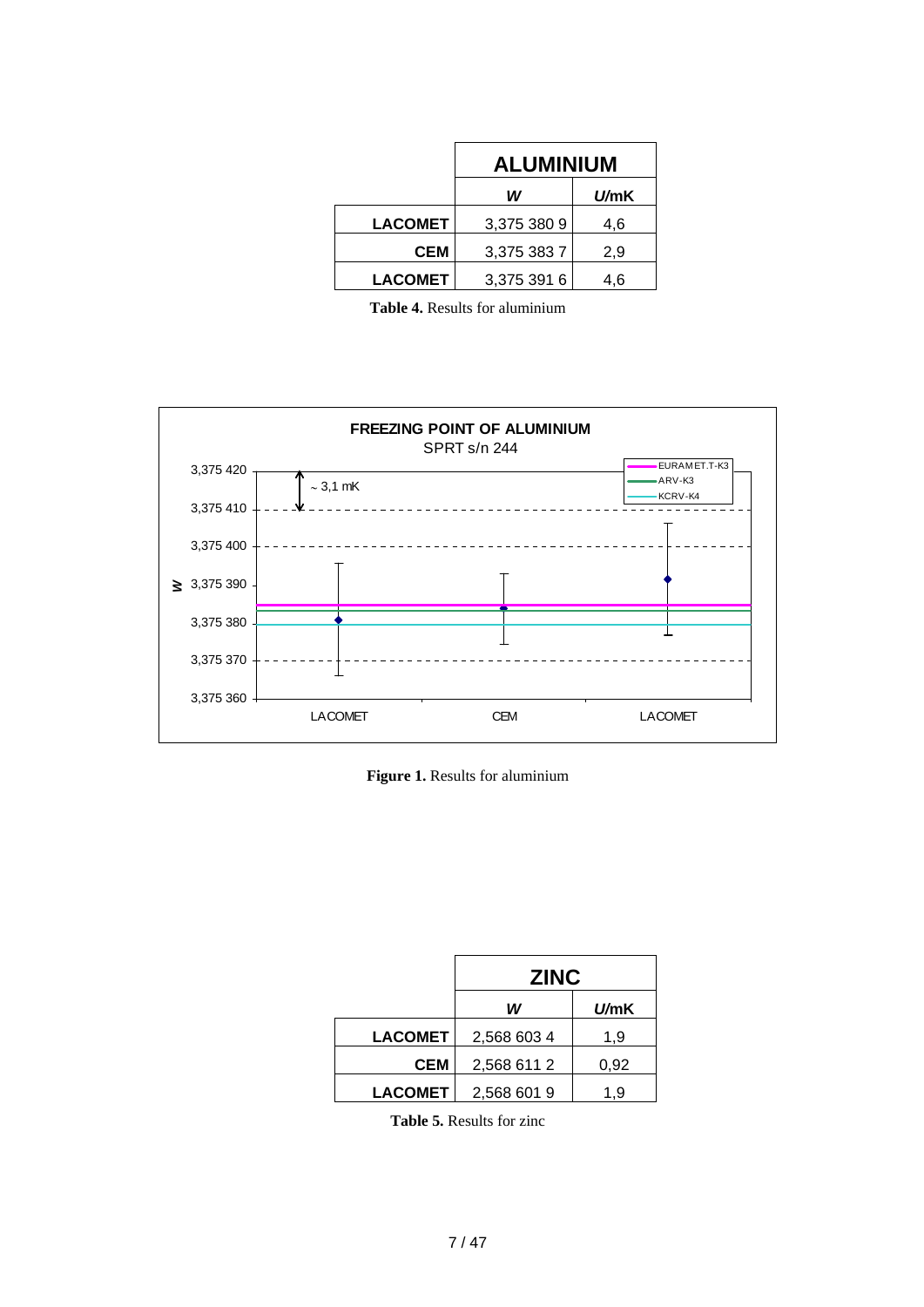

**Figure 2.** Results for zinc

|                | <b>TIN</b>  |      |
|----------------|-------------|------|
|                | W           | U/mK |
| <b>LACOMET</b> | 1,892 626 2 | 1,5  |
| <b>CEM</b>     | 1,892 631 8 | 0,80 |
| <b>LACOMET</b> | 1,892 627 6 | 1.5  |

**Table 6.** Results for tin



**Figure 3.** Results for tin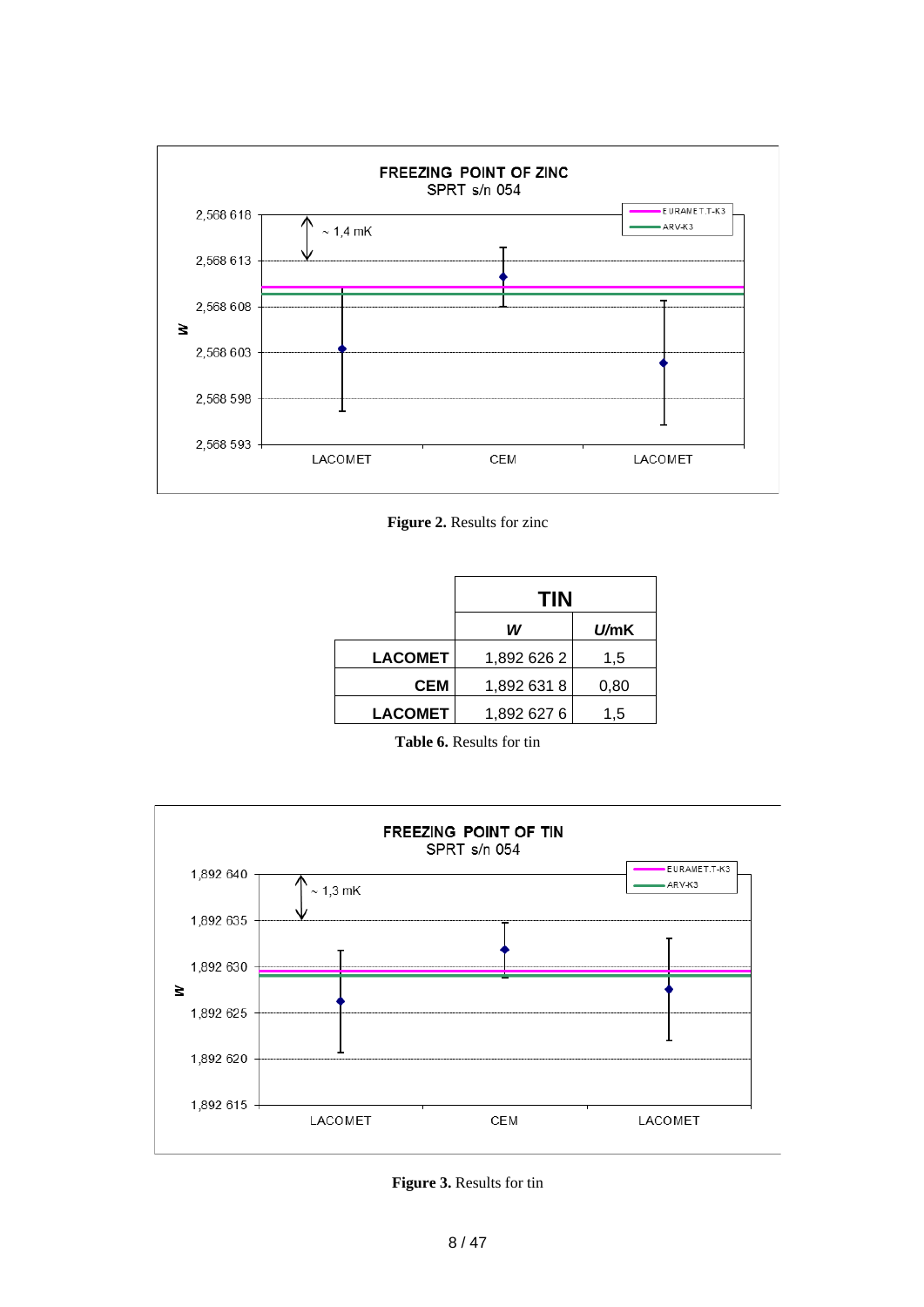|                | <b>INDIUM</b> |              |
|----------------|---------------|--------------|
|                | W             | <i>U/</i> mK |
| <b>LACOMET</b> | 1,609 686 9   | 1,5          |
| CEM            | 1,609 685 6   | 0.78         |
| <b>LACOMET</b> | 1,609 687 6   | 1,5          |

**Table 7.** Results for indium



|                | <b>GALLIUM</b>    |      |  |
|----------------|-------------------|------|--|
|                | W<br><i>U/</i> mK |      |  |
| <b>LACOMET</b> | 1,118 116 9       | 0,48 |  |
| CEM            | 1,118 115 7       | 0,39 |  |
| <b>LACOMET</b> | 1,118 116 6       | 0.48 |  |

**Table 8.** Results for gallium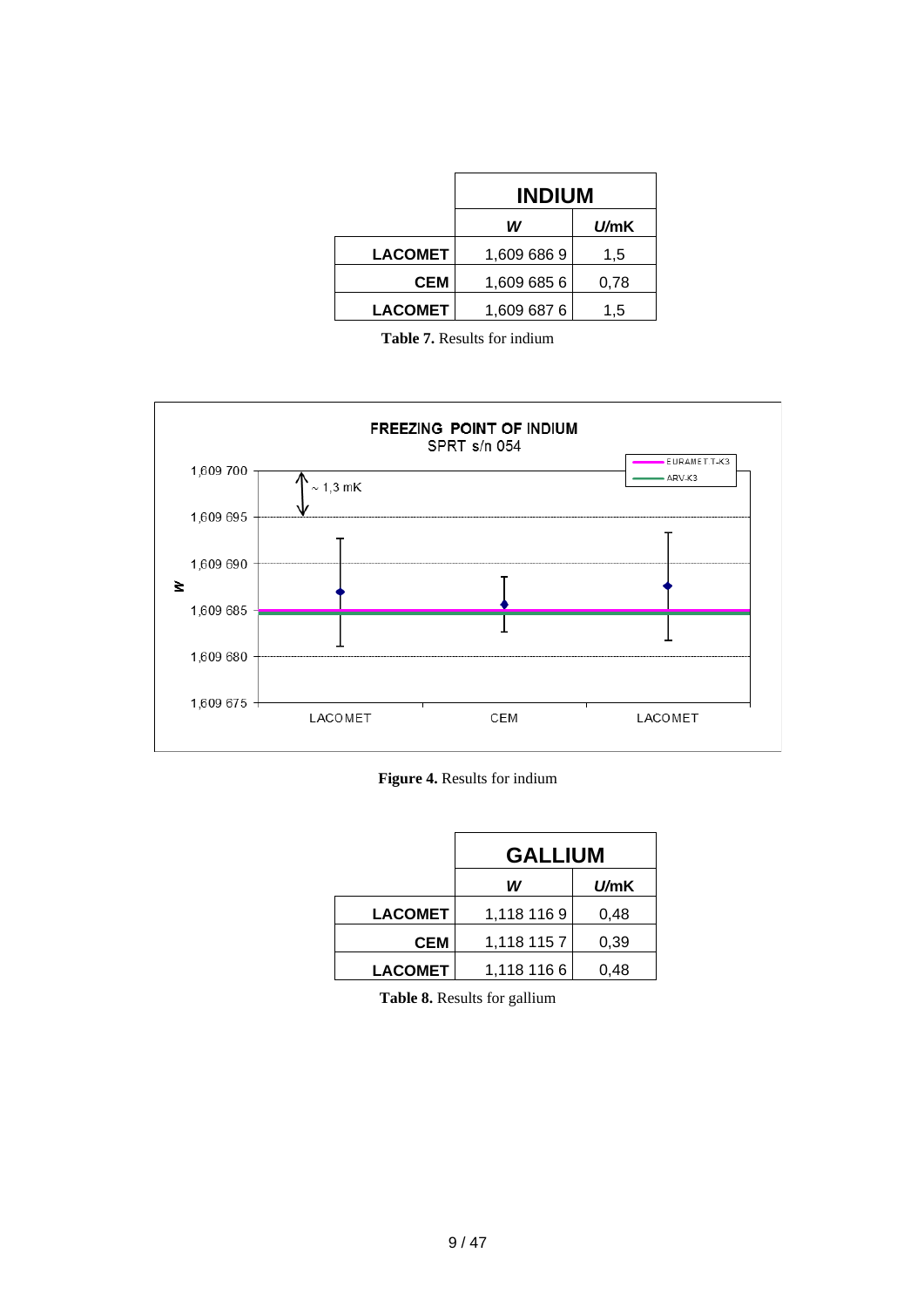

**Figure 5.** Results for gallium

|                | <b>MERCURY</b> |              |
|----------------|----------------|--------------|
|                | W              | <i>U/</i> mK |
| <b>LACOMET</b> | 0,844 166 3    | 0.49         |
| CEM            | 0,844 166 2    | 0.40         |
| <b>LACOMET</b> | 0,844 165 3    | 0.49         |

**Table 9.** Results for mercury



**Figure 6.** Results for mercury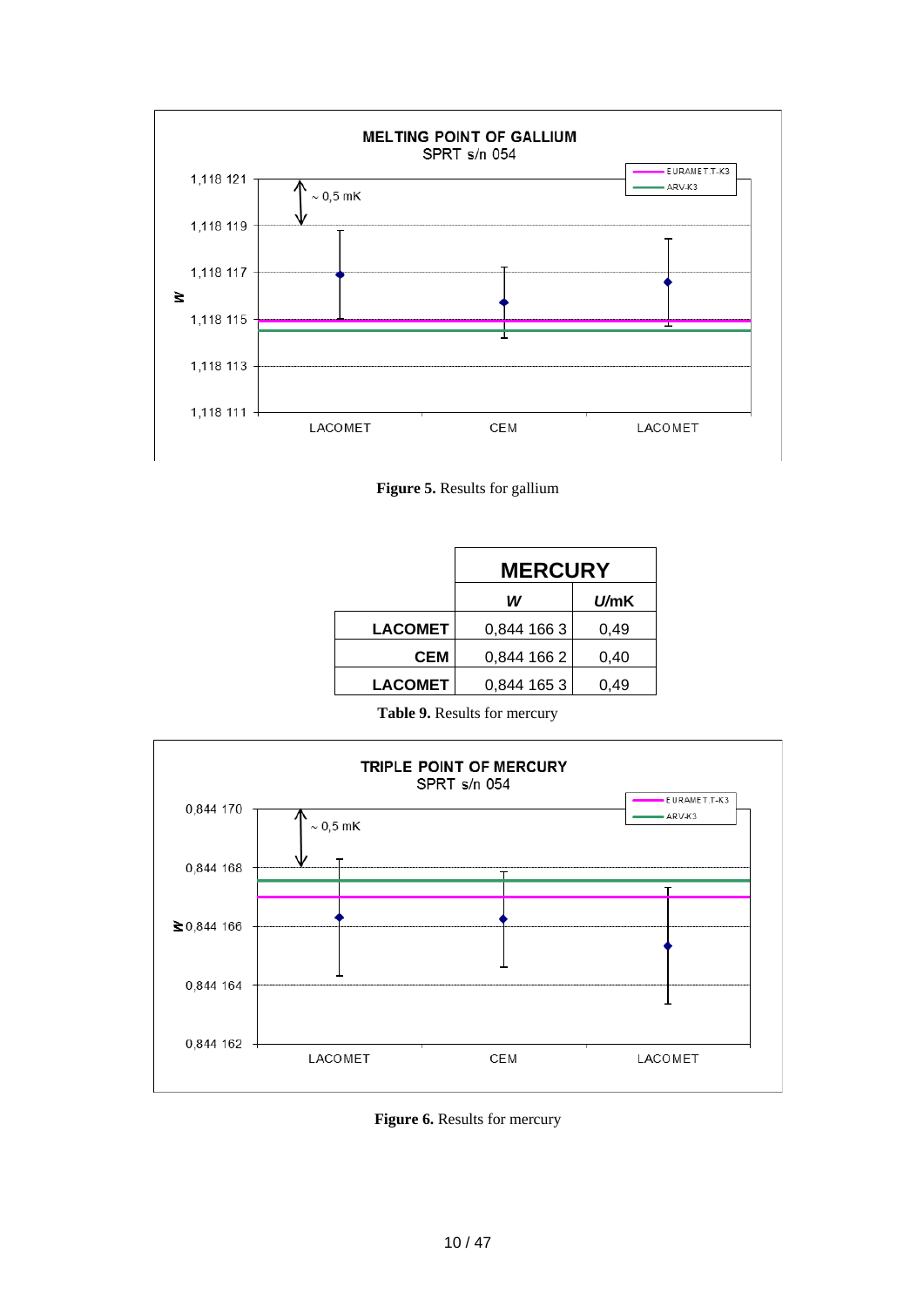|                | <b>ARGON</b> |              |
|----------------|--------------|--------------|
|                | W            | <i>U/</i> mK |
| <b>LACOMET</b> | 0.215 986 0  | 11           |
| CEM            | 0.215 984 2  | 1,2          |
| <b>LACOMET</b> | 0.215 985 8  | 11           |

**Table 10.** Results for argon



**Figure 7.** Results for argon

In this comparison, the LACOMET Zn cell has realized a Zn fixed point temperature lower that the one realized by the CEM Zn fixed point. An overpressure in the cell can not be the reason because it would cause the Zn cell to be hotter. A previous comparison [3], [4], had shown similar differences in the past, in consequence impurities are the most probable cause of the lower temperature realized by the LACOMET Zn cell. LACOMET has taken this into account in its uncertainties estimation but no correction has been applied for this comparison.

## <span id="page-10-0"></span>**5. Uncertainties**

The participants were requested to supply the uncertainty budget associated with the calibration at the different fixed points. It was asked to the laboratories to fill the agreed uncertainty format included in the protocol. The uncertainty budgets can be found in table 11.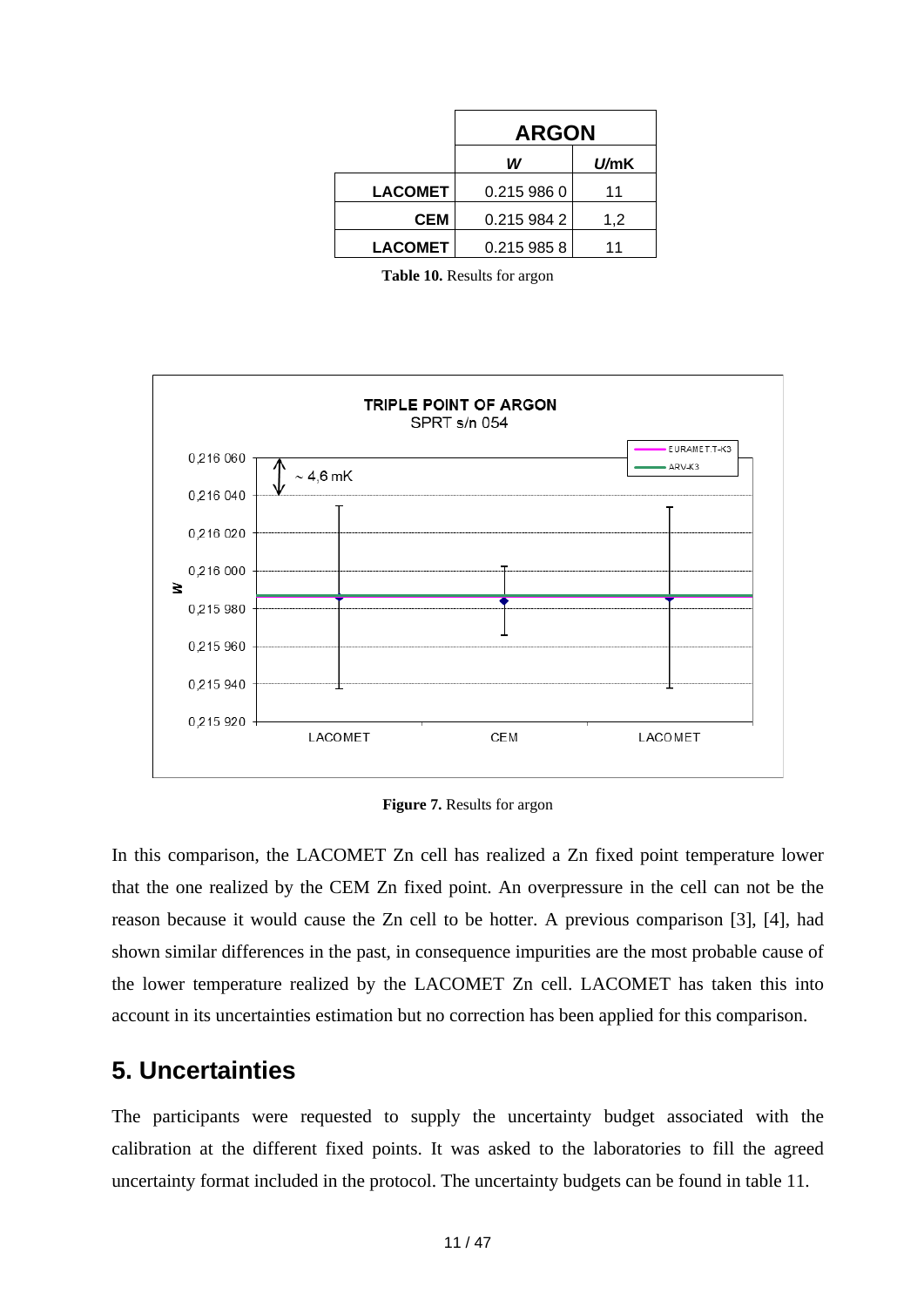|                                                                          | ⋖                    | <b>NUMINION</b>          | ZINC                     |            |                          | 즏       |                          | MDINN      |            | <b>GALLIUM</b>           |            | <b>MERCURY</b>           | ARGON                    |                  |
|--------------------------------------------------------------------------|----------------------|--------------------------|--------------------------|------------|--------------------------|---------|--------------------------|------------|------------|--------------------------|------------|--------------------------|--------------------------|------------------|
| Components                                                               |                      | Uncertainty contribution | Uncertainty contribution |            | Uncertainty contribution |         | Uncertainty contribution |            |            | Uncertainty contribution |            | Uncertainty contribution | Uncertainty contribution |                  |
|                                                                          |                      | $u_i$ / mK               |                          | $u_i$ / mK | $u_i$ / mK               |         |                          | $u_i$ / mK |            | $u_i$ / mK               |            | $u_i$ / mK               |                          | $u_i$ / mK       |
| õ                                                                        | CEM                  | LACOMET                  | CEM                      | LACOMET    | <b>NBO</b>               | LACOMET | <b>NEW</b>               | LACOMET    | <b>NBO</b> | LACOMET                  | <b>NBO</b> | LACOMET                  | <b>CEM</b>               | LACOMET          |
| SPRT repeatability                                                       | ్ల<br>0,06           |                          | 0,057                    | 0.30       | 0,054                    | 0,20    | 0,053                    | 0,20       | 0,051      |                          | 0,050      | 0,15                     | 0,046                    |                  |
| SPRT oxidations                                                          |                      | $rac{6}{10}$             |                          | 0,10       |                          | 0,10    |                          | 0,10       |            | 0,08                     |            | 0,05                     |                          | $\frac{6}{0.05}$ |
| SPRT Drift at high temperature                                           |                      | 060                      |                          | 0,60       |                          | 0,50    |                          | 0,50       |            | 0,10                     |            | 0,10                     |                          | $\overline{0}$   |
| Choice of the freezing point value                                       | 0,57                 | 0,60                     | 0,058                    | 0,20       | 0,162                    | 0,20    | 0,058                    | 0.20       | 0,058      | 0,10                     | 0,040      | 0,10                     | 0,520                    |                  |
| Purity of the fixed point cel                                            | 0,38                 |                          | 0,326                    |            | 0,250                    |         | 0.270                    |            | 0.039      |                          | 0.057      |                          | 0,028                    |                  |
| Hydrostatic pressure correction (*)                                      | 0,016                | 0,10                     | 0,027                    | 0,10       | 0,022                    | 0,08    | 0,033                    | 0,08       | 0,012      | 0,04                     | 0,071      | 0,04                     | 0,033                    |                  |
| Pperturbing heat exchanges (*)<br>'able                                  | 0,346                | 0,40                     | 0,029                    | 0,15       | 0,115                    | 0,15    | 0,173                    | 0,15       | 0,012      | 0,02                     | 0,058      | 0,02                     | 0,140                    | $\overline{0}$   |
| Self-heating correction (*)                                              | й<br>0,09            | 0,30                     |                          | 0,16       |                          | 0,15    | 0,092                    | 0,13       | 0,092      |                          | 0,092      | 0,05                     | 0,092                    | $\tilde{0}$      |
| Bridge linearity (*)                                                     | 0,083                | 0,15                     | 0,092                    | 0,13       | 0,092                    | 0,10    | 0,070                    | 10.0       | 0,067      | 0,05                     | 0,066      | 0,03                     | 190'0                    | 0,03             |
| AC/DC differences including quadrature effects                           | 80'0                 |                          | 0,029                    |            | 0,023                    |         | 0,017                    |            | 710'0      |                          | 0,07       |                          | 0,017                    |                  |
| Gas pressure in the fixed point cel                                      |                      | 0,30                     | 0,025                    | 0,20       | 6100                     | 0,20    | 0,028                    | 0,15       | 00,0       | 0,10                     | 0,003      | 0,01                     | 0,014                    |                  |
| SPRT heat conduction                                                     | 0,040                |                          | 0,000                    |            | 0,000                    |         | 0,000                    |            | 0.000      |                          | 0,000      |                          | 0,231                    |                  |
| High-temperature insulation degradation                                  | 0,57                 | 0,05                     | 0,000                    | 0,00       | 0,000                    | 0,00    | 0,000                    | 0,00       | 0,000      | 0,00                     | 0,000      | 0,00                     | 0,000                    |                  |
| Jncertainties coming from the SPRT used as reference<br>Summar           |                      |                          |                          |            |                          |         |                          |            |            |                          |            |                          |                          | ω                |
| Jncertainties due to the interpolation at the Ar fixed point             |                      |                          |                          |            |                          |         |                          |            |            |                          |            |                          |                          | 0,8              |
| Jncertainties coming from the isothermal enclosure                       |                      |                          |                          |            |                          |         |                          |            |            |                          |            |                          |                          | 2,3              |
| Phase transition repeatability                                           | $\frac{38}{2}$       | 0,95                     | 0,044                    | 0,20       | 0,017                    | 0,20    | 0,020                    | 0,05       | 0,053      | 0,05                     | 0,058      | 0,05                     | 0,058                    |                  |
| Effects of changes in the reference resistor<br>$\frac{1}{\text{d}}$     | 0,002                | 0,01                     | 0,001                    | 0,01       | 0,001                    | 0,01    | 0,001                    | 0,01       | 0,001      | 0,01                     | 0.001      | 0.01                     | 0,001                    | 0,01             |
| UNCERTAINTIES LINKED WITH THE PROPAGATION FROM THE TRIPLE POINT OF WATER |                      |                          |                          |            |                          |         |                          |            |            |                          |            |                          |                          |                  |
| Repeatability of readings                                                | 0,025                |                          | 0,023                    |            | 0,022                    |         | 0,021                    |            | 0,020      |                          | 0,020      |                          | 0,018                    |                  |
| Repeatability of temperature realized by cel                             | 0,004                |                          | 0,004                    |            | 0,004                    |         | 0,004                    |            | 0,004      |                          | 0,004      |                          | 0,004                    |                  |
| Aging of the cell                                                        |                      | 0.01                     |                          | 0,01       |                          | 0.01    |                          | 0,01       |            | 0.01                     |            | 0.01                     |                          | 0,01             |
| Short repeatability of calibrated SPRT<br>uncertainties                  | ഉ<br>0,24            |                          | 0,018                    |            | 0,050                    |         | 0,024                    |            | 0,012      |                          | 0,015      |                          | 0,032                    |                  |
| Purity and isotopic composition                                          | 0,034                | 0,70                     | 0,034                    | 0,50       | 0,034                    | 0,30    | 0,034                    | 0,40       | 0,034      | 0,06                     | 0,034      | 0,06                     | 0,034                    | 0,00             |
| Hydrostatic pressure correction                                          | $\frac{6000}{10000}$ |                          | 0,006                    |            | 0,005                    |         | 0,004                    |            | 0,003      |                          | 0,002      |                          | 0,001                    |                  |
| Perturbing heat exchanges                                                |                      |                          | 0,026                    |            | 0,019                    |         | 0,016                    |            | 0,011      |                          | 0,008      |                          | 0,002                    |                  |
| Self-heating correction                                                  | 0,389                |                          | 0,272                    |            | 0,188                    |         | 0,156                    |            | 0,105      |                          | 0,077      |                          | 0,018                    |                  |
| Bridge linearity                                                         | 0,07                 |                          | 0,049                    |            | 0,034                    |         | 0,028                    |            | 0,019      |                          | 0,014      |                          | 0,003                    |                  |
| AC/DC differences including quadrature effects                           | 0,08                 |                          | 0,029                    |            | 0,023                    |         | 0.017                    |            | 0.017      |                          | 0.07       |                          | 0.017                    |                  |
| nternal insulation leakage                                               | 0,000                | 0,05                     | 0,000                    | 0,03       | 0,000                    | 0,02    | 0,000                    | 0,02       | 0,000      | 0,01                     | 0,000      | 0,01                     | 0.000                    |                  |
| Jncertainty propagated from the triple point of water                    |                      | 0,28                     |                          | 0,17       |                          | 0,15    |                          | 0,10       |            | 0,08                     |            | 0,06                     |                          | 0,15             |
|                                                                          |                      |                          |                          |            |                          |         |                          |            |            |                          |            |                          |                          |                  |
| Combined uncertainty                                                     | <u>(က</u><br>1.44    | 2,304                    | 0,460                    | 0,967      | 0,402                    | 0,771   | 0,391                    | 0,766      | 0,193      | 0,239                    | 0,201      | 0,246                    | 0,605                    | 5,589            |
|                                                                          |                      |                          |                          |            |                          |         |                          |            | 0.39       |                          |            |                          |                          |                  |
| Expanded uncertainty                                                     | 2,89                 | 4,61                     | 0,92                     | 1,93       | 0.80                     | 1,54    | 0,78                     | 1,53       |            | 0,48                     | 0,40       | 0,49                     | 1,21                     | 11,2             |
| $\begin{array}{c} \n\end{array}$<br>i<br>E                               |                      |                          |                          |            |                          |         |                          |            |            |                          |            |                          |                          |                  |

esponding fixed point (\*) This source of uncertainty for LACOMET includes the hydrostatic head errors in the triple point of water and in the corresponding fixed point (\*) This source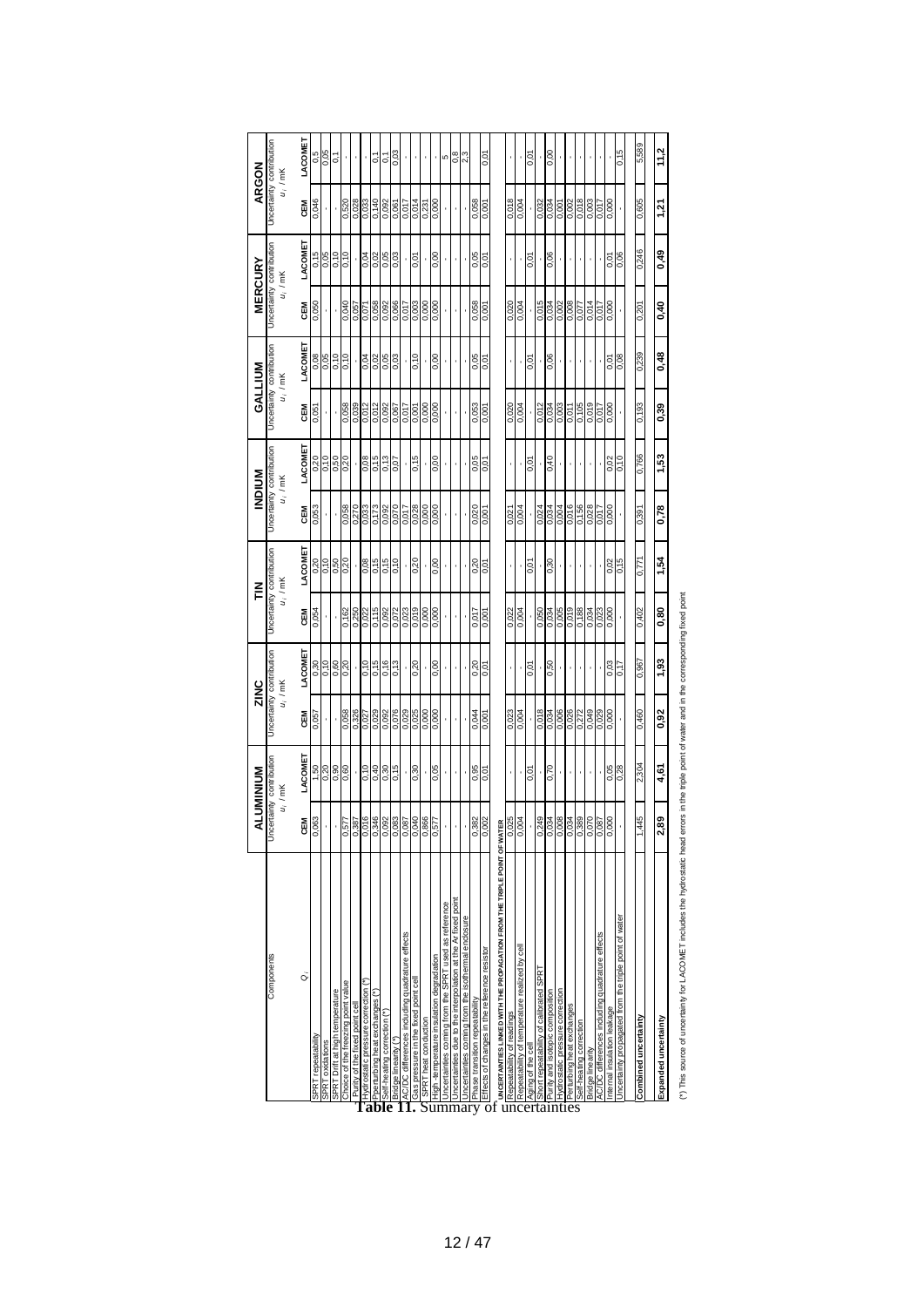The combined uncertainties were computed by root-sum-of-squares of the contributions. Whatever the fixed point considered, LACOMET evaluated all their uncertainties using type B method and estimated as infinite their degrees of freedom so a coverage factor *k*=2 was used in order to calculate the expanded uncertainties to approximately 95 % probability. In the case of CEM, some of the contributions were estimated using type A method but the coverage factors were very close to 2 due to the large number of the calculated degrees of freedom using the Welch-Satterthwaite formula.

composition what consequently differs in  $+0.14$  mK with respect the reference value used for the triple point of water during the EURAMET.T-K3 comparison. The uncertainty due to the isotopic composition has been taken into account in the uncertainty calculations, In 2007, after the CIPM 2005 clarification of the isotopic composition defining the value of the triple point of water, CEM decided to change the value maintained in  $+0.14$  mK. During this comparison, the value used for the triple point of water was the value corrected for isotopic

## <span id="page-12-0"></span>**6. Linkage to CCT comparisons**

CEM and LACOMET and the differences that CEM obtained in the regional comparisons EUROMET.T-K3 and EUROMET.T-K4 that provided linking to the CCT-K3 and CCT-K4 The linkage to the CCT comparisons has been made from the differences obtained between comparisons.

#### <span id="page-12-1"></span>**6.1. Differences between CEM and LACOMET**

each fixed point and the sensitivity coefficient of the ITS-90 reference function  $d/dW_r$ . The values for LACOMET are calculated using the mean of the *W* measured values before and after CEM measurements: The differences in temperature  $T_{\text{LACOMET}} - T_{\text{CEM}}$  are calculated using the *W* values provided for

$$
T_{\text{LACOMET}} - T_{\text{CEM}} = (\frac{W_{\text{LACOMET-before}} + W_{\text{LACOMET-after}}}{2} - W_{\text{CEM}}) \cdot \frac{dT}{dW_{\text{r}}}
$$
(1)

The uncertainty of this difference is estimated using the uncertainties calculated by the laboratories (see table 11). An additional uncertainty due to the SPRT drift is taken into account, it is estimated from the differences measured by LACOMET for the SPRT in each fixed point before and after CEM measurements (see table 12). These differences are consistent within the calculated uncertainties.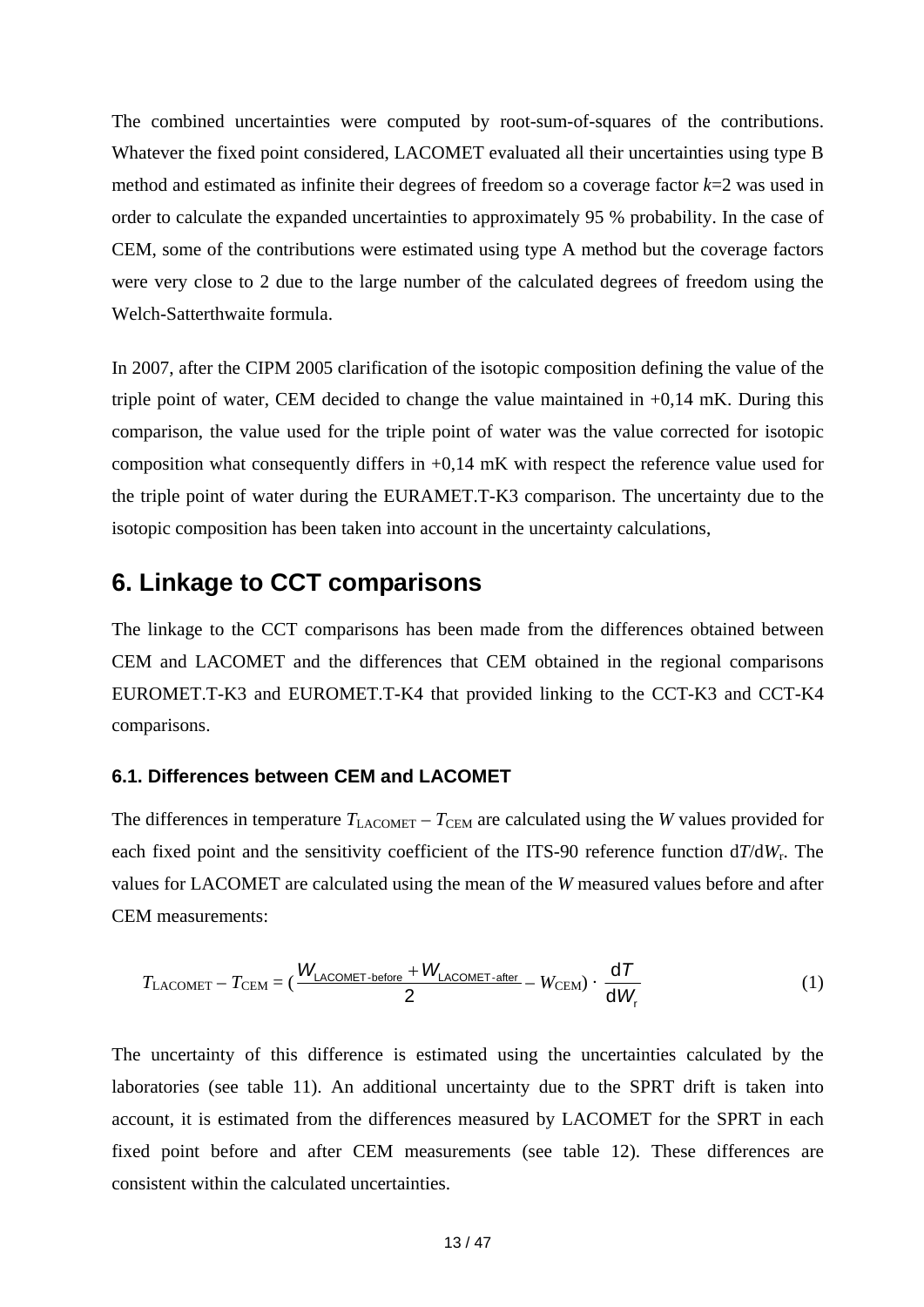| <b>FIXED POINT</b> | <b>Differences</b><br>$T_{\rm LACOMET\text{-}before}-T_{\rm LACOMET\text{-}after}$<br>mK | $T_{\text{LACOMET}}-T_{\text{CEM}}$<br>mK | $\overline{U(T_{\rm LACOMET}-T_{\rm CEM})}$<br>mK |
|--------------------|------------------------------------------------------------------------------------------|-------------------------------------------|---------------------------------------------------|
| Al                 | $-3,33$                                                                                  | 0,8                                       | 5,4                                               |
| Zn                 | 0,43                                                                                     | $-2,4$                                    | 2,1                                               |
| Sn                 | $-0,36$                                                                                  | $-1,3$                                    | 1,7                                               |
| $\rm{In}$          | $-0,17$                                                                                  | 0,4                                       | 1,7                                               |
| Ga                 | 0,08                                                                                     | 0,26                                      | 0,61                                              |
| Hg                 | 0,24                                                                                     | $-0,10$                                   | 0,64                                              |
| Ar                 |                                                                                          | 0,4                                       | 11                                                |

Table 12. Differences in mK between the measurements performed by LACOMET before and after CEM measurements

A rectangular probability distribution is assigned to calculate the standard uncertainty of the comparison.

$$
u^{2}(T_{\text{LACOMET}} - T_{\text{CEM}}) = u^{2}(W_{\text{LACOMET}}) + u^{2}(W_{\text{CEM}}) + u^{2}(T_{\text{drift}})
$$
\n(2)

95 % probability. Table 12 summarizes the differences for all the fixed points with their corresponding uncertainties. A coverage factor  $k = 2$  is considered to calculate the expanded uncertainty to approximately

#### <span id="page-13-0"></span>6.2. Differences between LACOMET and EUROMET.T-K3

EUROMET comparison. The differences  $T_{\text{CEM}} - T_{\text{EUROMET.T-K3}}$  are obtained from the tables 16 to 21 of the final report to the CCT on Key Comparison EUROMET. T-K3 [1]: The differences in temperature  $T_{\text{LACOMET}} - T_{\text{EUROMET.T-K3}}$  are evaluated using the  $T_{\text{LACOMET}} - T_{\text{LACOMET}}$ T<sub>CEM</sub> differences calculated in the previous paragraph and the hypothesis that the CEM value has no change since the EUROMET.T-K3 comparison was performed. It is important to highlight that CEM employed in this comparison the same reference cells used in the

$$
T_{\text{LACOMET}} - T_{\text{EUROMET.T-K3}} = (T_{\text{LACOMET}} - T_{\text{CEM}}) + (T_{\text{CEM}} - T_{\text{EUROMET.T-K3}}) \tag{3}
$$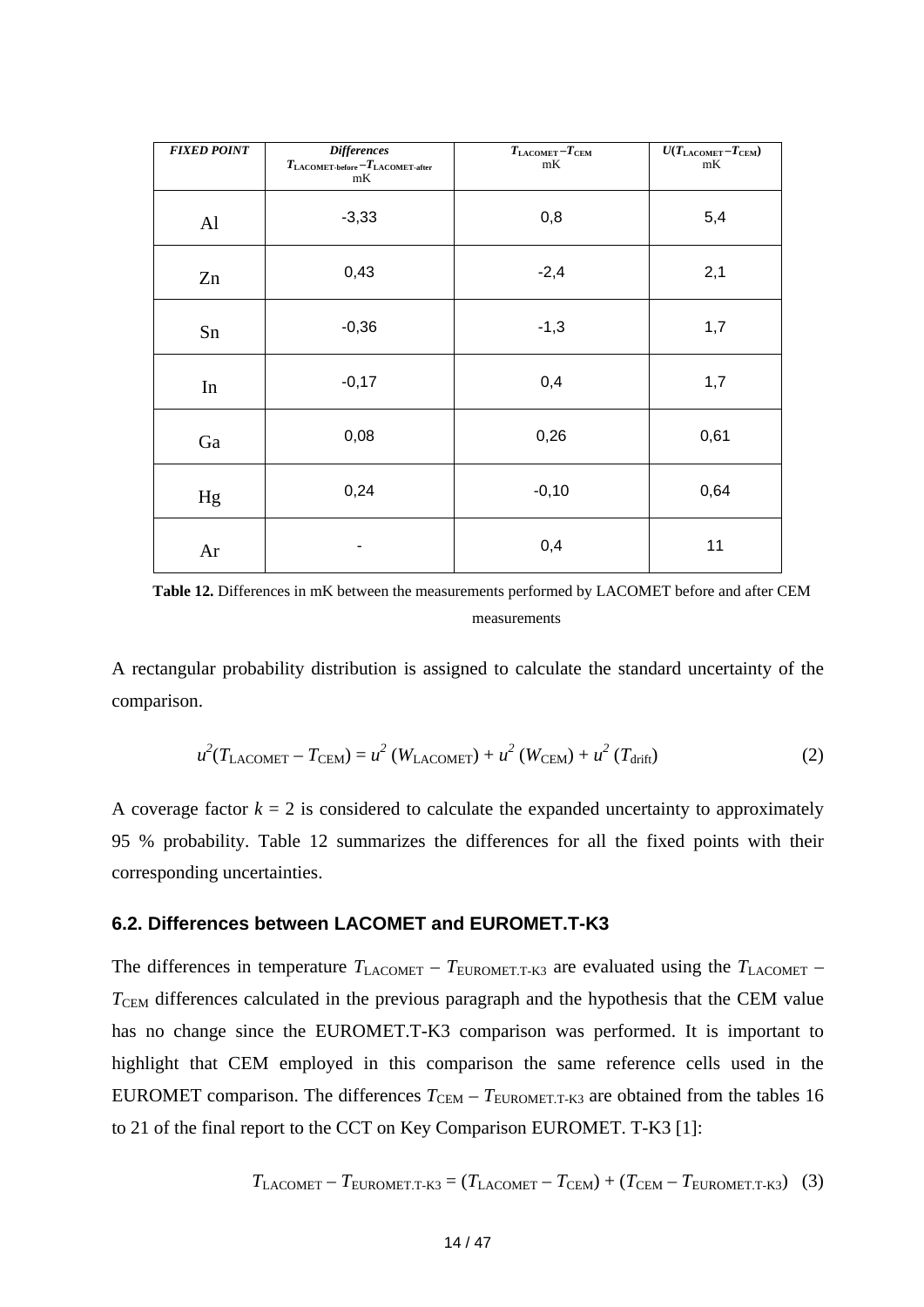Using the law of propagation of uncertainties in (3) and the uncertainties provided in tables 16 to 21 in [1] it is possible to estimate the uncertainty of the differences  $T_{\text{LACOMET}} - T_{\text{EUROMET.T-}}$  $K3$ :

$$
u^{2}(T_{\text{LACOMET}} - T_{\text{EUROMET.T-K3}}) = u^{2}(T_{\text{LACOMET}} - T_{\text{CEM}}) + u^{2}(T_{\text{CEM}} - T_{\text{EUROMET.T-K3}})
$$
(4)

A coverage factor  $k = 2$  is considered to calculate the expanded uncertainty to approximately 95 % probability. Table 13 summarizes the differences for all the fixed points with their corresponding uncertainties.

#### <span id="page-14-0"></span>**6.3. Differences between LACOMET, CCT-K3 and CCT-K4**

The differences in temperature  $T_{\text{LACOMET}} - T_{\text{ARV-K3}}$  are calculated using the  $T_{\text{LACOMET}}$  – TEUROMET.T-K3 differences obtained in the previous paragraph and the same hypothesis proposed in [1] that is: the mean temperature of the pilot and co-pilot laboratories is the same in EUROMET.T-K3 as it was in CCT-K3. Tables 22 to 27 in [1] show the differences between the mean of the pilot and co-pilot laboratories in the CCT-K3 ( $T_{ARV-K3}$  – $T_{P\&CPmean}$ ) and the differences between the EUROMET.T-K3 reference value and the mean of the pilot and copilot laboratories (*T* EUROMETT-K3 –  $T_{P\&\text{CPmean}}$ ). With this information it is possible to link the LACOMET results to the CCT-K3 comparison:

$$
T_{\text{LACOMET}} - T_{\text{ARV-K3}} = (T_{\text{LACOMET}} - T_{\text{EUROMET.T-K3}}) + (T_{\text{EUROMET.T-K3}} - T_{\text{P\&CPmean}})
$$

$$
- (T_{\text{ARV-K3}} - T_{\text{P\&C Pmean}}) \tag{5}
$$

To estimate the uncertainty of  $T_{\text{LACOMET}} - T_{\text{ARV-K3}}$  we have taken into account the uncertainties of  $T_{\text{LACOMET}}$  –  $T_{\text{EUROMET.T-K3}}$  differences and the standard deviation of the mean of the EUROMET.T-K3 pilot and co-pilot laboratories differences to the CCT-K3 average reference value (ARV) and to the EUROMET.T-K3 reference value:

$$
u^{2}(T_{\text{LACOMET}} - T_{\text{ARV-K3}}) = u^{2}(T_{\text{LACOMET}} - T_{\text{EUROMET.T-K3}}) + u^{2}(T_{\text{P&CPmean\_CCT-K3}}) + u^{2}(T_{\text{P&CPmean\_EUROMET.T-K3}})
$$
(6)

In the case of the freezing point of aluminium the Report to the CCT on Key Comparison EUROMET.T-K4 [2] provides in its 17th page information related to the linkage to the CCT-K3 and CCT-K4 comparison for the aluminium freezing point with their corresponding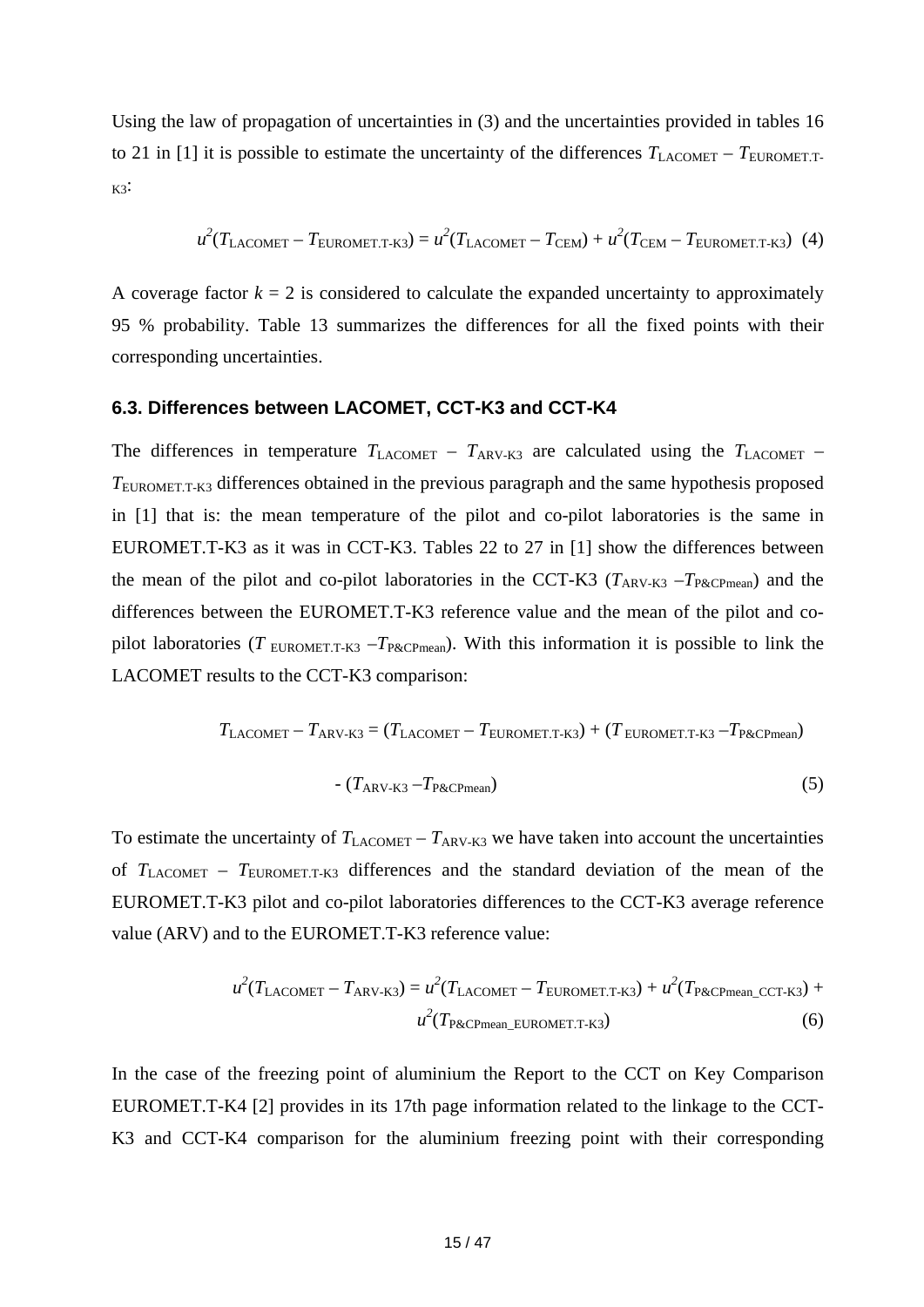uncertainties that can be used to link the LACOMET results to the corresponding CCT comparisons:

$$
T_{\text{LACOMET}} - T_{\text{ARV-K3}} = (T_{\text{LACOMET}} - T_{\text{EUROMET.T-K4}}) + (T_{\text{EUROMET.T-K4}} - T_{\text{ARV-K3}}) \tag{7}
$$

$$
T_{\text{LACOMET}} - T_{\text{KCRV-K4}} = (T_{\text{LACOMET}} - T_{\text{EUROMET.T-K4}}) + (T_{\text{EUROMET.T-K4}} - T_{\text{KCV-K4}})
$$
(8)

Using the law of propagation of uncertainties in (5) and (6) together with the information provided in [2] it is possible to evaluate the uncertainty of these differences:

$$
u^{2}(T_{\text{LACOMET}} - T_{\text{ARV-K3}}) = u^{2}(T_{\text{LACOMET}} - T_{\text{EUROMET.T-K4}}) + u^{2}(T_{\text{EUROMET.T-K4}} - T_{\text{ARV-K3}})
$$
(9)

$$
u^{2}(T_{\text{LACOMET}} - T_{\text{KCRV-K4}}) = u^{2}(T_{\text{LACOMET}} - T_{\text{EUROMET.T-K4}}) + u^{2}(T_{\text{EUROMET.T-K4}} - T_{\text{KCV-K4}}) (10)
$$

A coverage factor  $k = 2$  is considered to calculate the expanded uncertainty to approximately 95 % probability. Tables 13 and 14 summarize the differences for all the fixed points with their corresponding uncertainties.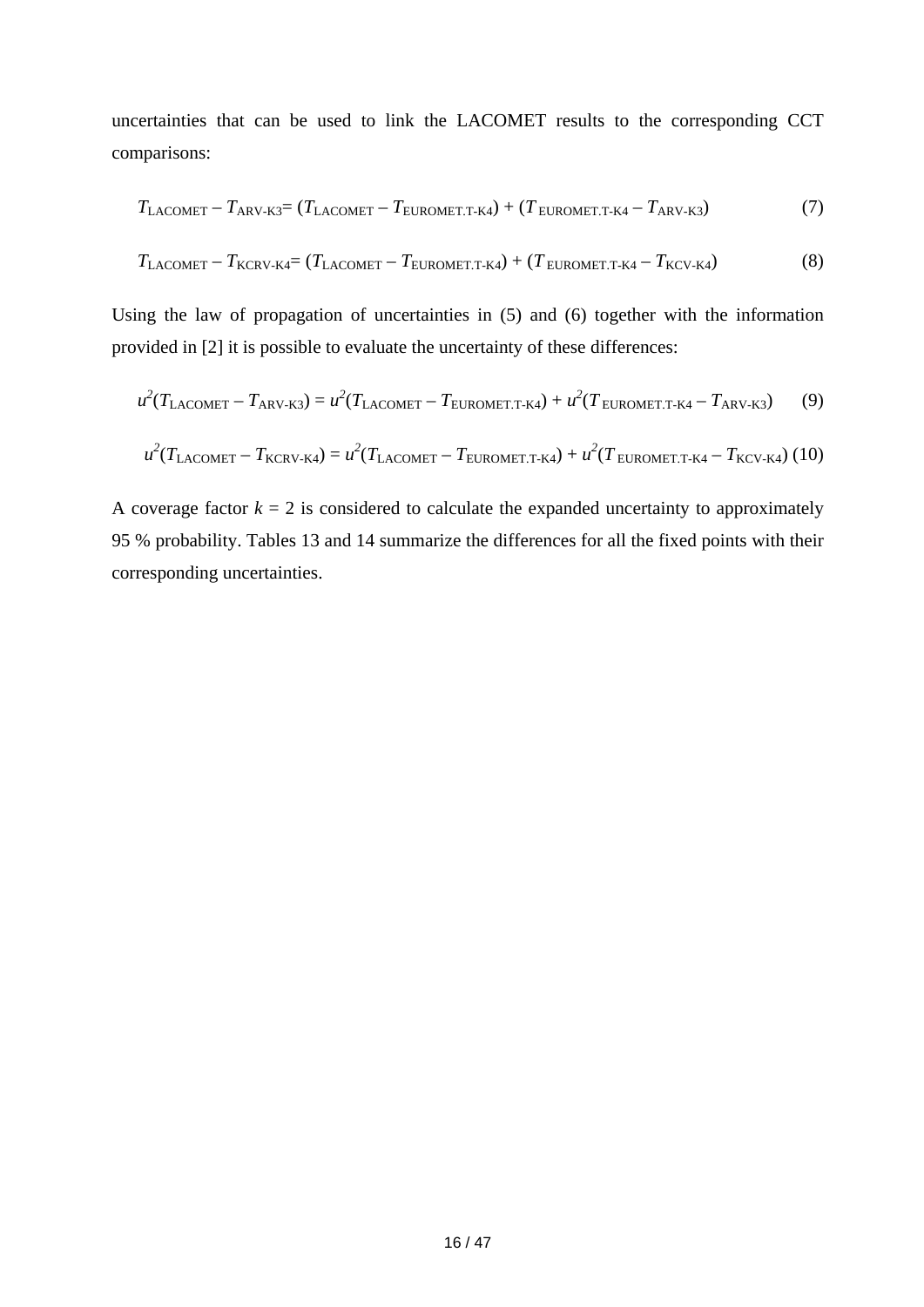| <b>FIXED</b><br><b>POINT</b> | $T_{\rm CEM}$ -<br>$T_{\text{EUROMET.T-K3}}$<br>mK | $U(T_{\rm CEM}-$<br>$T_{\text{EUROMET.T-}}$<br>K3)<br>mK | $T_{\rm LACOMET}$ –<br>$T_{\textrm{\tiny{EUROMET.T-K3}}}$<br>$\mathrm{m}\mathrm{K}$ | $U(T_{\rm LACOMET}$ –<br>$T_{\text{EUROMET.T-K3}})$<br>mK | $T_{\rm CEM}$ -<br>$T_{\text{EUROMET.T-K4}}$<br>$\mathrm{m}\mathrm{K}$ | $U(T_{\rm CEM}-$<br>$T_{\text{EUROMET.T-K4}})$<br>mK | $T_{\rm LACOMET}$ –<br>$T_{\text{EUROMET.T-K4}}$<br>$\mathrm{m}\mathrm{K}$ | $U(T_{\rm LACOMET}-$<br>$T_{\text{EUROMET.T-K3}})$<br>$\mathrm{m}\mathrm{K}$ |
|------------------------------|----------------------------------------------------|----------------------------------------------------------|-------------------------------------------------------------------------------------|-----------------------------------------------------------|------------------------------------------------------------------------|------------------------------------------------------|----------------------------------------------------------------------------|------------------------------------------------------------------------------|
| Al                           | $\blacksquare$                                     | $\blacksquare$                                           | ٠                                                                                   | ٠                                                         | $-0,3$                                                                 | 7,4                                                  | 0,4                                                                        | 9,2                                                                          |
| Zn                           | 0,3                                                | 2,4                                                      | $-2,1$                                                                              | 3,2                                                       | $\overline{\phantom{a}}$                                               | $\blacksquare$                                       |                                                                            | $\blacksquare$                                                               |
| Sn                           | 0,6                                                | 1,4                                                      | $-0,7$                                                                              | 2,2                                                       | $\blacksquare$                                                         | $\overline{\phantom{a}}$                             |                                                                            | ۰                                                                            |
| In                           | 0,2                                                | 1,2                                                      | 0,6                                                                                 | 2,1                                                       | $\overline{\phantom{a}}$                                               | $\blacksquare$                                       |                                                                            | ۰                                                                            |
| Ga                           | 0,20                                               | 0,55                                                     | 0,46                                                                                | 0,82                                                      | $\blacksquare$                                                         | $\blacksquare$                                       |                                                                            | -                                                                            |
| Hg                           | $-0,19$                                            | 0,57                                                     | $-0,29$                                                                             | 0,85                                                      | $\overline{\phantom{a}}$                                               | $\blacksquare$                                       |                                                                            | ٠                                                                            |
| Ar                           | $-0,6$                                             | 1,1                                                      | $-0,1$                                                                              | 12                                                        | $\blacksquare$                                                         | $\blacksquare$                                       | ٠                                                                          | $\blacksquare$                                                               |

**Table 13.** Linkage to the EURAMET regional comparisons

| <b>FIXED</b><br><b>POINT</b> | $T_{\rm CEM}$ –<br>$T_{\rm ARV-K3}$<br>$\mathrm{m}\mathrm{K}$ | $U(T_{\rm CEM}-$<br>$T_{\rm ARV-K3})$<br>mK | $T_{\text{LACOMET}}$ –<br>$T_{\rm ARV-K3}$<br>mK | $U(T_{\rm LACOMET}$<br>$-T_{\rm ARV-K3})$<br>mK | $T_{\rm CEM}$ –<br>$T_{\rm KCRV\text{-}K4}$<br>mK | $U(T_{\rm CEM}-$<br>$T_{\text{KCRV-K4}}$<br>mK | $T_{\rm LACOMET}$ –<br>$T_{\rm KCRV\text{-}K4}$<br>mK | $U(T_{\rm LACOMET}$<br>$-\mathit{T}_{\textrm{KCRVK4}})$<br>mK |
|------------------------------|---------------------------------------------------------------|---------------------------------------------|--------------------------------------------------|-------------------------------------------------|---------------------------------------------------|------------------------------------------------|-------------------------------------------------------|---------------------------------------------------------------|
| $\mathbf{Al}$                | 0,2                                                           | 7,7                                         | 1,0                                              | 9,4                                             | $-1,3$                                            | 7,7                                            | 2,1                                                   | 9,7                                                           |
| Zn                           | 0,5                                                           | 2,5                                         | $-2,0$                                           | 3,3                                             | $\overline{\phantom{0}}$                          | -                                              |                                                       |                                                               |
| Sn                           | 0,7                                                           | 1,5                                         | $-0,6$                                           | 2,2                                             | $\overline{\phantom{a}}$                          | -                                              |                                                       |                                                               |
| In                           | 0,2                                                           | 1,3                                         | 0,7                                              | 2,2                                             | $\overline{\phantom{a}}$                          | $\overline{\phantom{a}}$                       |                                                       |                                                               |
| Ga                           | 0,30                                                          | 0,57                                        | 0,56                                             | 0,84                                            | $\overline{\phantom{a}}$                          | -                                              |                                                       |                                                               |
| Hg                           | $-0,33$                                                       | 0,61                                        | $-0,43$                                          | 0,88                                            | $\overline{\phantom{a}}$                          | $\overline{\phantom{a}}$                       |                                                       |                                                               |
| Ar                           | $-0,6$                                                        | 1,2                                         | $-0,2$                                           | 12                                              | $\overline{\phantom{a}}$                          |                                                |                                                       |                                                               |

**Table 14.** Linkage to the CCT key comparison.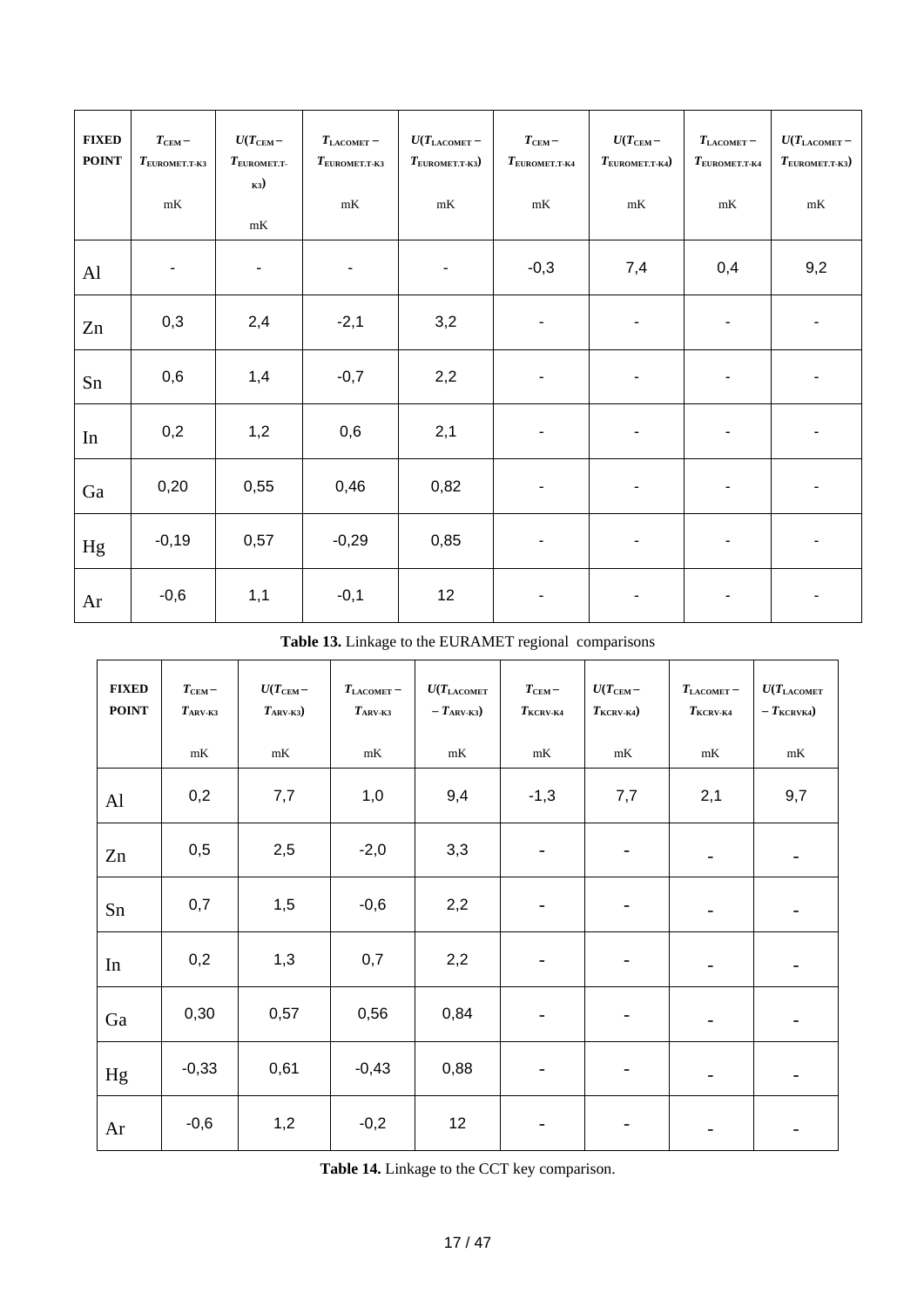# <span id="page-17-0"></span>**7. References**

[1] Report to the CCT on Key Comparison EUROMET. T-K3. [http://kcdb.bipm.org/appendixB/appbresults/euromet.t-k3/euromet.t-k3\\_final\\_report.pdf.](http://kcdb.bipm.org/appendixB/appbresults/euromet.t-k3/euromet.t-k3_final_report.pdf)

[2] Report to the CCT on Key Comparison EUROMET. T-K4. [http://kcdb.bipm.org/appendixB/appbresults/cct-k4/euromet.t-k4\\_final\\_report.pdf.](http://kcdb.bipm.org/appendixB/appbresults/cct-k4/euromet.t-k4_final_report.pdf)

[3] TEST MEASUREMENTS REPORTPN 1997.2263.8 / PTB-Nr. 8392. [4] Certificate: NPTL 99-03-65; NAMAS N°0175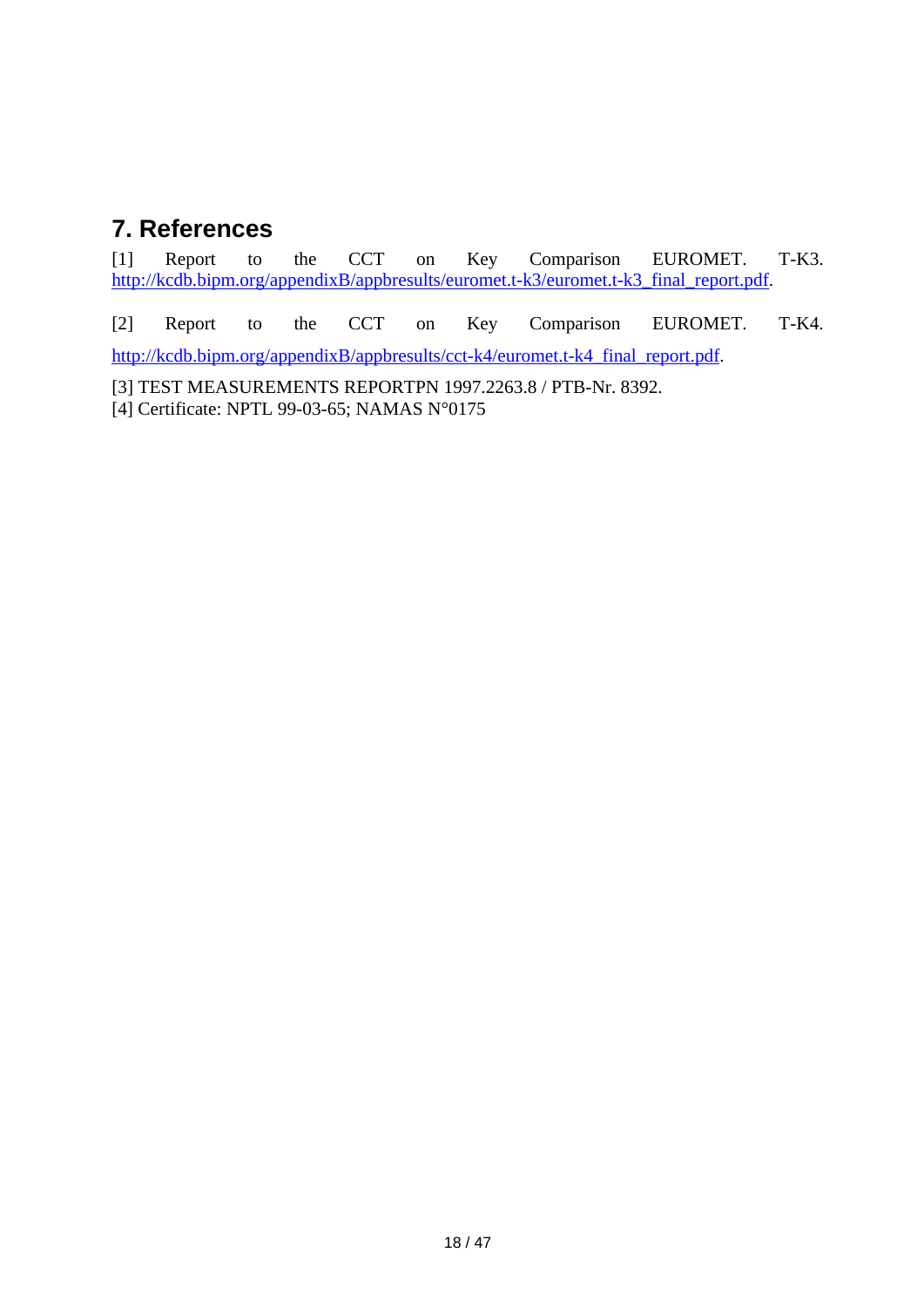# <span id="page-18-0"></span>**ANNEX 1. CEM FIXED POINT CELLS IMMERSION PROFILES**



**Figure 8.** HTSPRT s/n 224, immersion profile in the aluminium freezing point



**Figure 9.** SPRT s/n 054, immersion profile in the zinc freezing point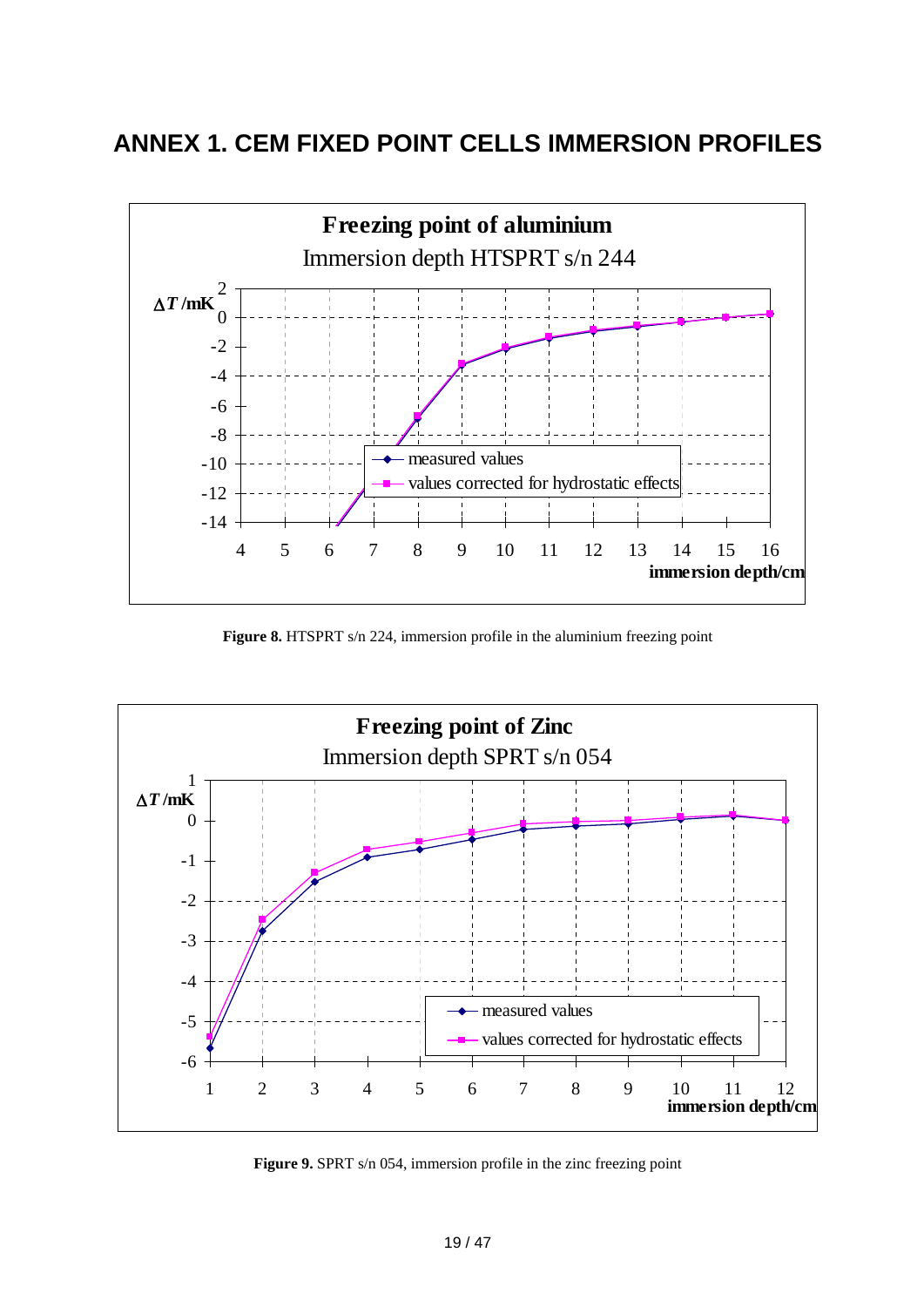

Figure 10. SPRT s/n 054, immersion profile in the tin freezing point



Figure 11. SPRT s/n 054, immersion profile in the indium freezing point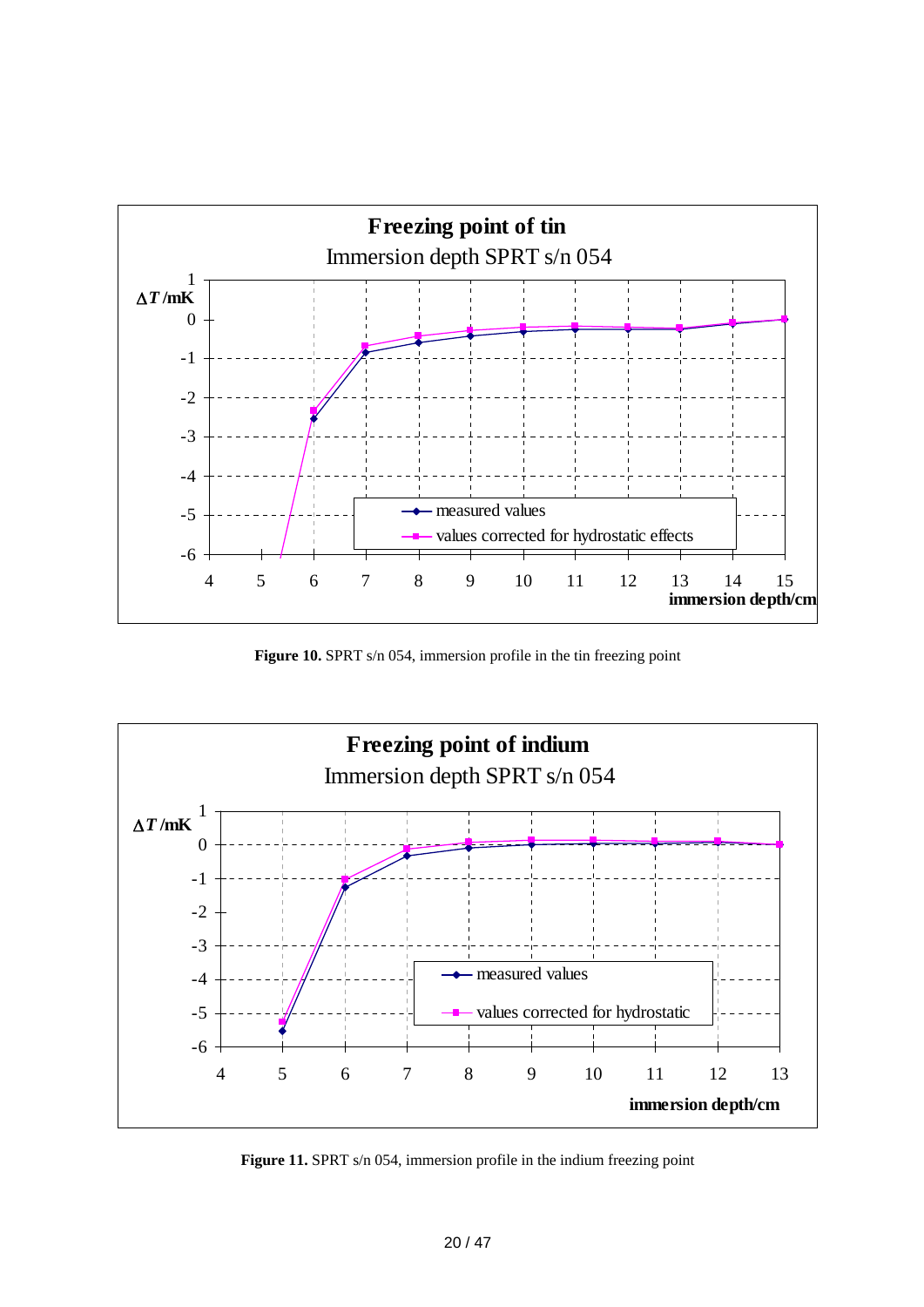

Figure 12. SPRT s/n 054, immersion profile in the gallium melting point



Figure 13. SPRT s/n 054, immersion profile in the mercury freezing point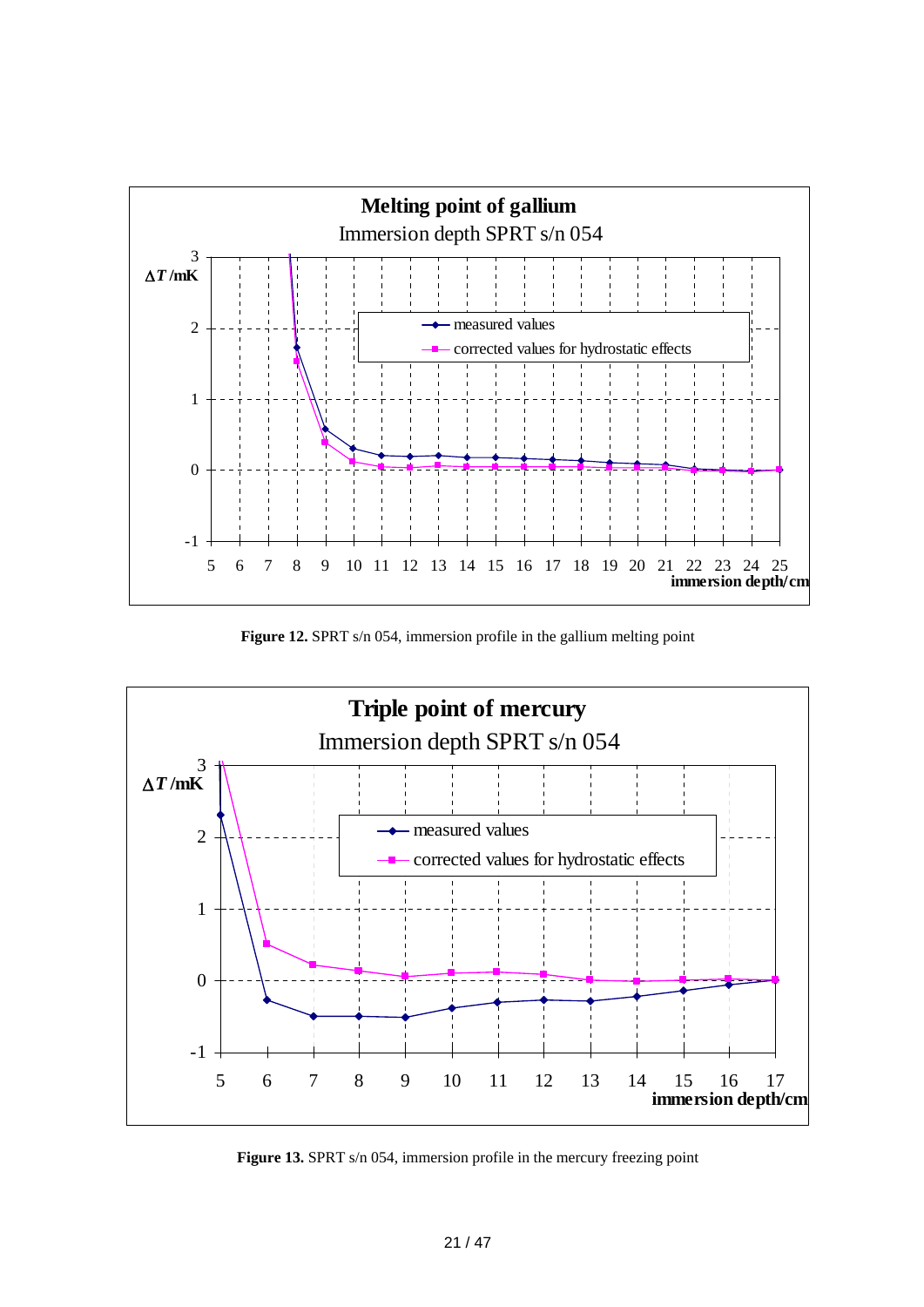# <span id="page-21-0"></span>**ANNEX 2. LACOMET FIXED POINT CELLS IMMERSION PROFILES**



Figure 14. SPRT s/n 244 immersion profile in the aluminium freezing point



**Figure 15.** SPRT s/n 054, immersion profile in the zinc freezing point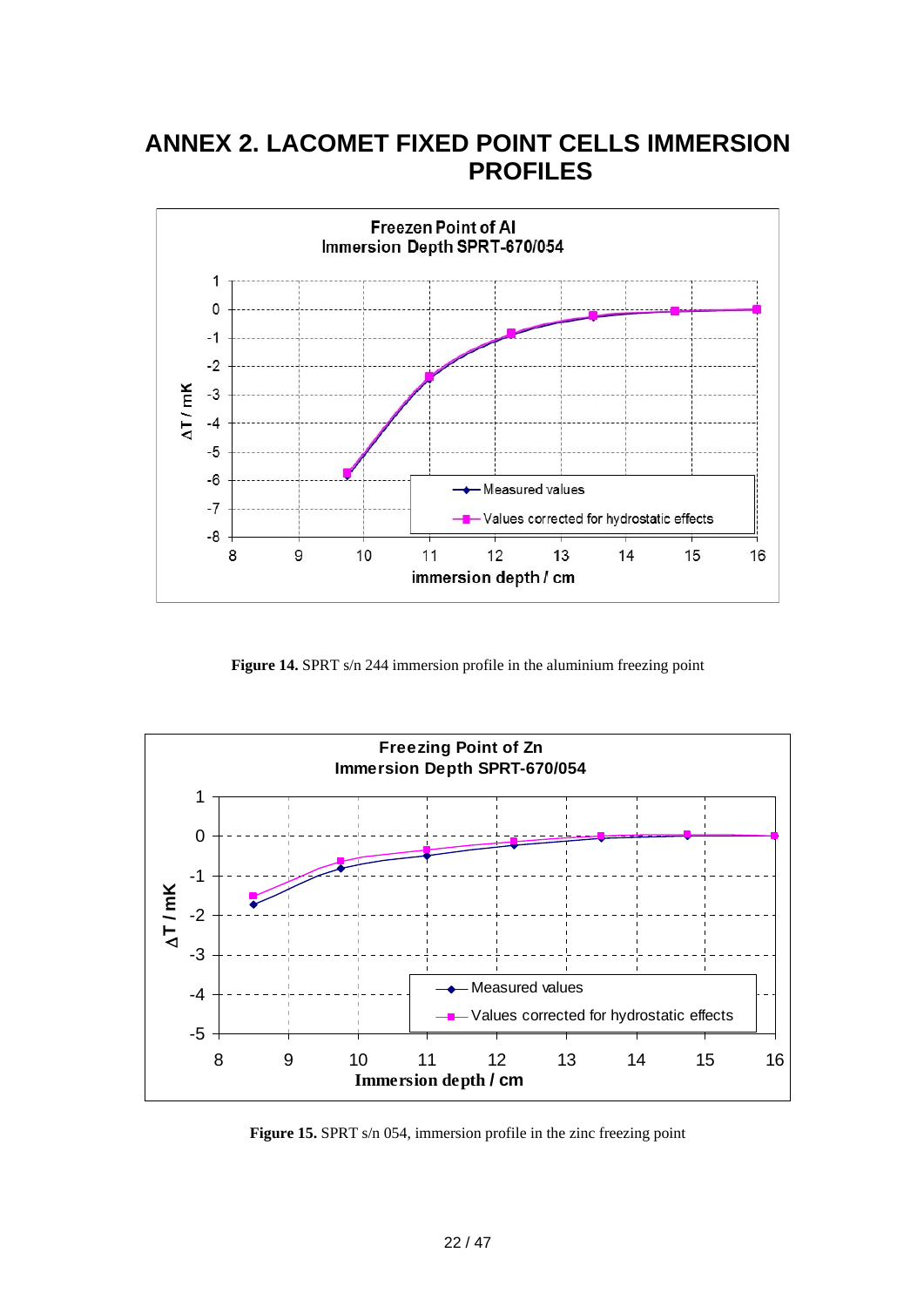

**Figure 16.** SPRT s/n 054, immersion profile in the tin freezing point



Figure 17. SPRT s/n 054, immersion profile in the indium freezing point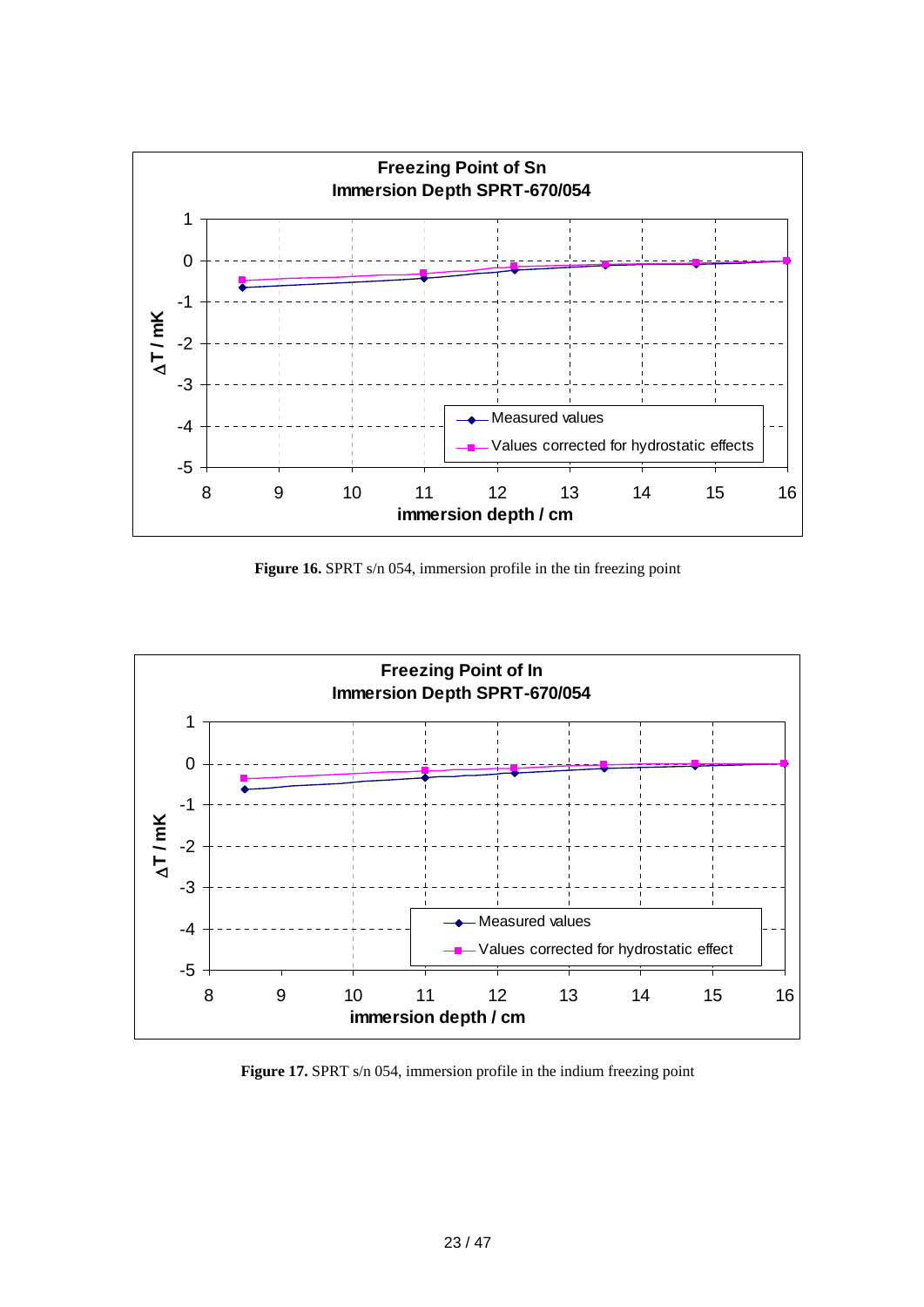

Figure 18. SPRT s/n 054, immersion profile in the gallium melting point



Figure 19. SPRT s/n 054, immersion profile in the mercury freezing point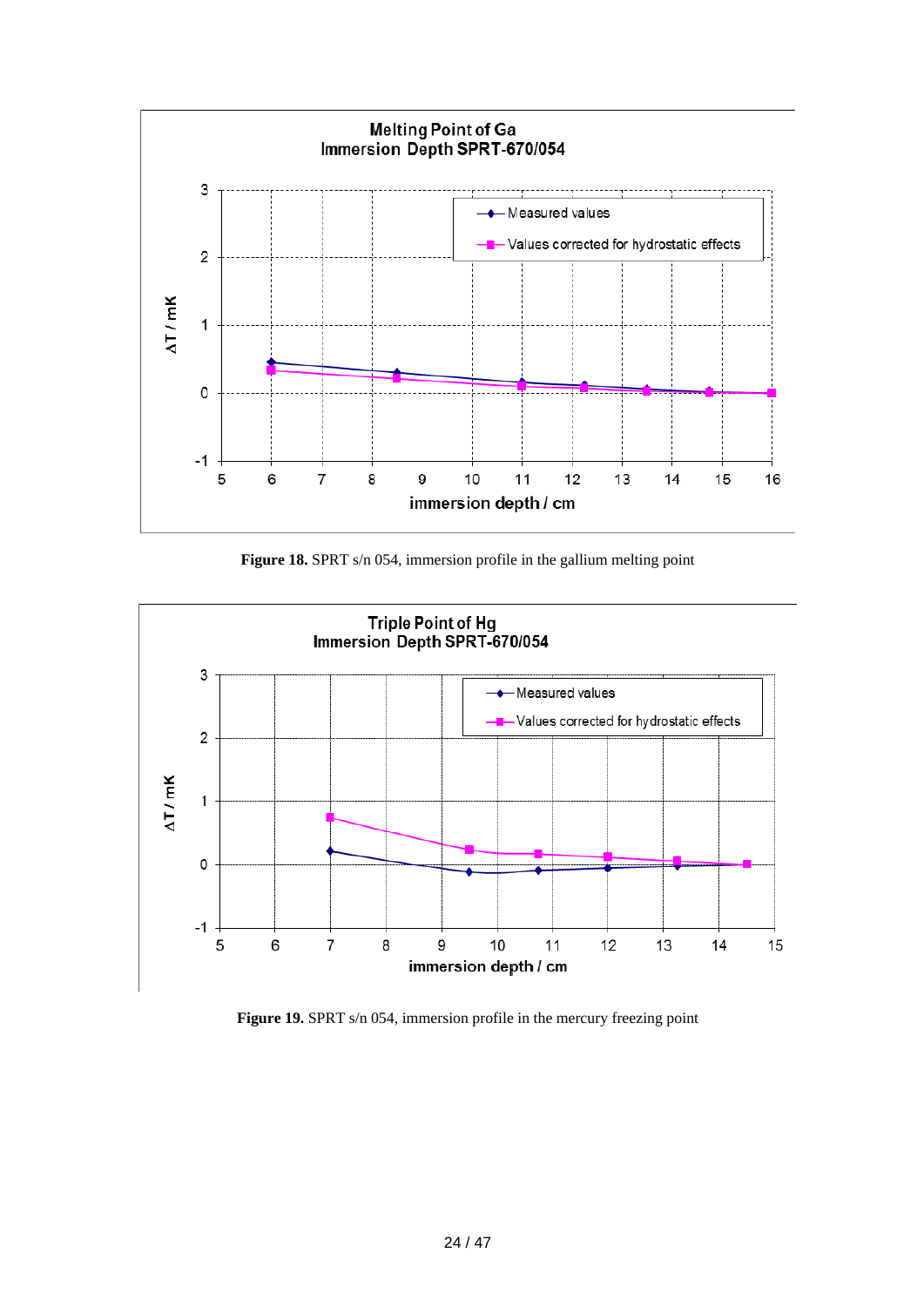

**Figure 20.** Immersion profile of liquid nitrogen bath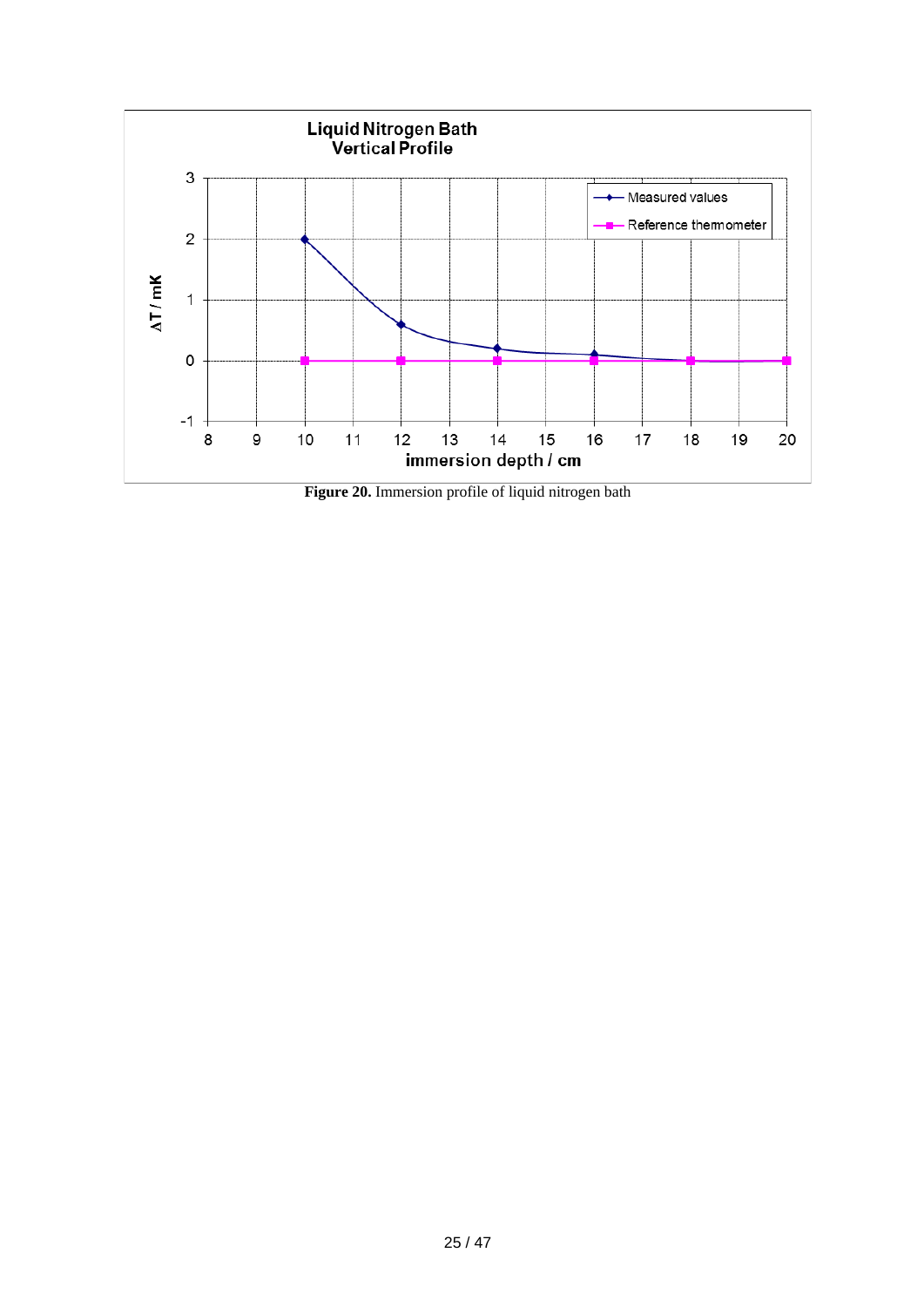# <span id="page-25-0"></span>**ANNEX 3. CEM FIXED POINT CELLS PHASE TRANSITION CURVES**

In order to not disturb the SPRT used as comparison standard, all the fixed point plateaus were recorded using our check SPRT for the corresponding fixed point. The procedure used for the realisation of every fixed point was the same as had been used to make the measurements with the travelling SPRT.



**Figure 21.** Argon melting plateau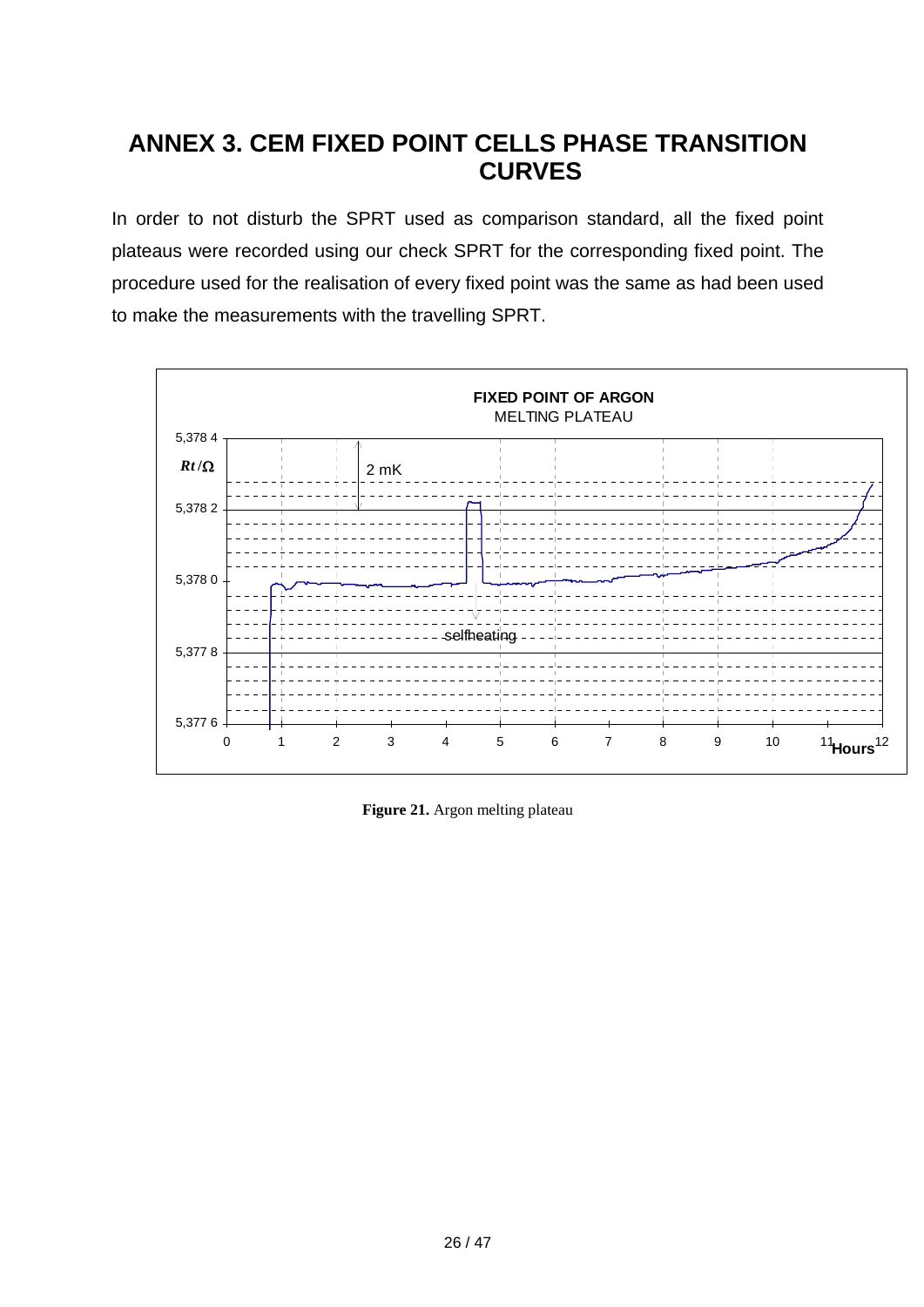

**Figure 22.** Mercury melting plateau



**Figure 23.** Gallium melting plateau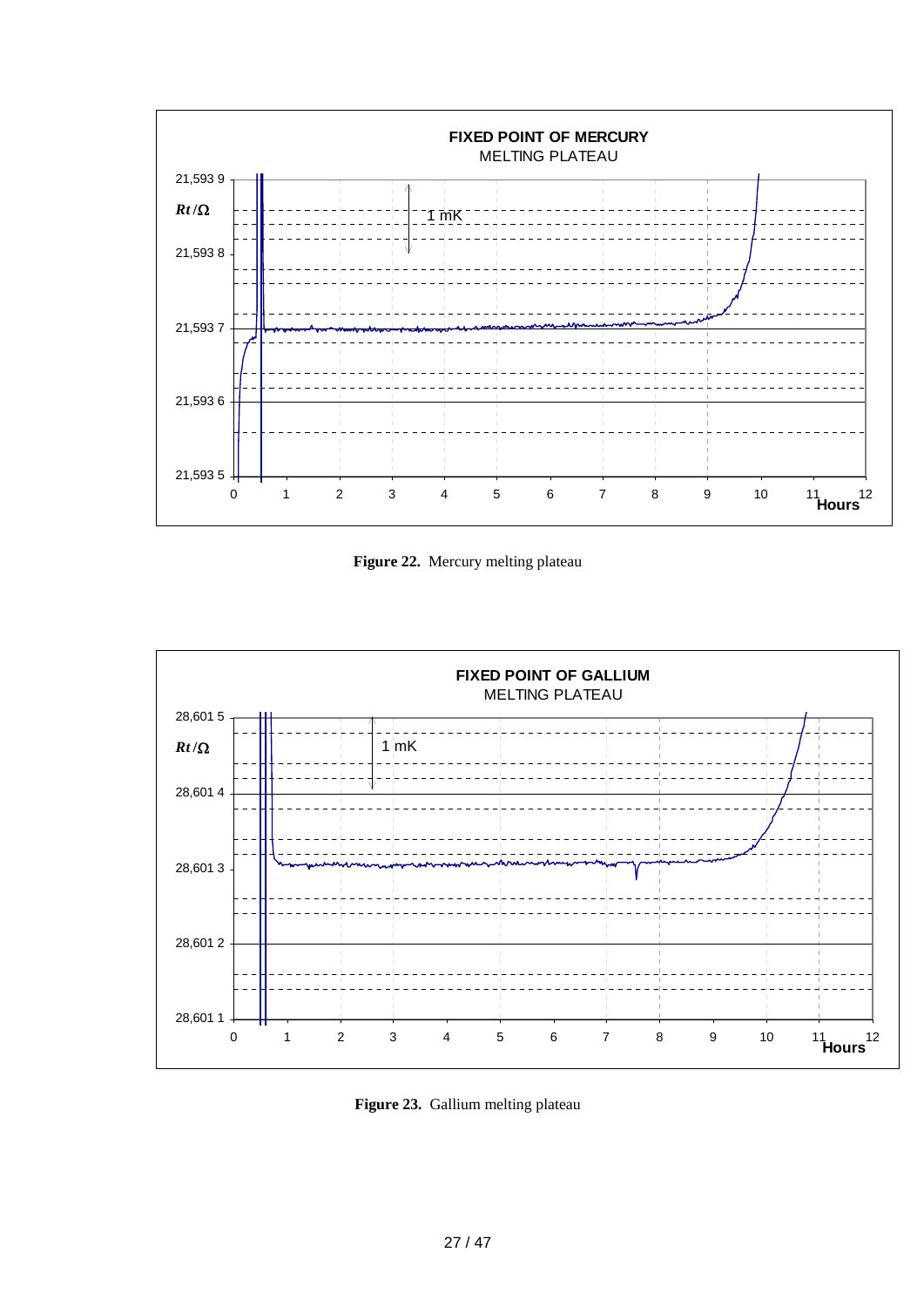

**Figure 24.** Indium freezing plateau



**Figure 25.** Tin freezing plateau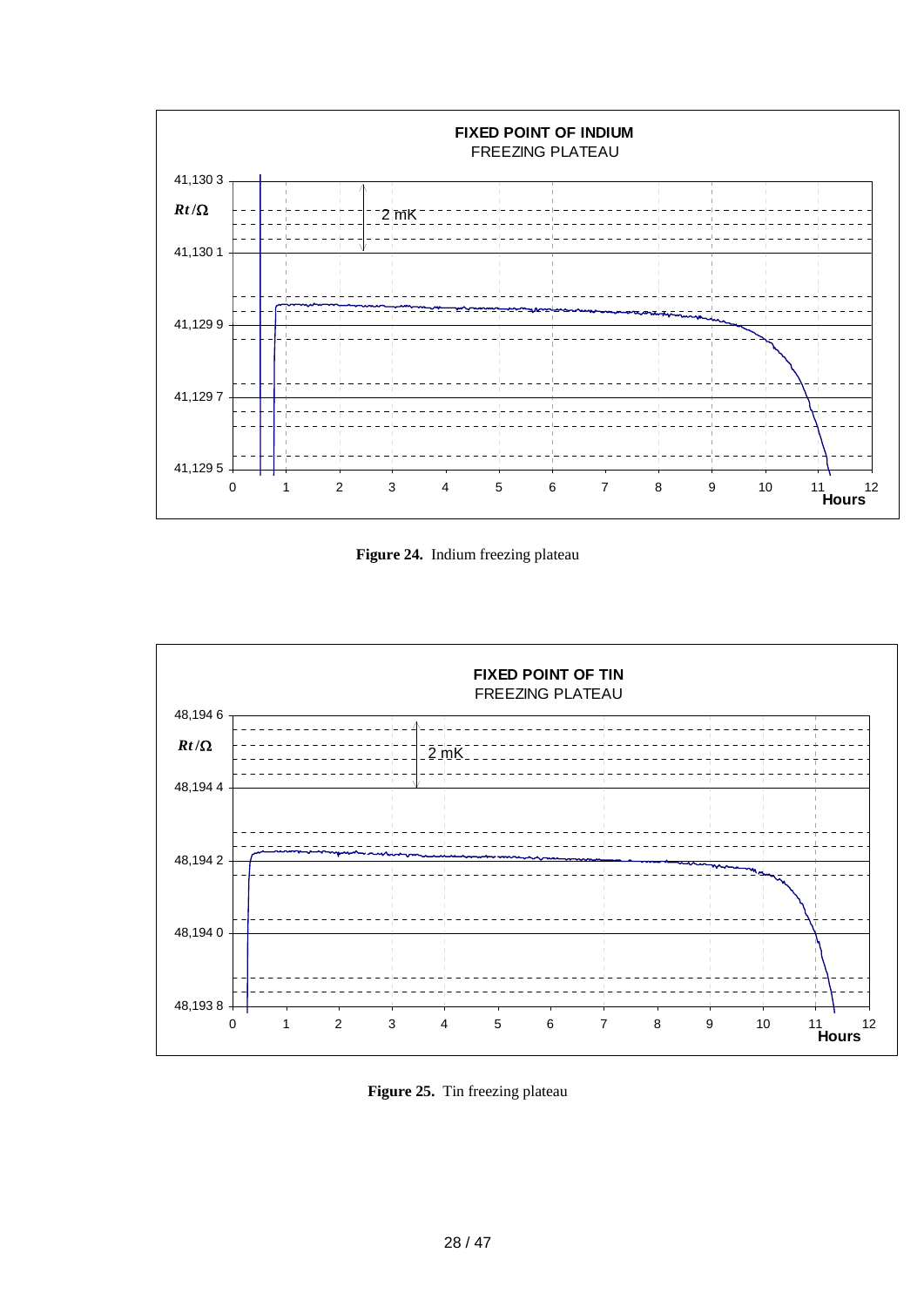

**Figure 26.** Zinc freezing plateau



**Figure 27.** Aluminium freezing plateau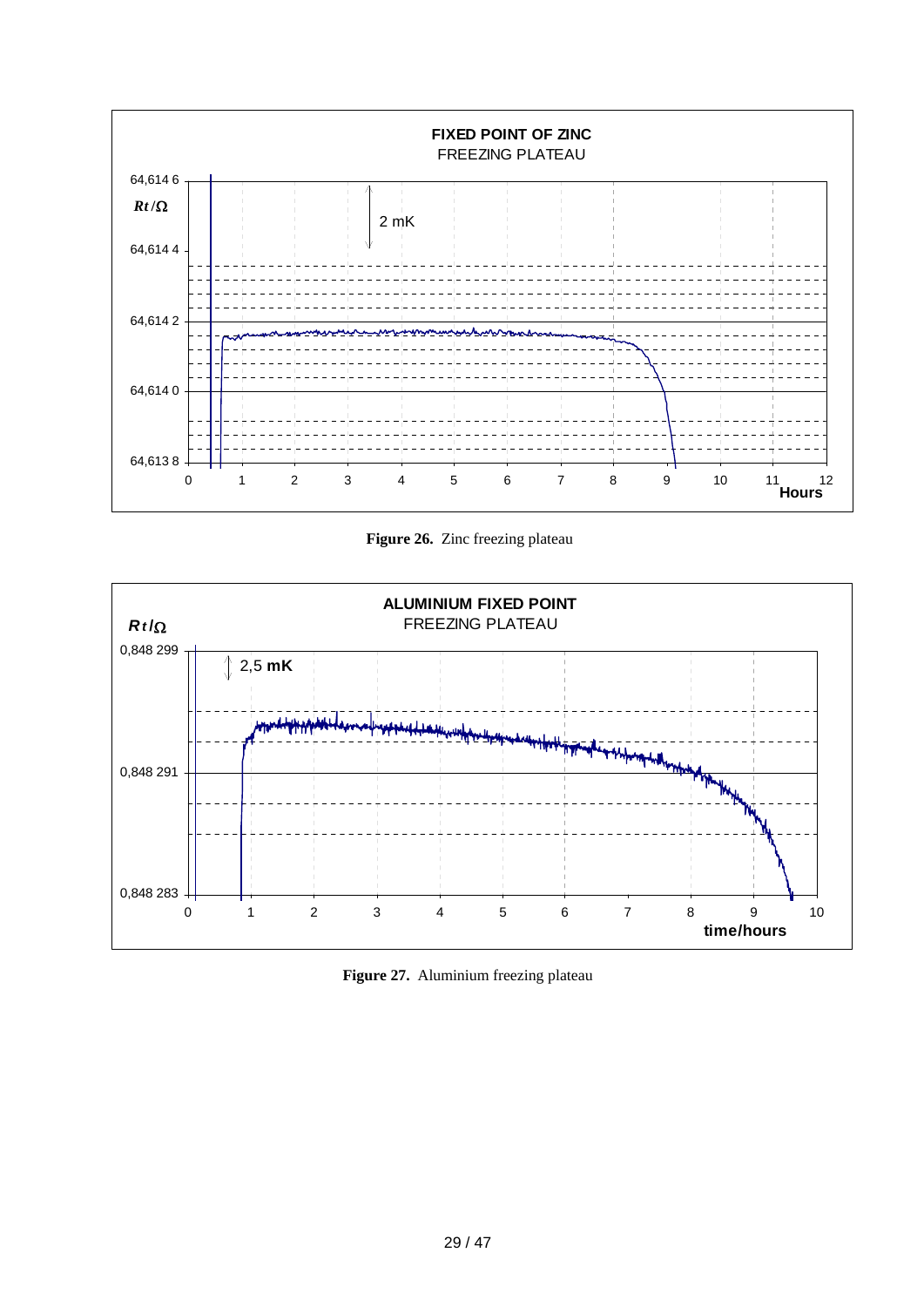# **ANNEX 4. LACOMET FIXED POINT CELLS PHASE TRANSITION CURVES**

<span id="page-29-0"></span>All the fixed point plateaus were recorded using our check SPRT for the corresponding fixed point.



**Figure 28.** Mercury melting plateau



**Figure 29.** Gallium melting plateau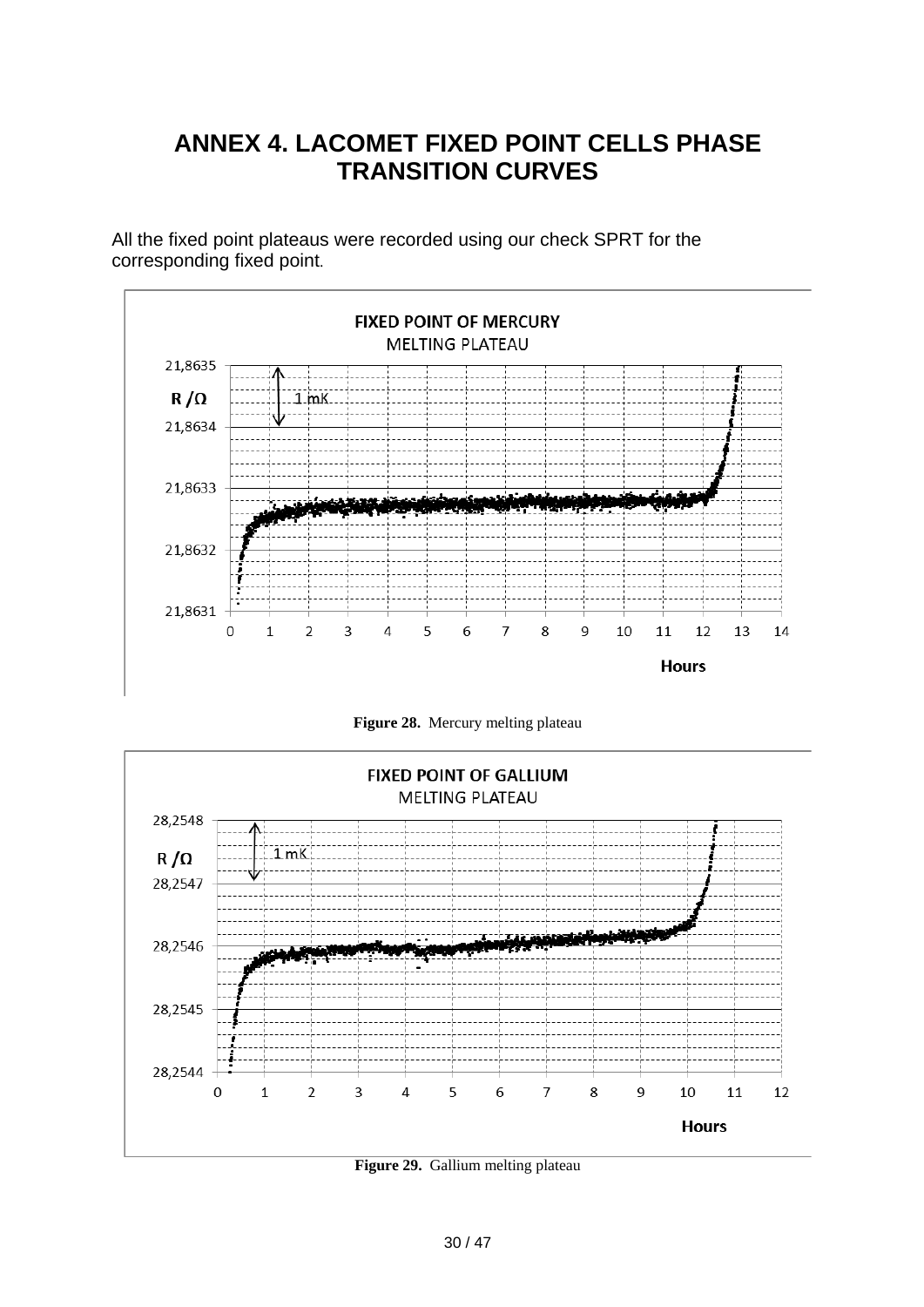

**Figure 30.** Indium freezing plateau



**Figure 31.** Tin freezing plateau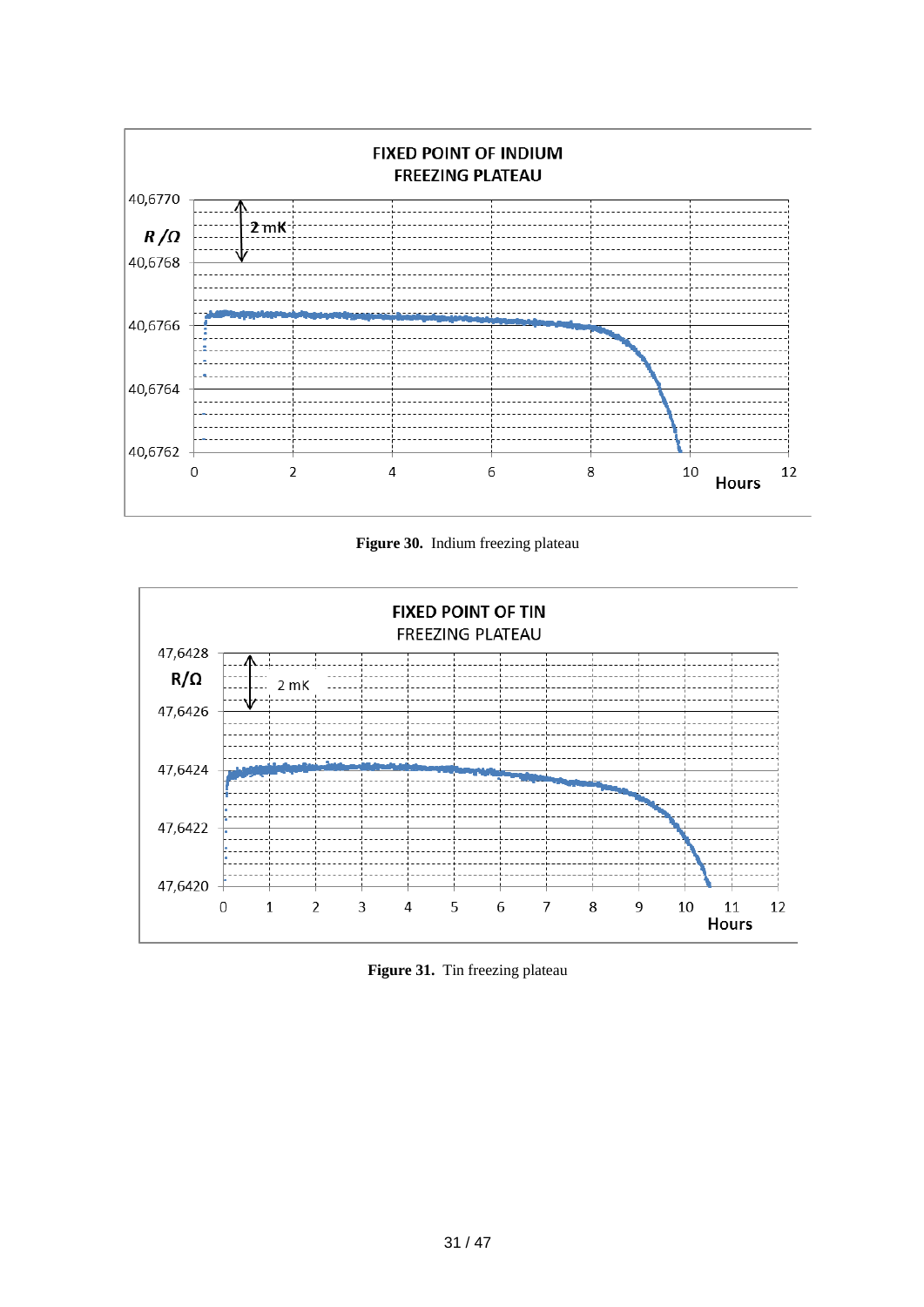

**Figure 32.** Zinc freezing plateau



**Figure 33**. Aluminium freezing plateau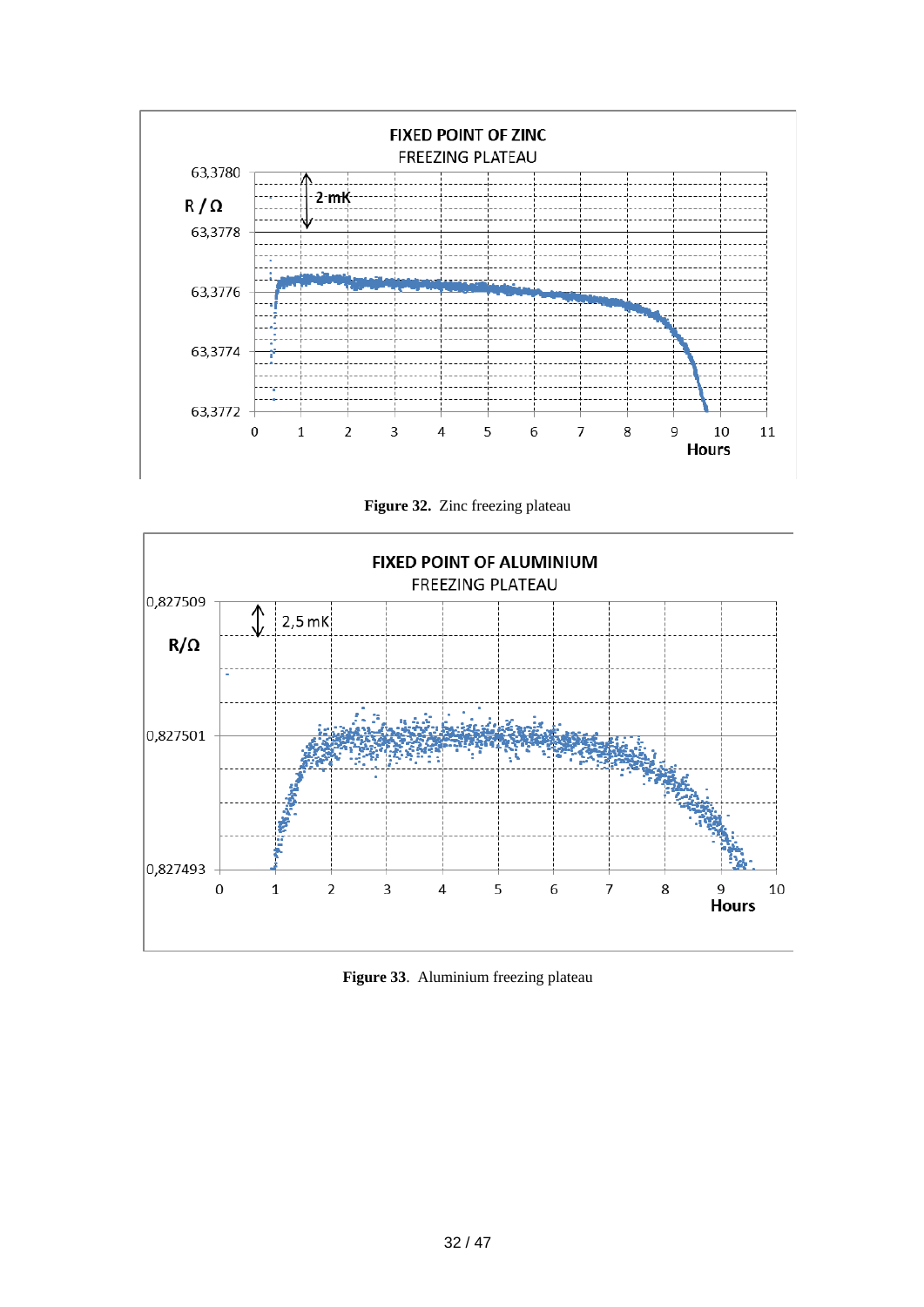<span id="page-32-0"></span>**ANNEX 5. PROTOCOL** 

# **TECHNICAL PROTOCOL**

Comparison of the realisations of the ITS-90 over the range 83,805 8 K to 933,473 K

# **Version 1**  March 2009

Prepared by: Dolores del Campo Centro Español de Metrología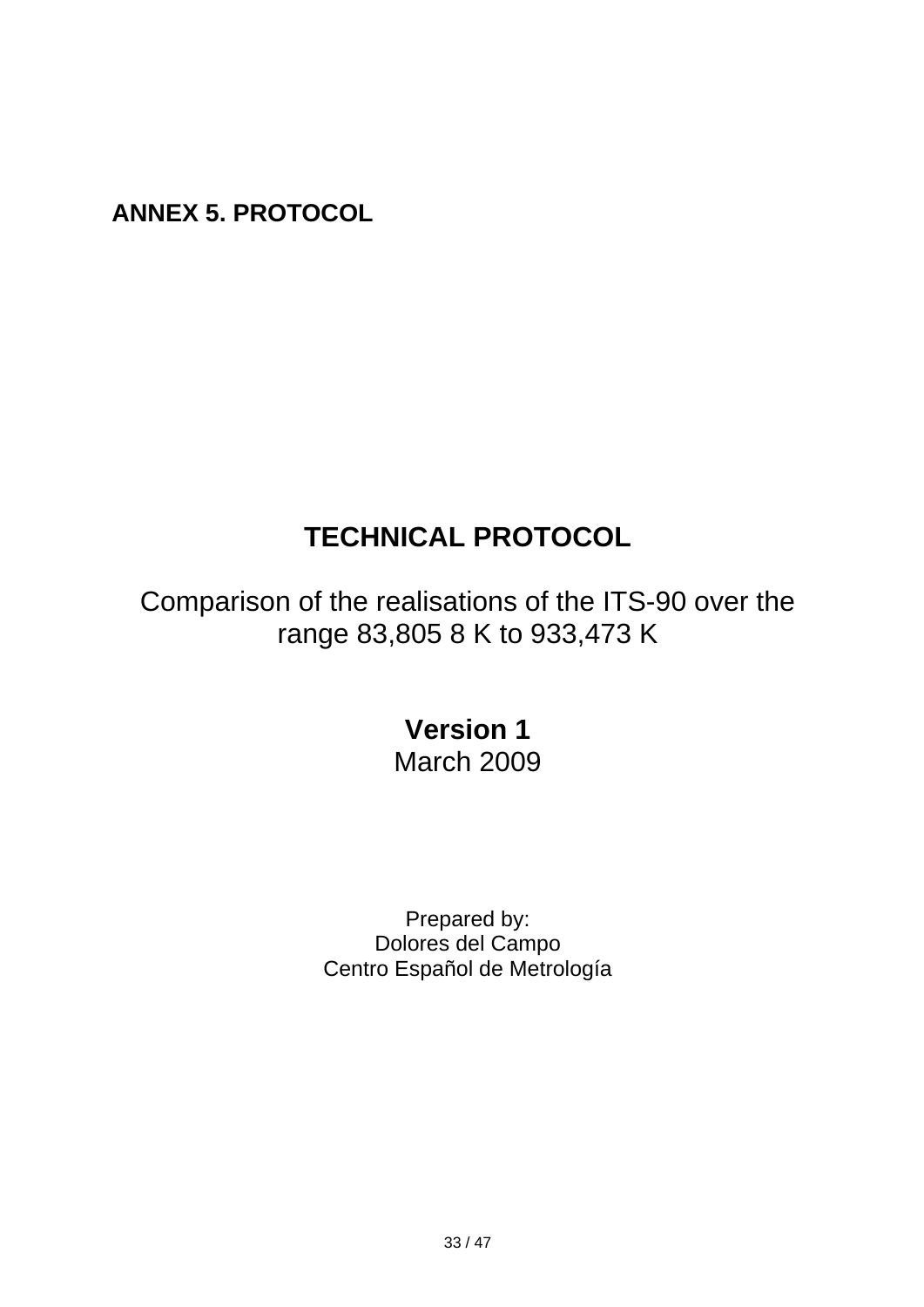## **1. Introduction**

The objective of this project is to compare the realization of the International Temperature Scale of 1990 (ITS- 90) over the range 234,315 6 K (triple point of mercury) to 993,473 K (freezing point of aluminium) in the National Metrology Institutes of Spain (Centro Español de Metrología - CEM) and Costa Rica (Laboratorio Costarricense de Metrología - LACOMET) with the aim to provide support to the Calibration Measurement Capabilities claimed by LACOMET in this range. As CEM participated in the EUROMET.T-K3 and EUROMET.T-K4 comparisons it is possible the linkage with the key comparisons and the calculation of the degrees of equivalence with other laboratories.

There will be an additional comparison point close to the triple point of argon (83,805 8 K) that CEM will realize using an Argon Triple Point Apparatus and LACOMET using a Nitrogen Boiling Point Apparatus to allow LACOMET to support their calibration by comparison capabilities at this temperature.

Both participants of this comparison should follow the instructions, which are given below. Moreover, each laboratory should follow its normal practice when realising the ITS-90. The instructions are based on the protocols of the EUROMET.T-K3 comparison (Appendix A of the Final Report in [http://kcdb.bipm.org/AppendixB/appbresults/euromet.t-k3/euromet.t](http://kcdb.bipm.org/AppendixB/appbresults/euromet.t-k3/euromet.t-k3_final_report.pdf)[k3\\_final\\_report.pdf\)](http://kcdb.bipm.org/AppendixB/appbresults/euromet.t-k3/euromet.t-k3_final_report.pdf), EUROMET.T-K4 (Appendix A of the Final Report in [http://kcdb.bipm.org/AppendixB/appbresults/cct-k4/euromet.t-k4\\_final\\_report.pdf](http://kcdb.bipm.org/AppendixB/appbresults/cct-k4/euromet.t-k4_final_report.pdf)) and the Guidelines for CIPM key comparisons, Appendix F to the MRA, 1 March 1999. The Pilot Laboratory of this comparison is CEM which will be responsible for the analysis of the results and the preparation of the comparison report. The range of temperature covered in this comparison is from the triple point of Ar (83,805 8 K) to the freezing point of Al (993,473 K) using long-stem SPRTs.

## **2. The transfer standards**

The transfer standards will be two 25  $\Omega$  Standard Platinum Resistance Thermometers (SPRT) one for the fixed points of Hg, Ga, In, Sn and Zn and the additional Ar point and another for the freezing point of aluminium. The thermometers will have proven stability and will be provided by LACOMET.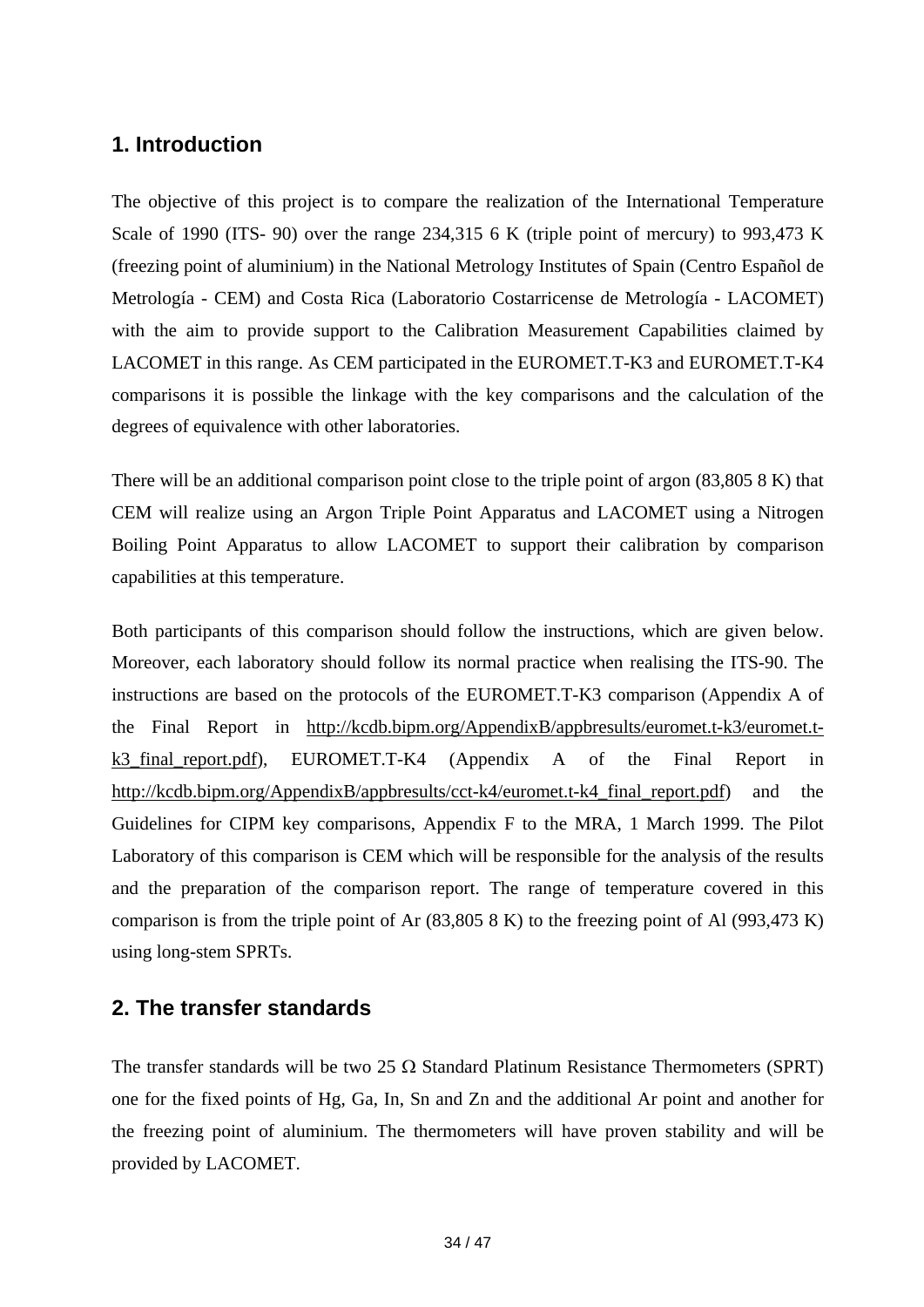## **3. Scheme of the organization**

LACOMET will measure the two SPRTs following the instructions described in paragraph 4, before CEM measurements. After CEM measurements LACOMET will check the stability of the SPRTs as is described in paragraph 6.

LACOMET will be responsible for the transport of the thermometers according to the procedures required by the Department of Customs of Costa Rica and Spain. Due to the extreme fragility of the SPRTs they will be hand carried with extreme care.

The time allowed for the calibration of the SPRTs will be approximately 9 weeks (see schedule in table 1). In order that calibration results performed by LACOMET do not influence the CEM operator the report of the LACOMET results will be sent to CEM just after the measurements at CEM will have finished.

LACOMET will send their results to CEM within 1 month since the finish of the final checking of the SPRTs. CEM will prepare the Draft A of the final Report within 1 month of the receipt of the LACOMET report of results.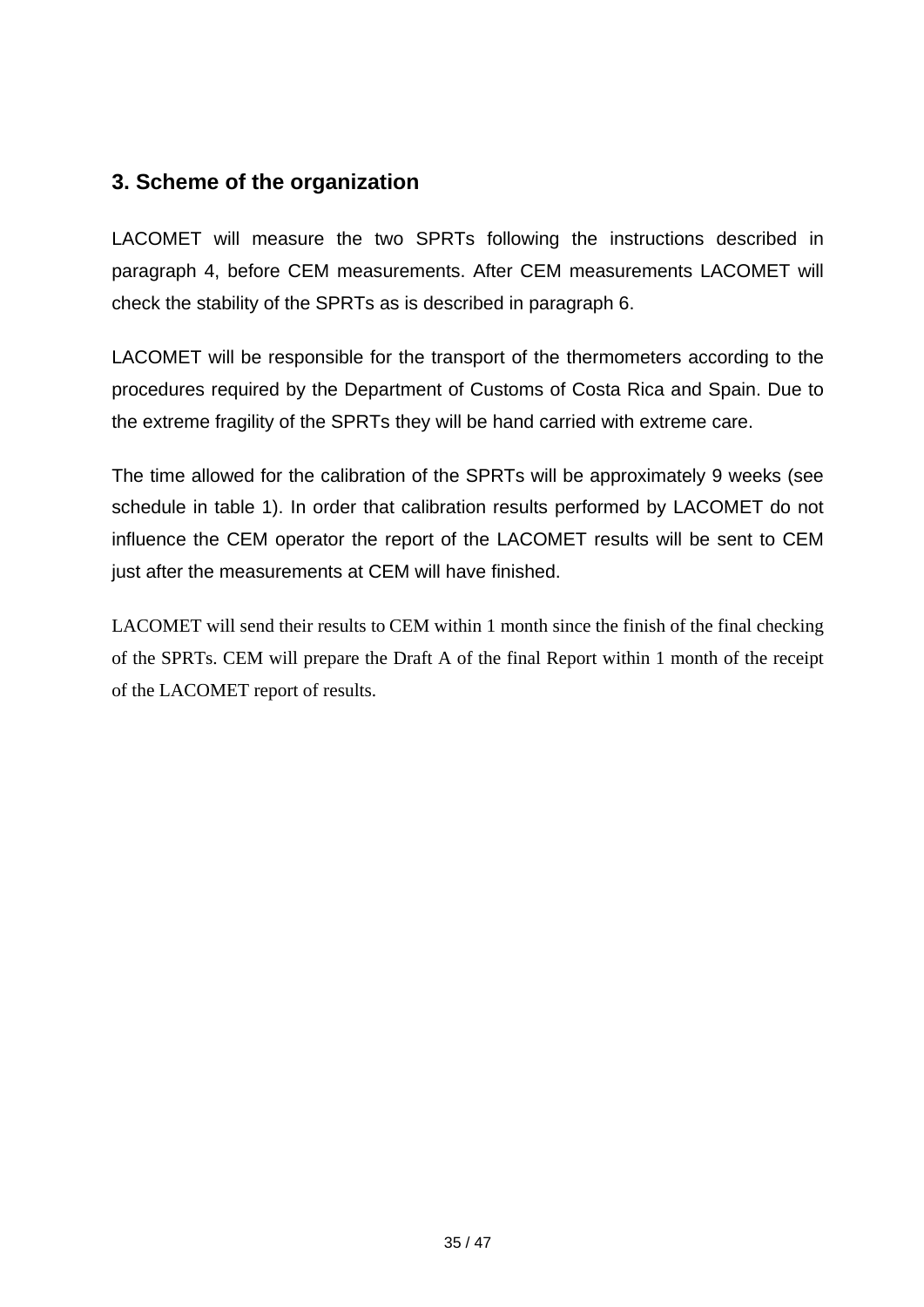| <b>Date</b>                                                | Laboratory     | <b>Action</b>                    |
|------------------------------------------------------------|----------------|----------------------------------|
| $27th$ July 2009                                           | <b>LACOMET</b> | Start of measurements            |
| 18 <sup>th</sup> September 2009                            | <b>LACOMET</b> | End of measurements              |
| $21th$ - 24 <sup>th</sup> September 2009                   | <b>LACOMET</b> | SPRTs transported to CEM         |
| $28th$ September 2009                                      | <b>CEM</b>     | Start of measurements            |
| $27th$ November 2009                                       | <b>CEM</b>     | End of measurements              |
| $30^{th}$ November – $4^{th}$ December CEM/LACOMET<br>2009 |                | SPRTs transported to LACOMET     |
| $7th - 18th$ December 2009                                 | <b>LACOMET</b> | Checking of the SPRT's stability |

**Table 1.** Schedule of the comparison

## **4. Measurement procedure**

The resistance of the travelling SPRTs should always be measured at two measuring currents, in order to determine the zero-power value. The measurement current used must be such that the generated power does not exceed  $250 \mu W$ . All the measurements should also be corrected for the hydrostatic head to obtain the resistance values.

#### **4.1. 25 SPRT (fixed points Hg, Ga, In, Sn, Zn and additional Ar point)**

#### 4.1.1. Stabilization procedure

Before starting measurements at the fixed points, the SPRT should follow a stabilization procedure passing through the following sequence: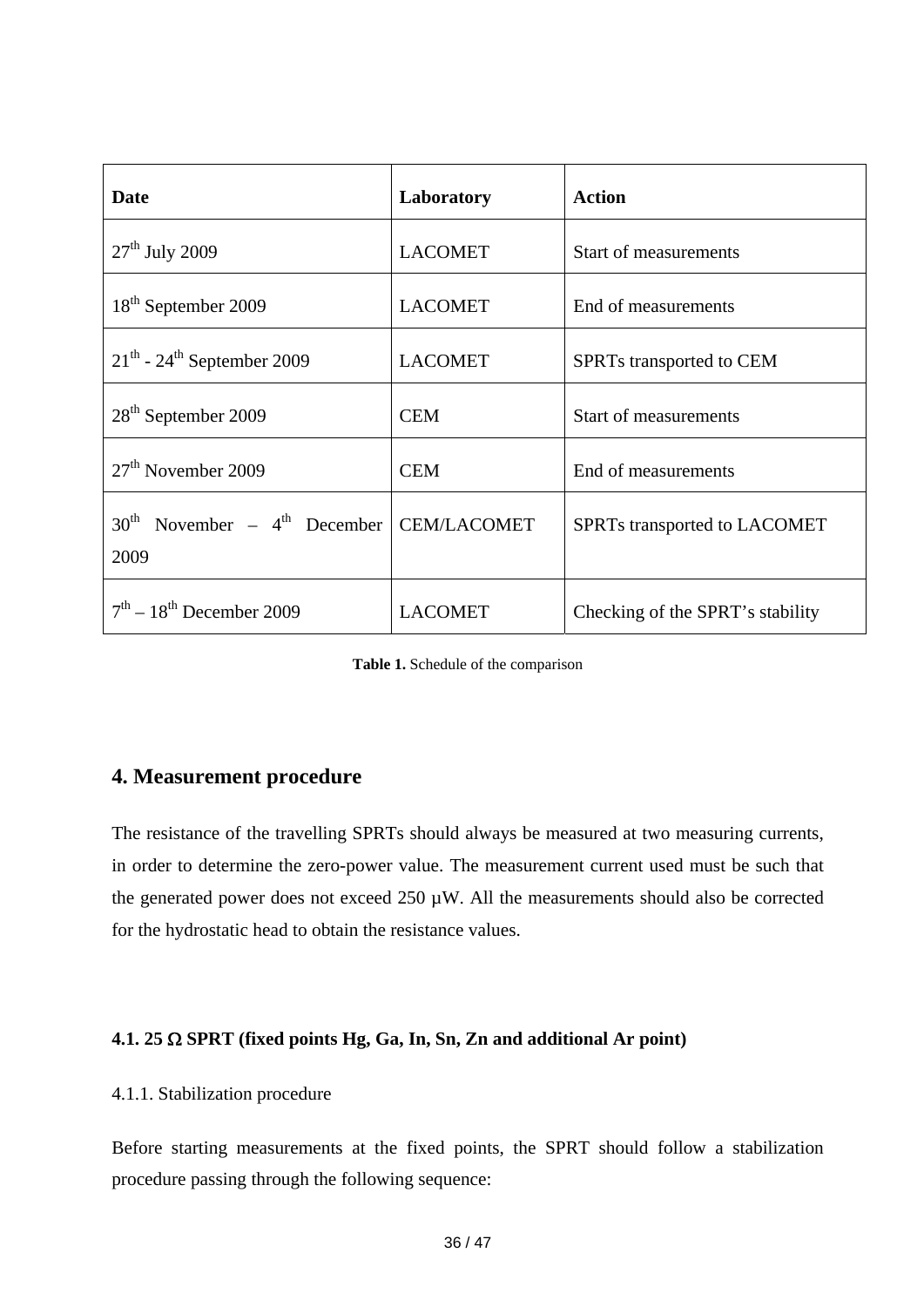- 1. Measurement at the triple point of water (TPW)
- 2. Carefully insert the SPRT into a furnace at 480 °C.
- 3. Anneal the SPRT for two hours at 480 °C
- 4. Carefully remove the SPRT from the furnace directly to the room environment.
- 5. Re-determine the value of resistance at the TPW.
	- If the resistance at TPW increases after annealing repeat steps 2 to 5.
	- If the decrease of the resistance value at TPW is equivalent to  $0.3 \text{ mK}$  or greater repeat steps 2 to 5.
	- If the decrease of the resistance value at TPW is less than 0,3 mK the calibration can be performed

#### 4.1.2. Measurement procedure

-

Measurements at the fixed points should be performed in order of decreasing temperatures alternating with a measurement at the triple point of water:

#### **TPW, Zn, TPW, Sn, TPW, In, TPW, Ga, TPW, Hg, TPW, Ar[1](#page-36-0) and TPW.**

Both laboratories have to follow their normal practice when realizing the ITS-90. For each fixed point the value of the reduced resistance  $W=R_T/R_{TPW}$  is calculated, being  $R_{TPW}$  the TPW resistance value obtained immediately after the measurement of  $R_T$ .  $R_T$  and  $R_{TPW}$  should have been corrected for self-heating, hydrostatic head and if any the pressure effect. At least 2 different phase transitions (2 freezings for Zn, Sn, In, 2 meltings for Ga, 2 triple points for Hg and Ar) will be performed. The different values will be delivered together with the calculated mean.

For each fixed point cell used in the comparison, it has to be determined (using the circulating SPRT) the change of phase transition temperature, d*T*, versus immersion depth, d*h*. These

<span id="page-36-0"></span> $1$  CEM will perform the measurements at the triple point of argon, LACOMET will perform a calibration by comparison measurement point close to the Ar triple point using its nitrogen boiling point apparatus as described in 4.1.3.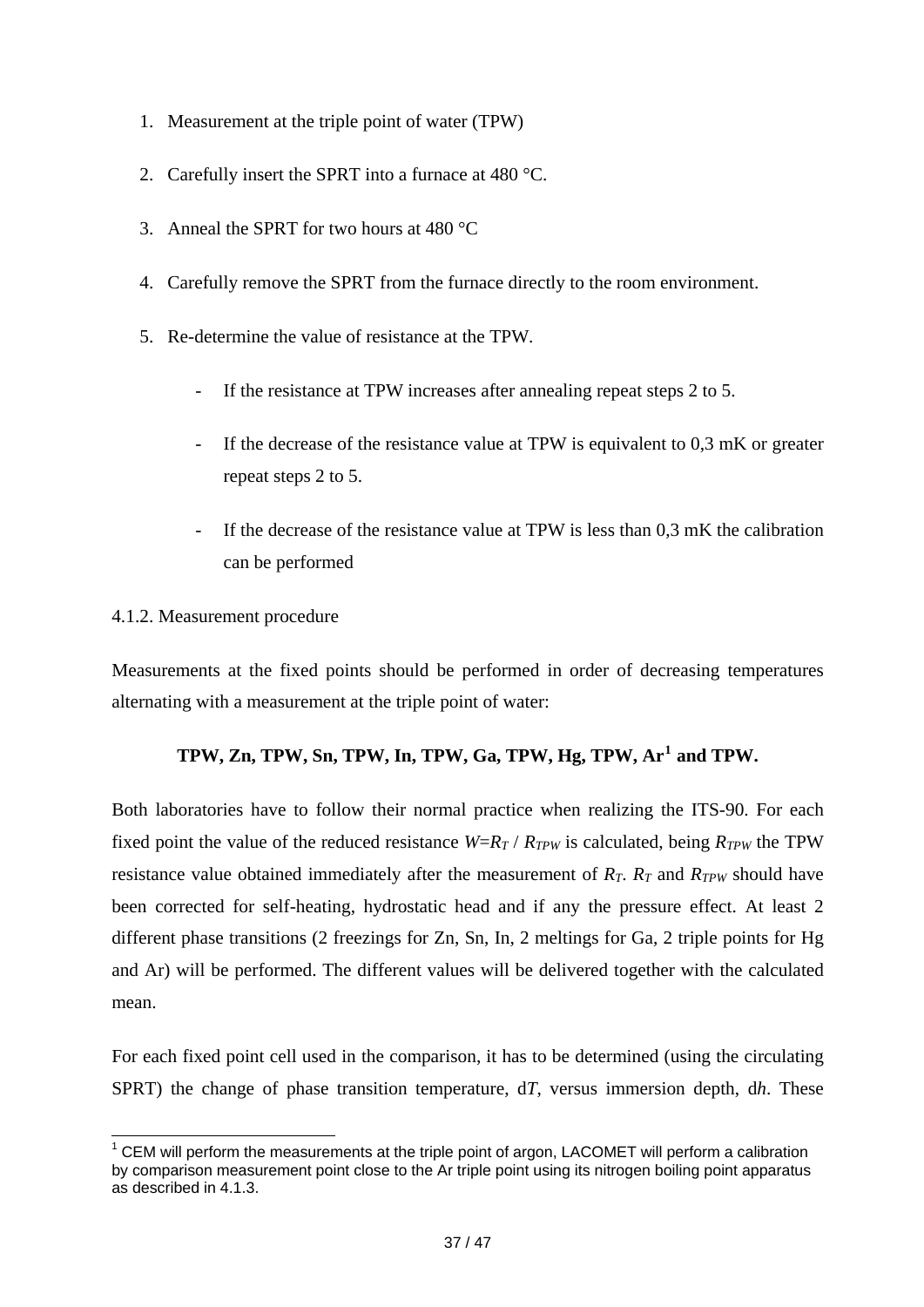measurements will be reported in a graph where the theoretical d*T*/d*h* curve, using the hydrostatic pressure coefficients (mK/m of liquid) given in the ITS-90 text, and the measured d*T*/d*h* curve will be plotted.

4.1.3. Measurements to be performed by LACOMET close to the triple point of Argon

LACOMET will use its nitrogen boiling point apparatus to perform a calibration by comparison measurement point close to the triple point of Argon, using as reference standard another SPRT calibrated by comparison at the boiling point of nitrogen (-195.798 ºC). Two different results measured in two different days will be carried out.

In this case an immersion depth graph will also be provided to assess the heat conduction of the apparatus.

#### **4.2. 25**  $\Omega$  **SPRT** (fixed point of Al)

In order to avoid any damage of the SPRT it has to be cleaned carefully prior any insertion at a temperature above 500 ºC. Nitric acid, acetone or ethanol can be used to perform the cleaning following a several times rinsing with distilled water.

#### 4.2.1. Stabilization procedure

Before starting measurements at the fixed point of aluminium, the SPRT should follow a stabilization procedure passing through the following sequence:

- 1. Measurement at the triple point of water (TPW)
- 2. Insert slowly the transfer SPRT into an annealing furnace which is preheated to 500  $\degree$ C, and then increase the temperature of the annealing furnace to 675 °C over approximately 1 hour. Maintain the temperature at that point for 30 minutes, and then reduce it to 500 °C over approximately 1.5 to 4 hours.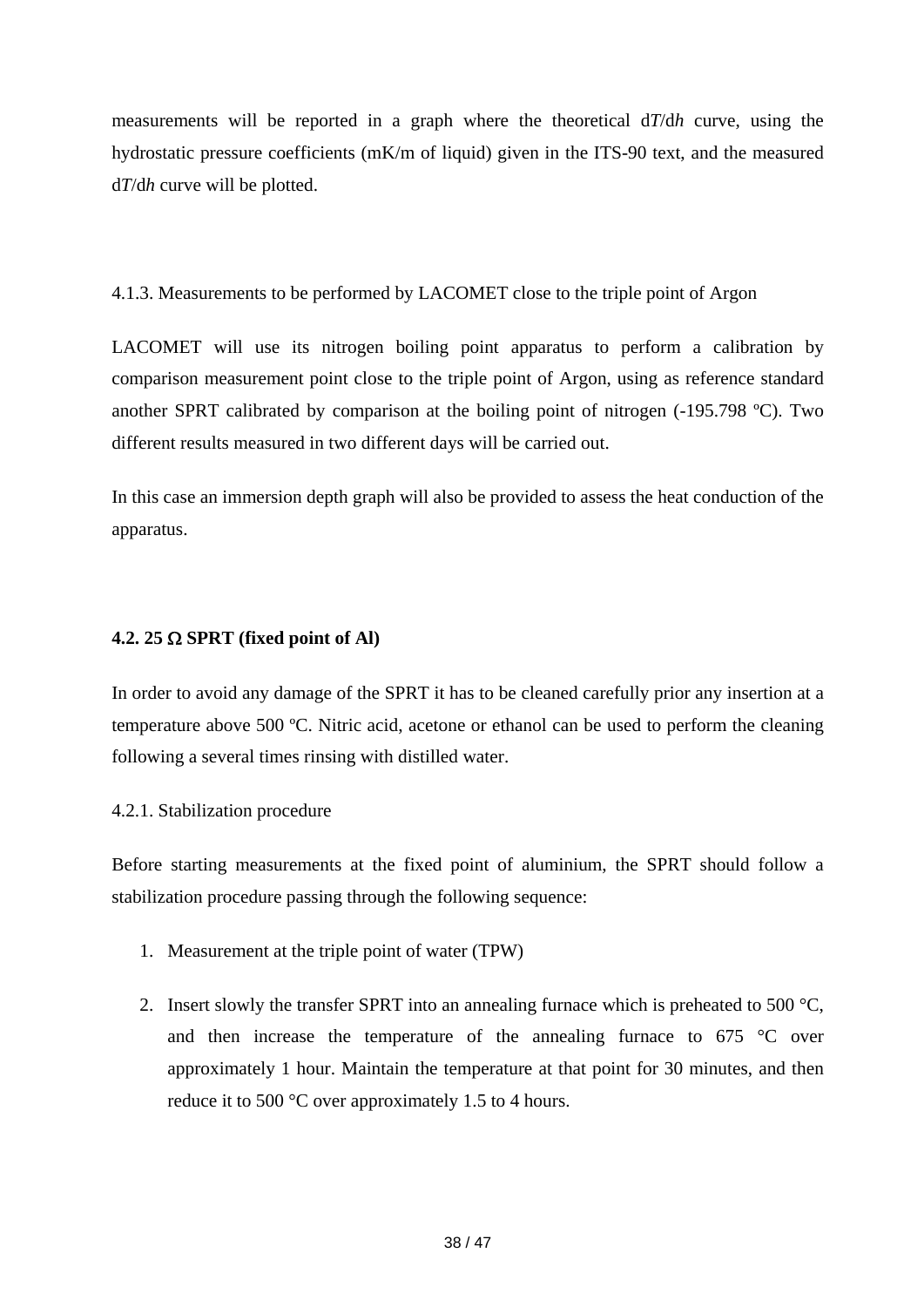- 3. When the temperature has reached 500 °C, remove slowly the SPRT from the furnace directly to the room environment.
- 4. Re-determine the value of resistance at the TPW.
	- If the change of the resistance value at TPW is equivalent to  $0.5 \text{ mK}$  or greater repeat steps 2 to 4.
	- If the change of the resistance value at  $TPW$  is less than  $0.5$  mK the calibration can be performed.

#### 4.2.2. Measurement procedure

Measurements at the fixed point of aluminium should be performed in at least 2 different phase transitions (2 freezing points of aluminium). Both laboratories have to follow their normal practice when realizing the ITS-90. The value of the reduced resistance  $W=R_T/R_{TPW}$  is calculated, being  $R_{TPW}$  the TPW resistance value obtained immediately after the measurement of *RT*. *RT* and *RTPW* should have been corrected for self-heating, hydrostatic head and if any the pressure effect. The different values will be delivered together with the calculated mean. The sequence of the operations for each plateau should be as follows:

- 1. The SPRT must be preheated in an annealing furnace which is preheated to 500  $\degree$ C, and then the temperature is increased up to a value between 600  $\degree$ C and 660  $\degree$ C over approximately 1 hour. The transfer SPRT should be removed then from the annealing furnace, and inserted into the well of the aluminium freezing point cell and calibrated in the stable plateau of the freezing curve of aluminium.
- 2. Once the thermometer has been measured at the Al fixed point, the SPRT should be removed and inserted into the annealing furnace whose temperature is maintained at a temperature between 600 °C and 660 °C, annealed for 30 minutes and then cooled down to 450 °C within approximately 1,5 to 4 hours.
- 3. When the temperature of the annealing furnace (along with the SPRT) has been dropped to 450 °C, wait for approximately 30 minutes and then remove slowly the SPRT from the furnace directly to the room environment.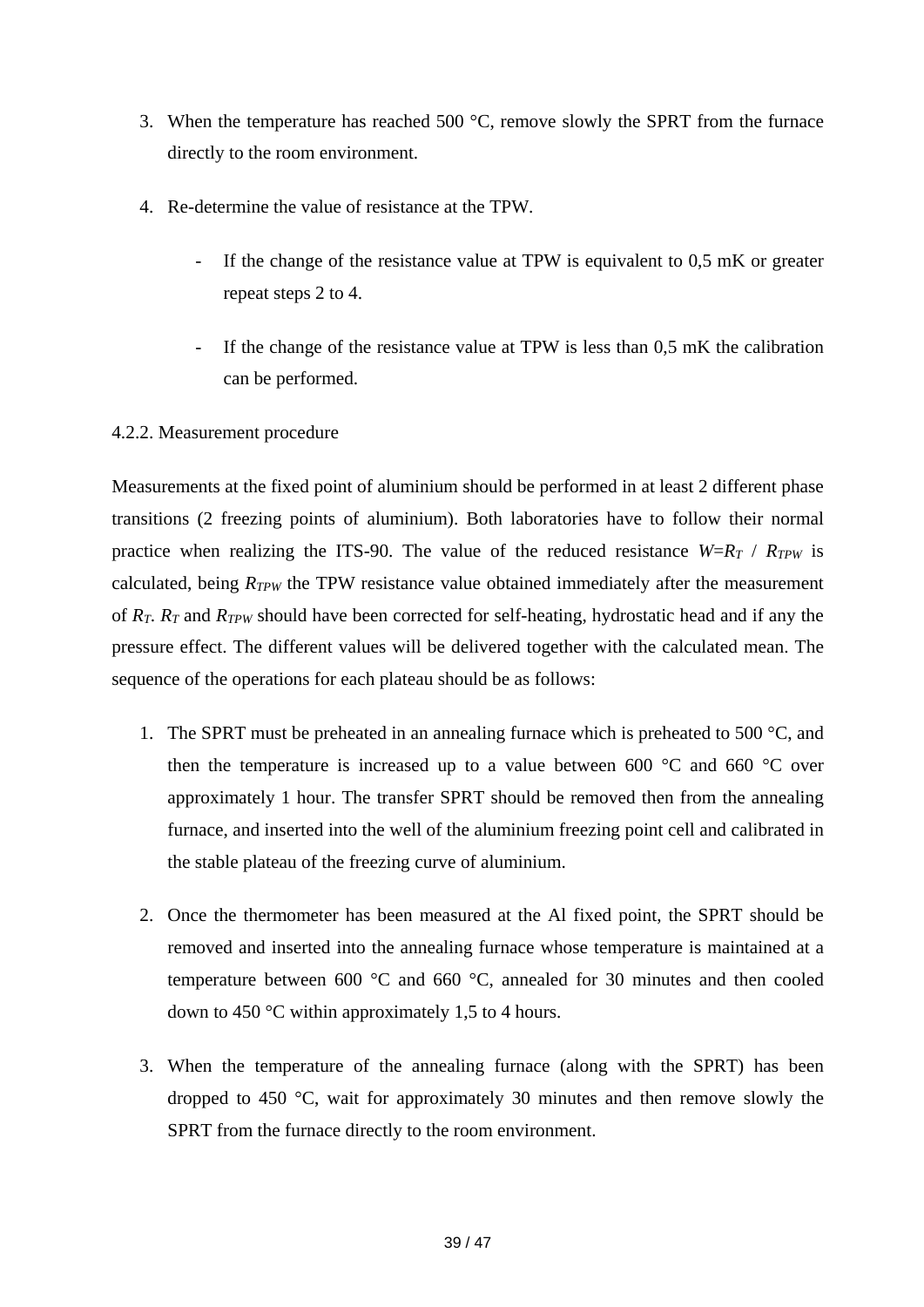4. After the SPRT has cooled down to room temperature, measure its resistance at the  $TPW(R_{TPW})$ .

For the aluminium cell used in the comparison, It has to be determined (using the circulating SPRT) and plotted the change of phase transition temperature, d*T*, versus immersion depth, d*h*. On the same graph, it should be plotted the theoretical d*T*/d*h* curve using the hydrostatic pressure coefficients (mK/m of liquid) given in the ITS-90 text.

## **5. Final check of the thermometers**

Once the SPRTs are back to LACOMET, it is necessary to check their stability. To do so, LACOMET will carry out the ensuing actions:

- Stabilization of the 25  $\Omega$  SPRT used for the fixed points of Hg, Ga, In, Sn, Zn and the additional Ar point as in 4.1.1
- Measurement of the *W* at the freezing point of zinc following 4.1.2.
- Stabilization of the 25  $\Omega$  SPRT used for the Al fixed point as in 4.2.1
- Measurement of the *W* at the freezing point of aluminium following 4.2.2.

The result of these measurements, with their associated uncertainties, will be reported to CEM to be included in the final report.

## **6. Uncertainties**

Uncertainty analysis according to the "Guide to the Expression of Uncertainty in Measurement", ISO 1993, ISBN 92-67-10188-9 must been performed for both laboratories. The uncertainty analysis must include the following terms and other items that the participating laboratory wants to include:

- Phase transition repeatability
- Chemical impurities and isotopic composition for the TPW
- Hydrostatic-head errors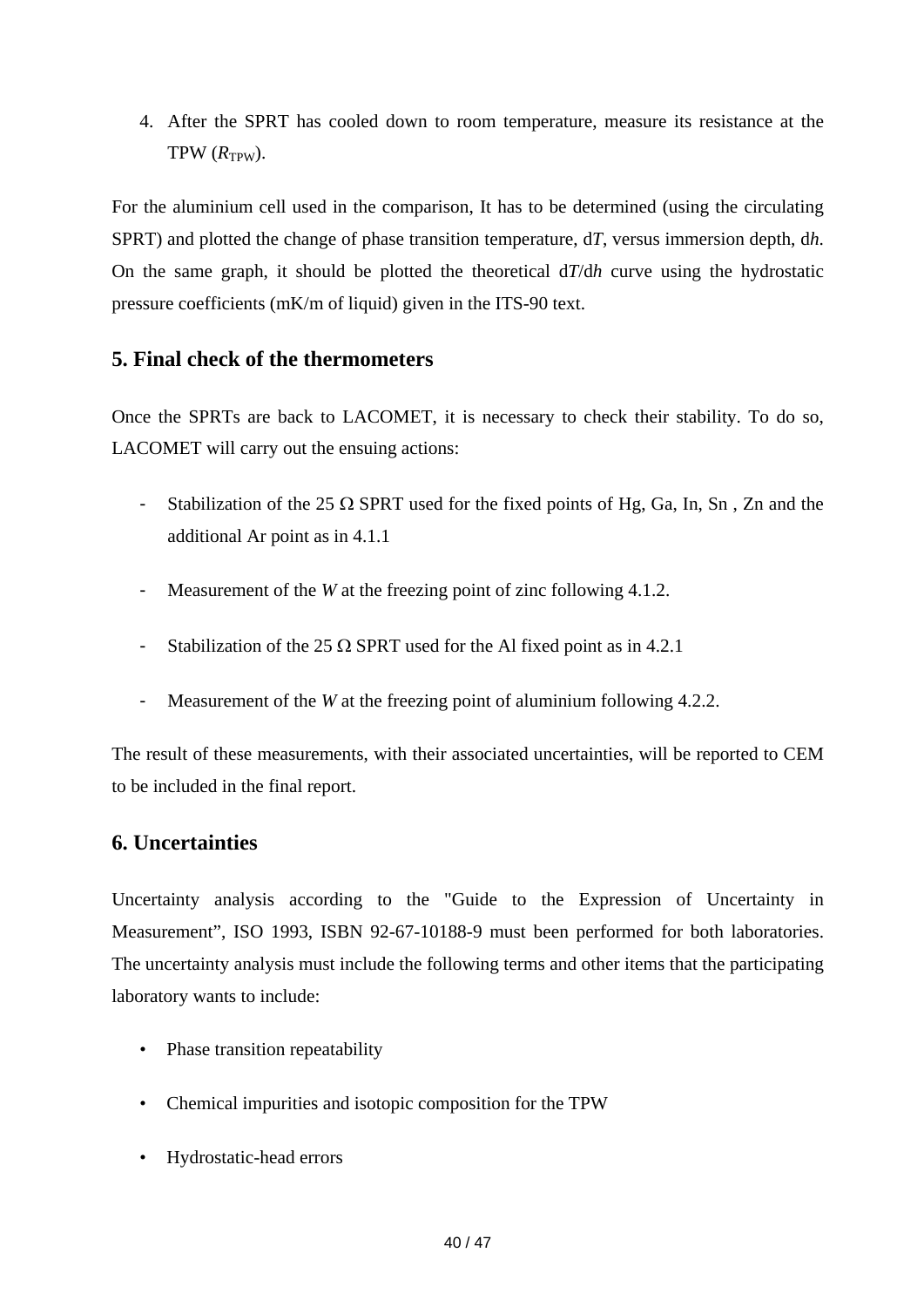- Bridge measurement errors:
	- effects of changes in reference resistors
	- non-linearity of bridge
	- quadrature effects in ac measurements
- Uncertainty propagated from the TPW
- SPRT self heating errors
- Heat flux-immersion errors
- Errors in gas pressure
- Errors in the choice of freezing point value from plateau of the freezing curve
- SPRT internal Insulation leakage (if any)
- High-temperature insulation degradation of the transfer SPRT (only in the case of the Al freezing point)

In case of the calibration by comparison measurement point close to the triple point of Argon, LACOMET will take into account, at least, the following measurement uncertainties:

- Uncertainties coming from the SPRT used as reference
	- Calibration
	- Drift
- Bridge measurement errors:
	- effects of changes in reference resistors
	- non-linearity of bridge
	- quadrature effects in ac measurements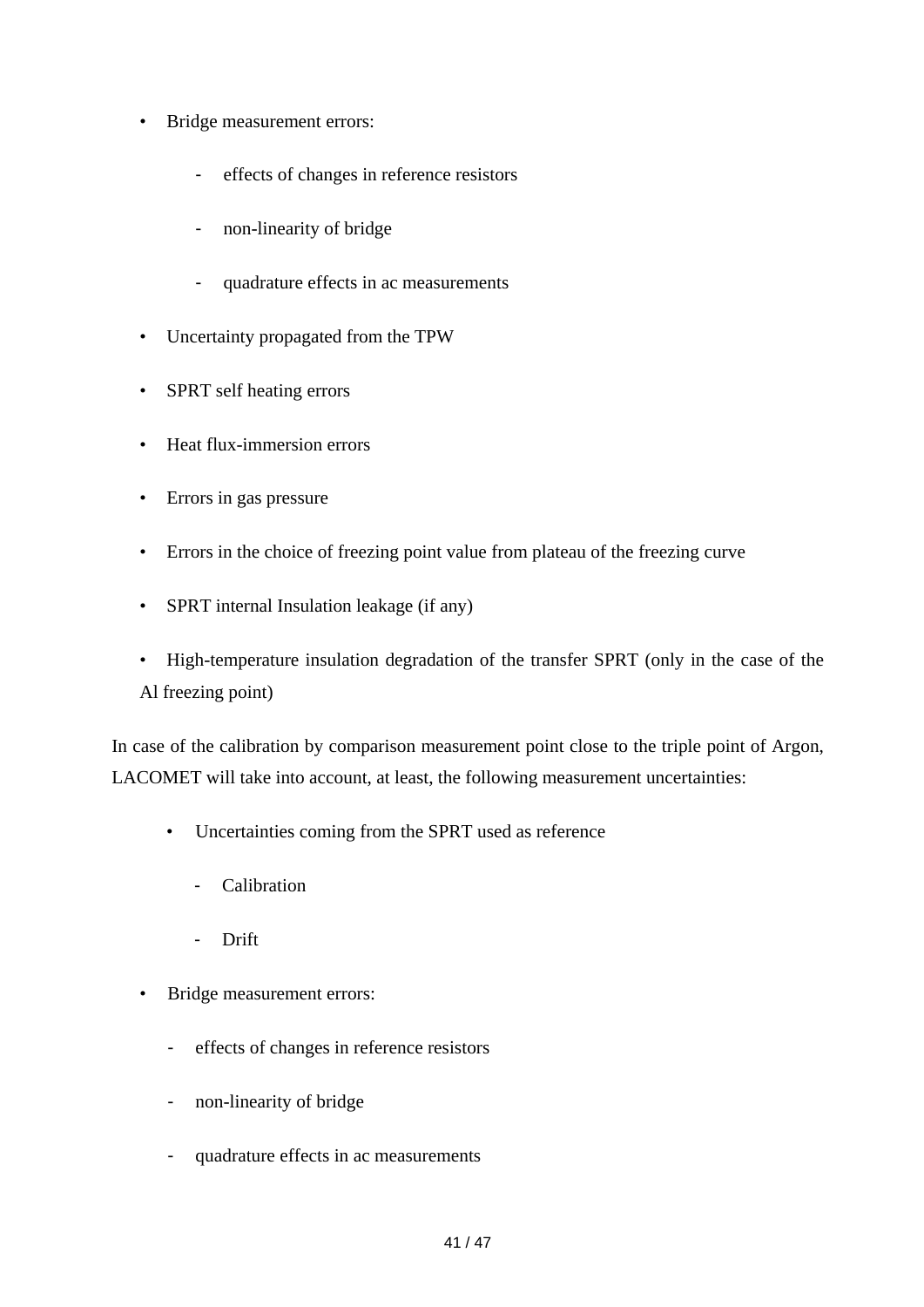- Uncertainty propagated from the TPW
- SPRT self heating errors
- Uncertainties due to the interpolation at the Ar fixed point.
- Uncertainties coming from the isothermal enclosure:
	- Stability
	- Uniformity (vertical and axial)

## **7. Report of Results**

Participants are requested to use the formats included in the appendix to present their individual measurements that will be provide by the pilot as EXCEL sheets.

For each fixed point cell used in the comparison, a graph where is plotted the measured and theoretical d*T*/d*h* curve using the hydrostatic pressure coefficients (mK/m of liquid) given in the ITS-90 text will be also provided, together with examples of their phase transition curves.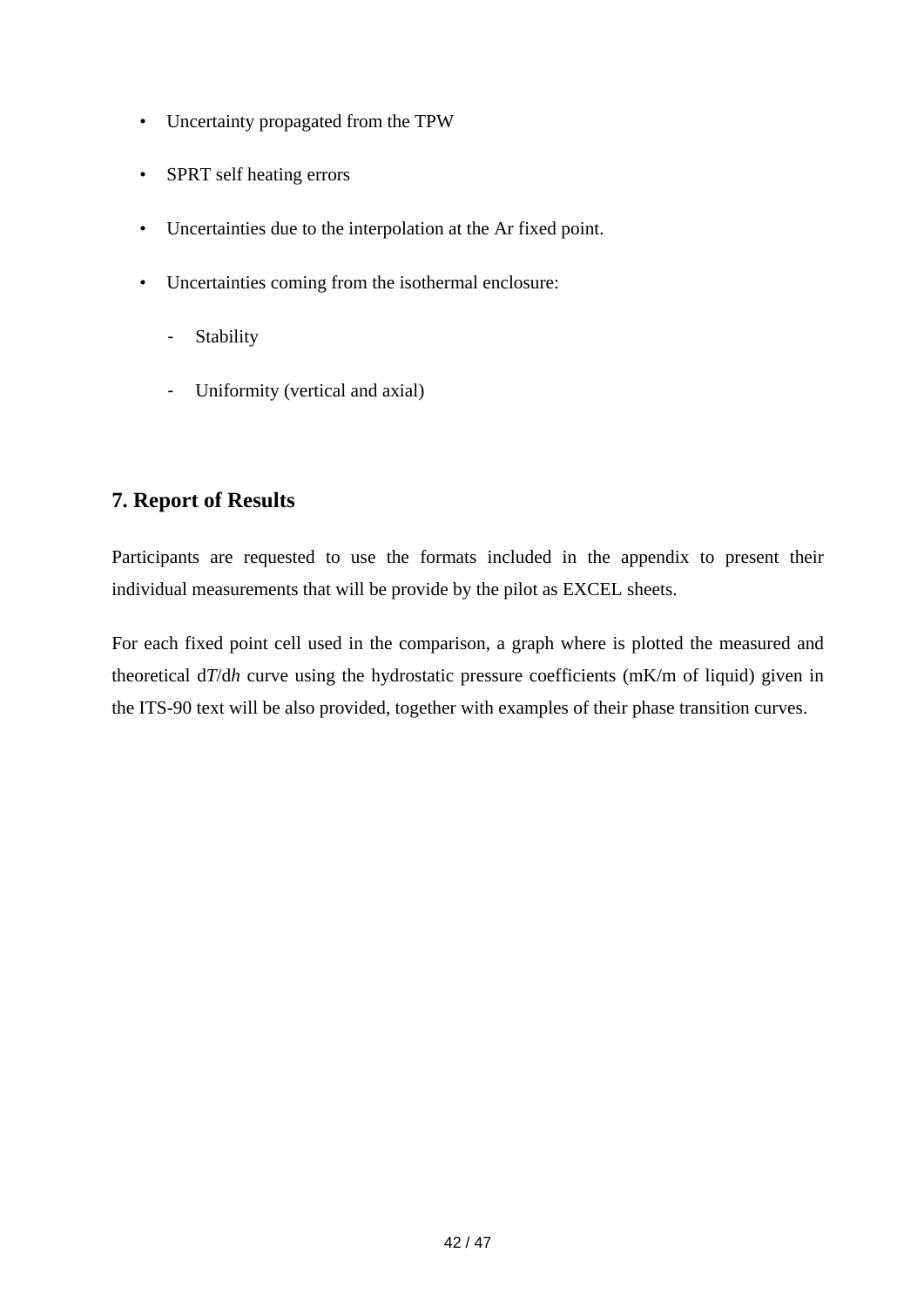# **APPENDIX**

# FORMATS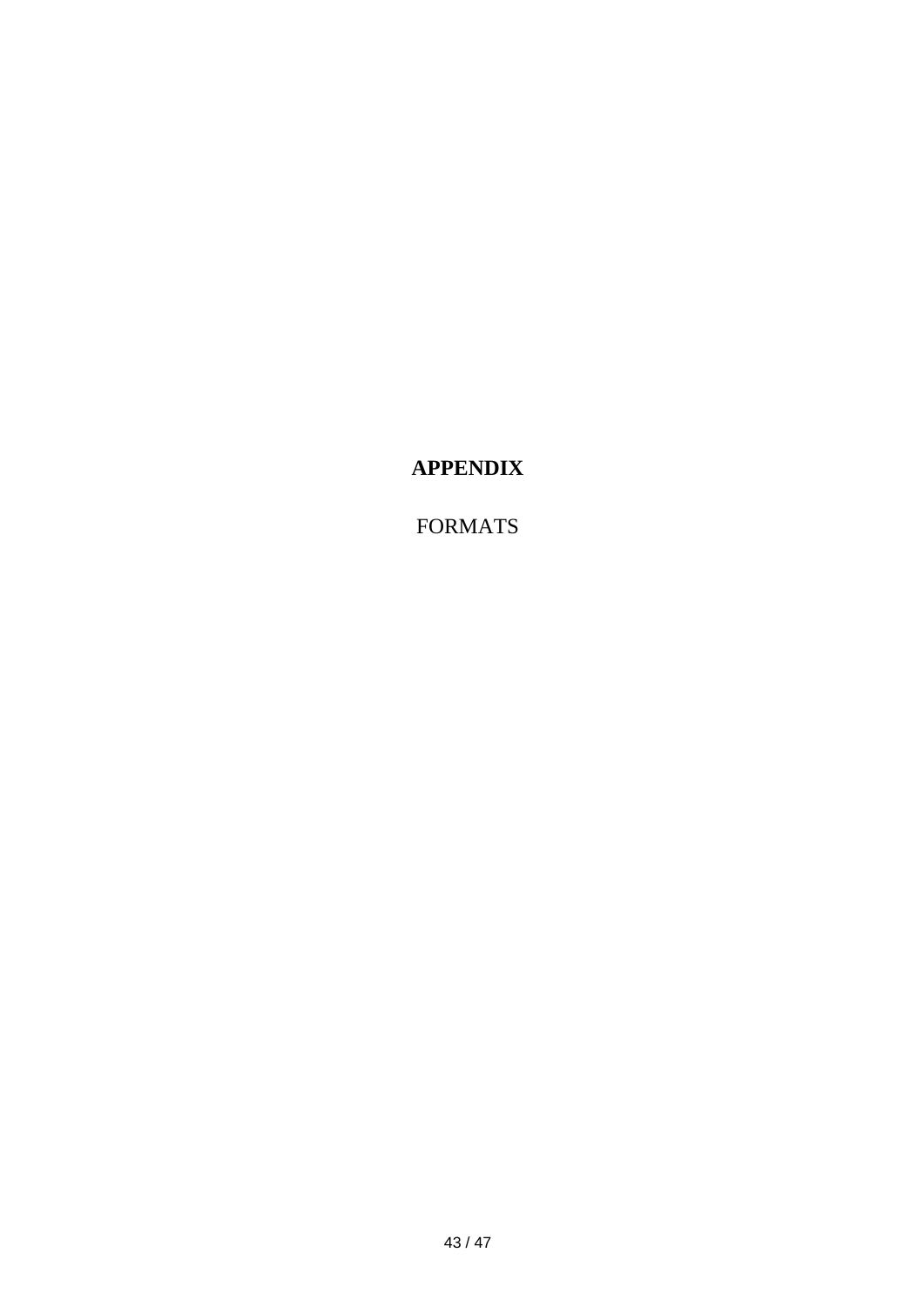#### **Instrumentation Details**

#### **Bi-Lateral comparison CEM-LACOMET**

| Laboratory name                                                                                                            |  |
|----------------------------------------------------------------------------------------------------------------------------|--|
|                                                                                                                            |  |
| <b>Bridge</b>                                                                                                              |  |
| Manufacturer                                                                                                               |  |
| Type                                                                                                                       |  |
| AC or DC                                                                                                                   |  |
| If AC, give Frequency                                                                                                      |  |
| If DC, give Period of reversal                                                                                             |  |
| Normal measurement current                                                                                                 |  |
| Self-heating current                                                                                                       |  |
| Evaluation of linearity of resistance                                                                                      |  |
| Bridge (yes or not)                                                                                                        |  |
| If yes, How?                                                                                                               |  |
|                                                                                                                            |  |
| Reference resistor                                                                                                         |  |
| Manufacturer / type                                                                                                        |  |
| Reference resistor temperature control (yes or not)                                                                        |  |
| If yes, How?                                                                                                               |  |
|                                                                                                                            |  |
| <b>TPW Cell</b>                                                                                                            |  |
| Manufacturer / model                                                                                                       |  |
| Serial number                                                                                                              |  |
| Is it a primary reference? (if not explain its traceability)                                                               |  |
| Immersion depth of middle of the SPRT sensitive element/cm                                                                 |  |
| How are mantles maintained (ice, bath,)                                                                                    |  |
|                                                                                                                            |  |
| AI Cell                                                                                                                    |  |
| Manufacturer / model                                                                                                       |  |
| Serial number                                                                                                              |  |
| Is it a primary reference? (if not explain its traceability)                                                               |  |
| Closed cell or open                                                                                                        |  |
| Nominal purity                                                                                                             |  |
| Immersion depth of middle of the SPRT sensitive element/cm                                                                 |  |
|                                                                                                                            |  |
| Al Furnace                                                                                                                 |  |
| Type (1 zone, 3 zones, heat pipe, )                                                                                        |  |
| Typical duration of the melting / freezing plateaux                                                                        |  |
|                                                                                                                            |  |
| Zn Cell                                                                                                                    |  |
| Manufacturer / model                                                                                                       |  |
| Is it a primary reference? (if not explain its traceability)                                                               |  |
| Immersion depth of middle of the SPRT sensitive element/cm                                                                 |  |
| Closed cell or open                                                                                                        |  |
| Nominal purity                                                                                                             |  |
| Immersion depth of middle of the SPRT sensible element/cm                                                                  |  |
|                                                                                                                            |  |
| Zn Furnace                                                                                                                 |  |
| Type (1 zone, 3 zones, heat pipe, )                                                                                        |  |
| Typical duration of the melting / freezing plateaux                                                                        |  |
|                                                                                                                            |  |
| <b>Sn Cell</b>                                                                                                             |  |
| Manufacturer / model                                                                                                       |  |
|                                                                                                                            |  |
| Is it a primary reference? (if not explain its traceability)<br>Immersion depth of middle of the SPRT sensitive element/cm |  |
| Closed cell or open                                                                                                        |  |
| Nominal purity                                                                                                             |  |
| Immersion depth of middle of the SPRT sensitive element/cm                                                                 |  |
|                                                                                                                            |  |
|                                                                                                                            |  |
| <b>Sn Furnace</b>                                                                                                          |  |
| Type (1 zone, 3 zones, heat pipe, )                                                                                        |  |
| Typical duration of the melting / freezing plateaux                                                                        |  |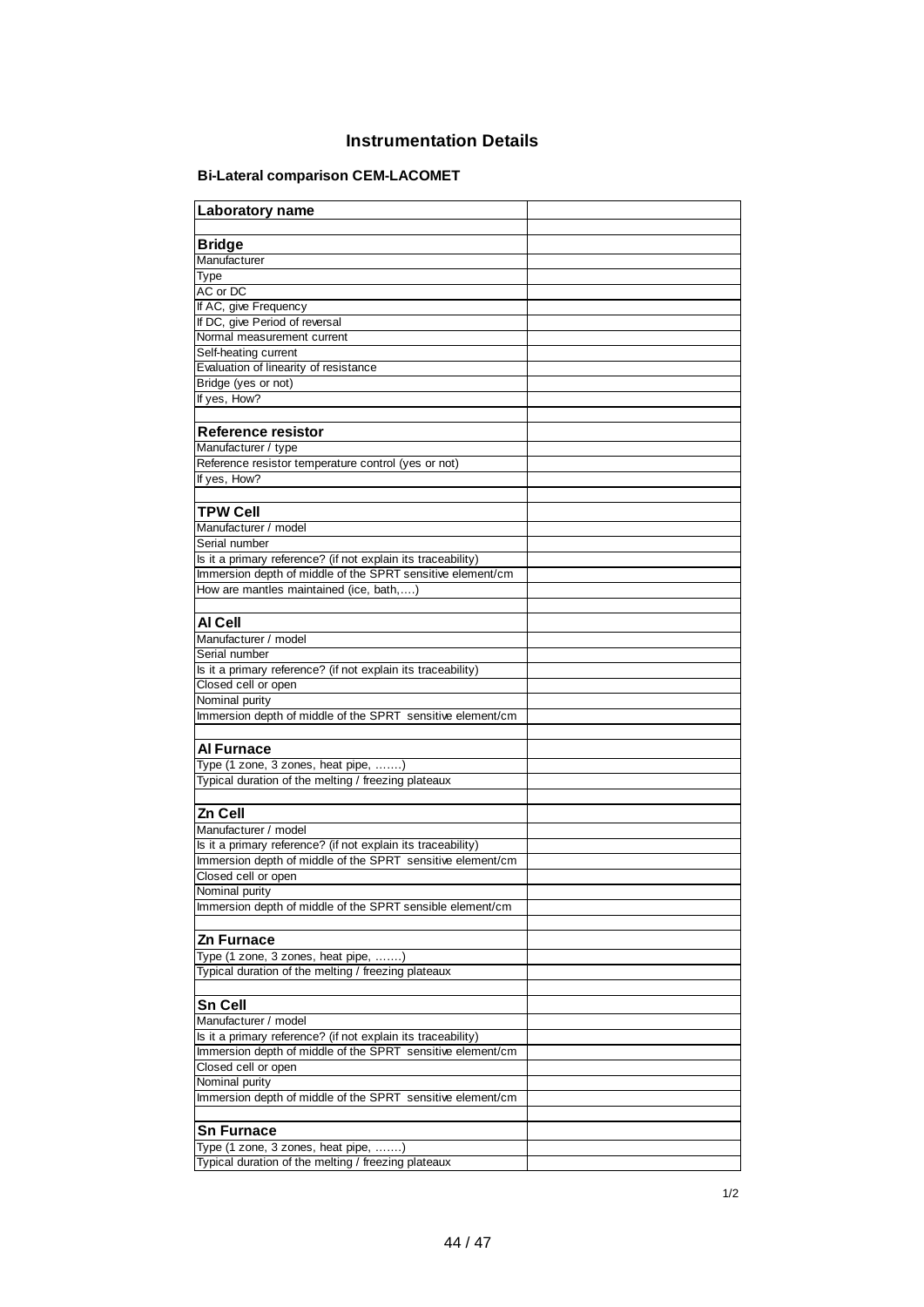## **Instrumentation Details**

#### **Bi-Lateral comparison CEM-LACOMET**

| Laboratory name                                                                                                            |  |
|----------------------------------------------------------------------------------------------------------------------------|--|
|                                                                                                                            |  |
| In Cell                                                                                                                    |  |
| Manufacturer / model                                                                                                       |  |
| Is it a primary reference? (if not explain its traceability)                                                               |  |
| Immersion depth of middle of the SPRT sensitive element/cm                                                                 |  |
| Closed cell or open                                                                                                        |  |
| Nominal purity                                                                                                             |  |
| Immersion depth of middle of the SPRT sensitive element/cm                                                                 |  |
|                                                                                                                            |  |
| <b>In Furnace</b>                                                                                                          |  |
| Type (1 zone, 3 zones, heat pipe, )                                                                                        |  |
| Typical duration of the melting / freezing plateaux                                                                        |  |
|                                                                                                                            |  |
| <b>Ga Cell</b>                                                                                                             |  |
| Manufacturer / model                                                                                                       |  |
| Is it a primary reference? (if not explain its traceability)                                                               |  |
| Immersion depth of middle of the SPRT sensitive element/cm                                                                 |  |
| Closed cell or open                                                                                                        |  |
| Nominal purity                                                                                                             |  |
| Immersion depth of middle of the SPRT sensitive element/cm                                                                 |  |
|                                                                                                                            |  |
| Ga Furnace                                                                                                                 |  |
| Type (1 zone, 3 zones, heat pipe, )                                                                                        |  |
| Typical duration of the melting / freezing plateaux                                                                        |  |
|                                                                                                                            |  |
| <b>Hg Cell</b>                                                                                                             |  |
| Manufacturer / model                                                                                                       |  |
|                                                                                                                            |  |
| Is it a primary reference? (if not explain its traceability)<br>Immersion depth of middle of the SPRT sensitive element/cm |  |
| Closed cell or open                                                                                                        |  |
|                                                                                                                            |  |
| Nominal purity<br>Immersion depth of middle of the SPRT sensitive element/cm                                               |  |
|                                                                                                                            |  |
|                                                                                                                            |  |
| Hg cryostat                                                                                                                |  |
| Type (cryostat, bath, )                                                                                                    |  |
| Typical duration of the melting / freezing plateaux                                                                        |  |
|                                                                                                                            |  |
| <b>Ar Cell</b>                                                                                                             |  |
| Manufacturer / model                                                                                                       |  |
| Is it a primary reference? (if not explain its traceability)                                                               |  |
| Immersion depth of middle of the SPRT sensitive element/cm                                                                 |  |
| Closed cell or open                                                                                                        |  |
| Nominal purity                                                                                                             |  |
| Immersion depth of middle of the SPRT sensitive element/cm                                                                 |  |
|                                                                                                                            |  |
| Ar cryostat                                                                                                                |  |
| Type (cryocooler, bath,)                                                                                                   |  |
| Typical duration of the melting plateau                                                                                    |  |
|                                                                                                                            |  |
| N Boliling Point Apparatus                                                                                                 |  |
| Manufacturer / model                                                                                                       |  |
| Typical duration of the melting plateau                                                                                    |  |
| SPRT used as reference manufacturer/model                                                                                  |  |
| Calibrated at (Laboratory name)                                                                                            |  |
| Calibration date                                                                                                           |  |
|                                                                                                                            |  |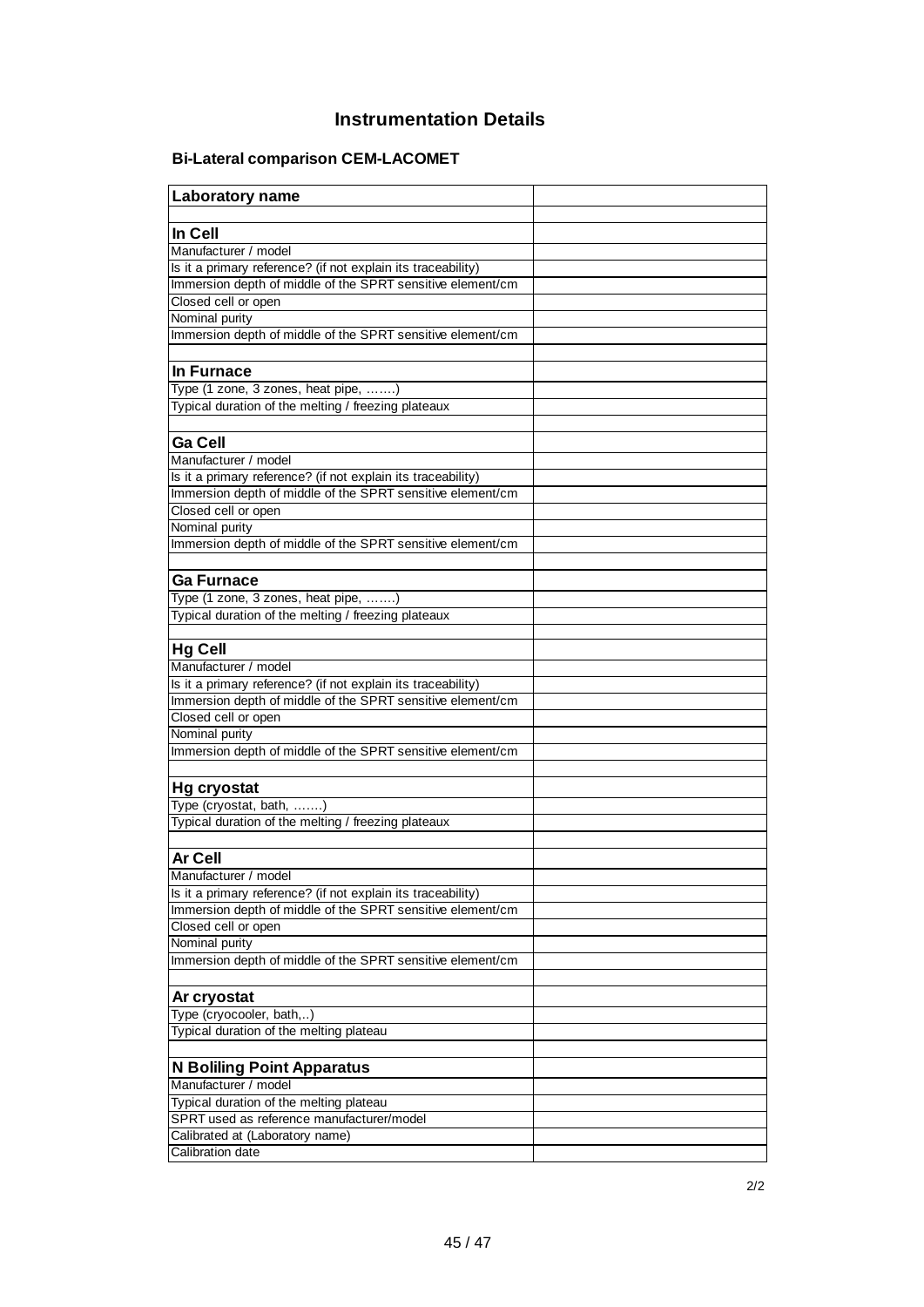## **Calibration data**

#### **Bi-Lateral comparison CEM-LACOMET**

#### **Laboratory name:**

**SPRT** Manufacturer:

Model: serial/number:

| Date | Point           |                     | Rmeasured Selft heating | Hydrostatic | Pressure | Rcorrected | $\overline{W}$ |
|------|-----------------|---------------------|-------------------------|-------------|----------|------------|----------------|
|      |                 | $\Omega$            | $\Omega$                | $\Omega$    | $\Omega$ | $\Omega$   |                |
|      | Zn              |                     |                         |             |          |            |                |
|      | <b>TPW</b>      |                     |                         |             |          |            |                |
|      | $\overline{Zn}$ |                     |                         |             |          |            |                |
|      | <b>TPW</b>      |                     |                         |             |          |            |                |
|      |                 | Average of W for Zn |                         |             |          |            |                |
|      | Sn              |                     |                         |             |          |            |                |
|      | <b>TPW</b>      |                     |                         |             |          |            |                |
|      | Sn              |                     |                         |             |          |            |                |
|      | <b>TPW</b>      |                     |                         |             |          |            |                |
|      |                 | Average of W for Sn |                         |             |          |            |                |
|      | In              |                     |                         |             |          |            |                |
|      | <b>TPW</b>      |                     |                         |             |          |            |                |
|      | In              |                     |                         |             |          |            |                |
|      | <b>TPW</b>      |                     |                         |             |          |            |                |
|      |                 | Average of W for In |                         |             |          |            |                |
|      | Ga              |                     |                         |             |          |            |                |
|      | <b>TPW</b>      |                     |                         |             |          |            |                |
|      | Ga              |                     |                         |             |          |            |                |
|      | <b>TPW</b>      |                     |                         |             |          |            |                |
|      |                 | Average of W for Ga |                         |             |          |            |                |
|      | Hg              |                     |                         |             |          |            |                |
|      | <b>TPW</b>      |                     |                         |             |          |            |                |
|      | БH              |                     |                         |             |          |            |                |
|      | <b>TPW</b>      |                     |                         |             |          |            |                |
|      |                 | Average of W for Hg |                         |             |          |            |                |
|      | Ar              |                     |                         |             |          |            |                |
|      | <b>TPW</b>      |                     |                         |             |          |            |                |
|      | Ar              |                     |                         |             |          |            |                |
|      | <b>TPW</b>      |                     |                         |             |          |            |                |
|      |                 | Average of W for Ar |                         |             |          |            |                |

**SPRT** Manufacturer: Model: serial/number:

Date **Point | Rmeasured Selft heating | Hydrostatic | Pressure | Rcorrected | W**  $\Omega$   $\Omega$   $\Omega$   $\Omega$   $\Omega$ Al TPW Al TPW Average of W for Al